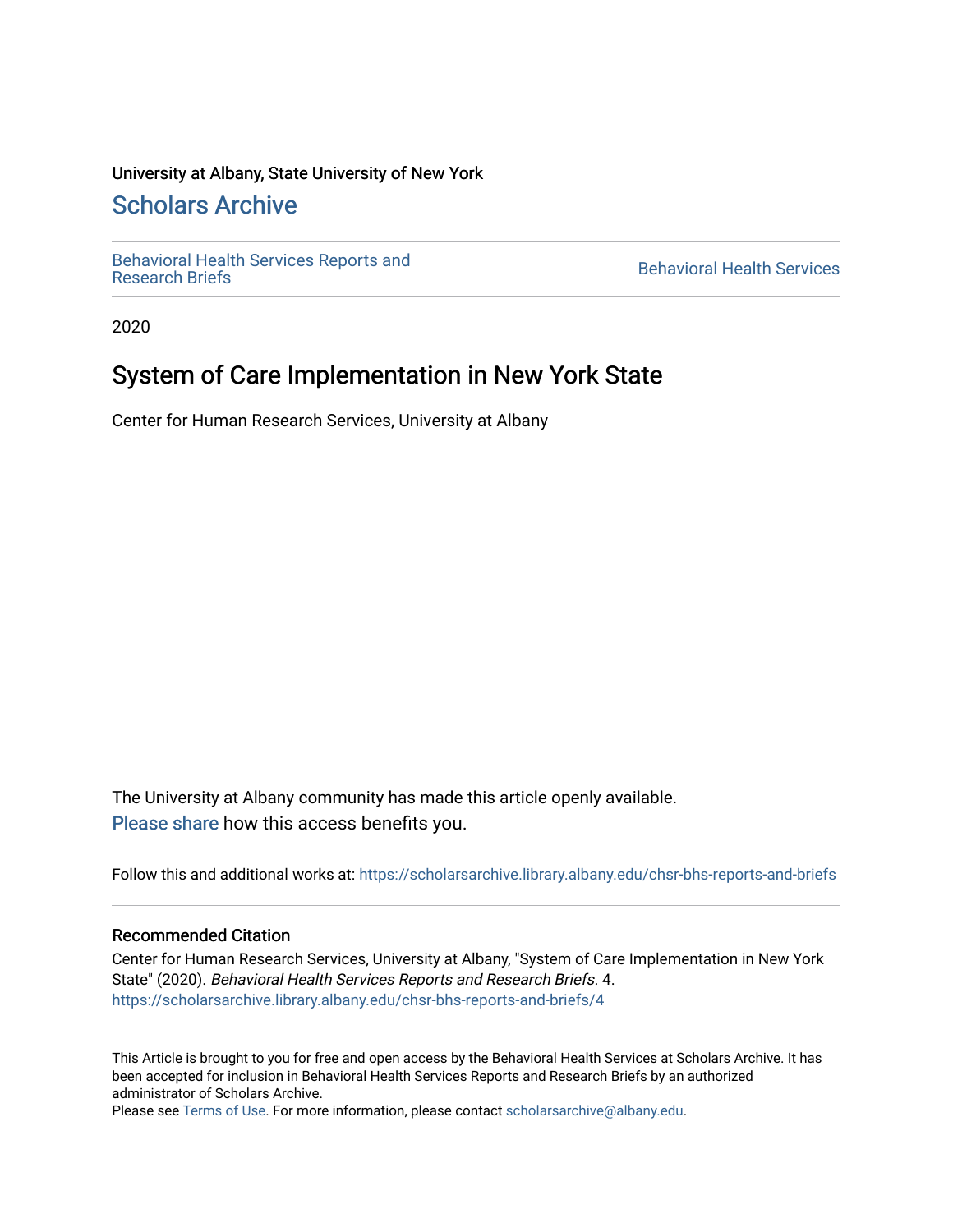## SYSTEM OF CARE IMPLEMENTATION IN NEW YORK STATE

June 2020

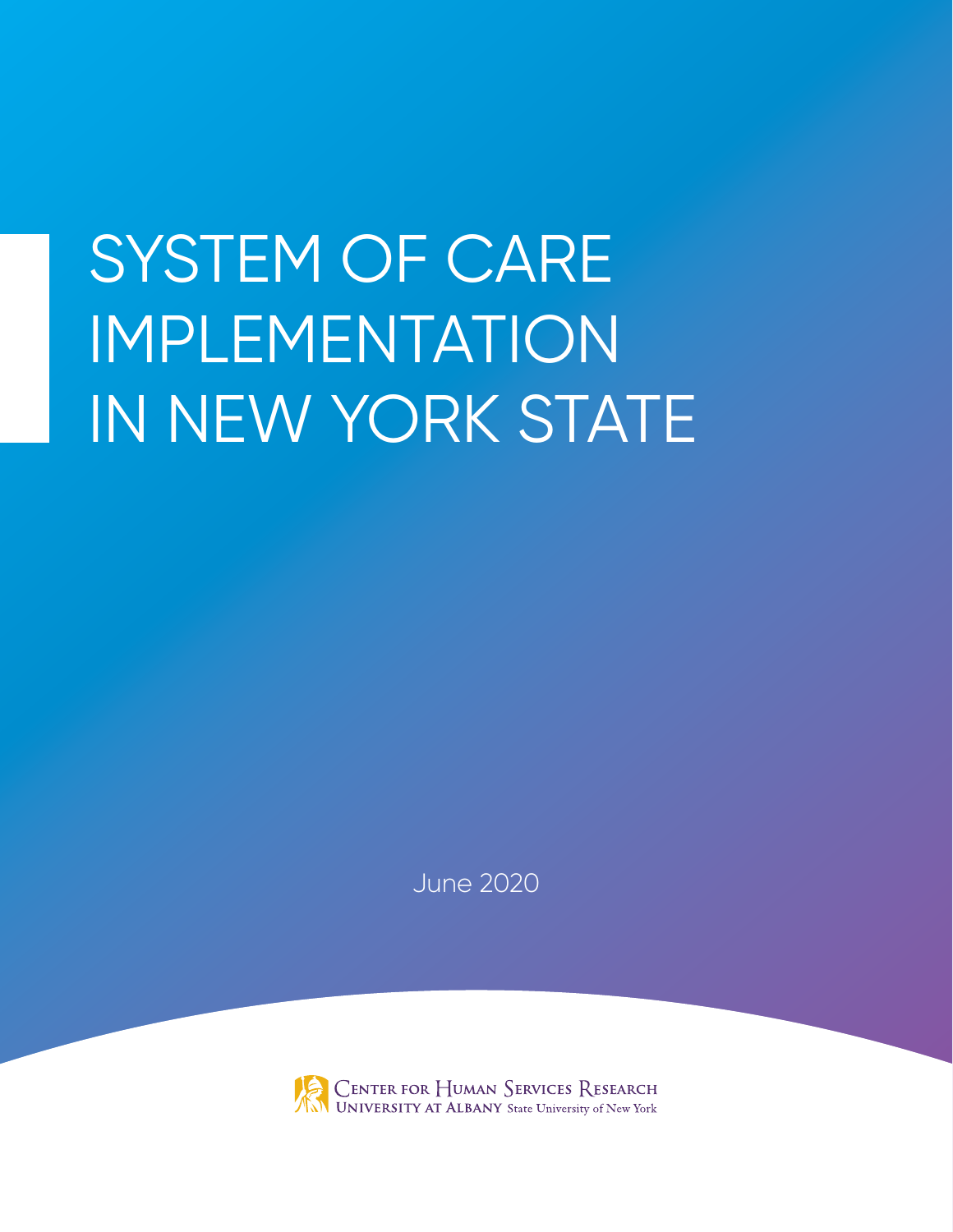## **Table of Contents**

| I. Introductory Questions: SOC & HFW Knowledge and Prioritization  16 |  |
|-----------------------------------------------------------------------|--|
|                                                                       |  |
|                                                                       |  |
| IV. Service Delivery Guided by System of Care Values and Principles   |  |
| V. Services and Supports Based on the System of Care Approach 38      |  |
|                                                                       |  |
|                                                                       |  |
|                                                                       |  |
|                                                                       |  |
|                                                                       |  |
|                                                                       |  |
|                                                                       |  |
|                                                                       |  |
|                                                                       |  |
|                                                                       |  |
|                                                                       |  |
|                                                                       |  |
|                                                                       |  |
|                                                                       |  |
|                                                                       |  |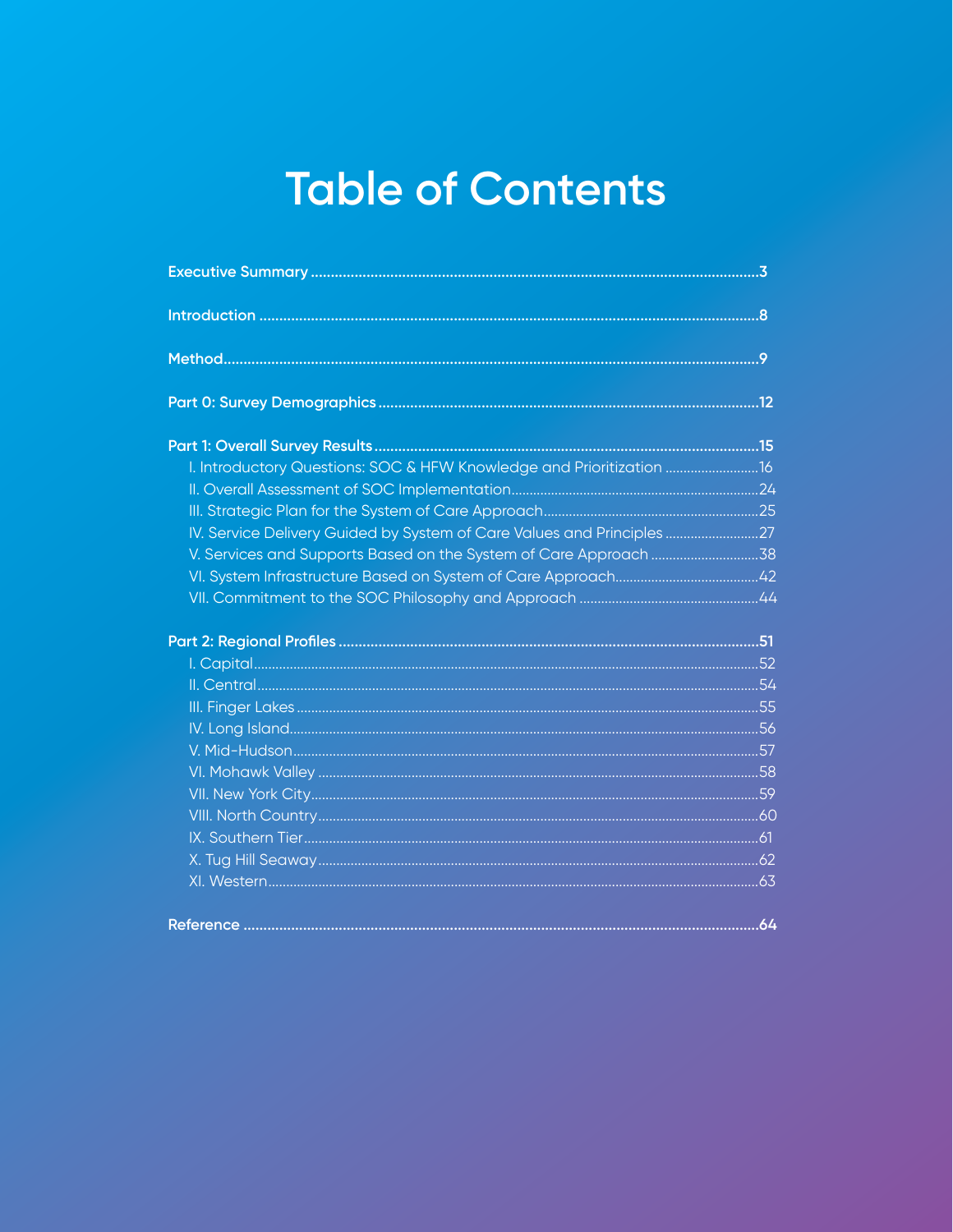### **Executive Summary**

#### **BACKGROUND**

This report presents findings from a 2020 survey of individuals across New York State (NYS) to gather information on statewide System of Care (SOC) implementation. All county Children's Single Points of Access Coordinators (C-SPOAs) were asked to provide a list of individuals who are leaders in each child-serving system of their SOC. These individuals received the SOC Implementation Survey (adapted from Stroul, Dodge, Goldman, Rider, & Friedman, 2015) which is designed to "…assess progress in a community or region implementing the SOC approach for children, youth, and young adults with behavioral health challenges and their families." This tool measures level of implementation across five major areas of SOC implementation: 1) an existing plan for the SOC approach, 2) service delivery guided by SOC values and principles, 3) services and supports based on the SOC approach, 4) system infrastructure based on the SOC approach, and 5) perceived commitment to the SOC philosophy and approach. The survey was administered from February 5 to March 2, 2020. The response rate was 51% (578 out of a possible 1071), with responses from 57 upstate counties and NYC.

The objectives for the administration of the survey were to:

- 1. understand SOC implementation throughout NYS in order to assess SOC strengths and needs statewide;
- 2. identify areas of change compared to the 2019 survey administration;
- 3. inform targeted, county-based development; and
- 4.guide statewide efforts to support SOC implementation.

#### **KEY FINDINGS**

#### *Overall*

- Reported knowledge of SOC was high; however, SOC was not widely implemented in NYS. Just over one-third of respondents reported that the SOC approach was being implemented "substantially" or "extensively" in their community.
- Findings between 2019 and 2020 were similar among many components of the survey. Several areas, including strategic plan for the SOC approach and subscales of the service delivery guided by SOC values and principles (i.e., youth-guided, evidence-informed, service array, and data and accountability) showed statistically lower scores in 2020. Even in these cases, mean differences between 2019 and 2020 were small.
- Respondents from schools consistently reported lower SOC implementation compared to respondents from other service systems.
- The Long Island, Mid-Hudson and Western regions had consistently higher scores compared to NYS averages in nearly all domains of the survey, reflecting stronger SOC implementation in these regions.
- Respondents from counties with NYS SOC pilot sites (i.e., participants in the NYS SOC HFW pilot project) consistently scored higher than respondents from counties without NYS SOC pilot sites on all domains of the survey.
- Respondents who reported receiving SOC training or technical assistance (TA) also reported stronger SOC implementation than those who had not received such support. However, these patterns were not generalizable to the county level, as often some respondents within a county reported receiving such assistance but others within the same county did not. In addition, individuals requesting training and TA may be more knowledgeable of SOC or more engaged in SOC in the first place, which leads them to seek additional learning opportunities.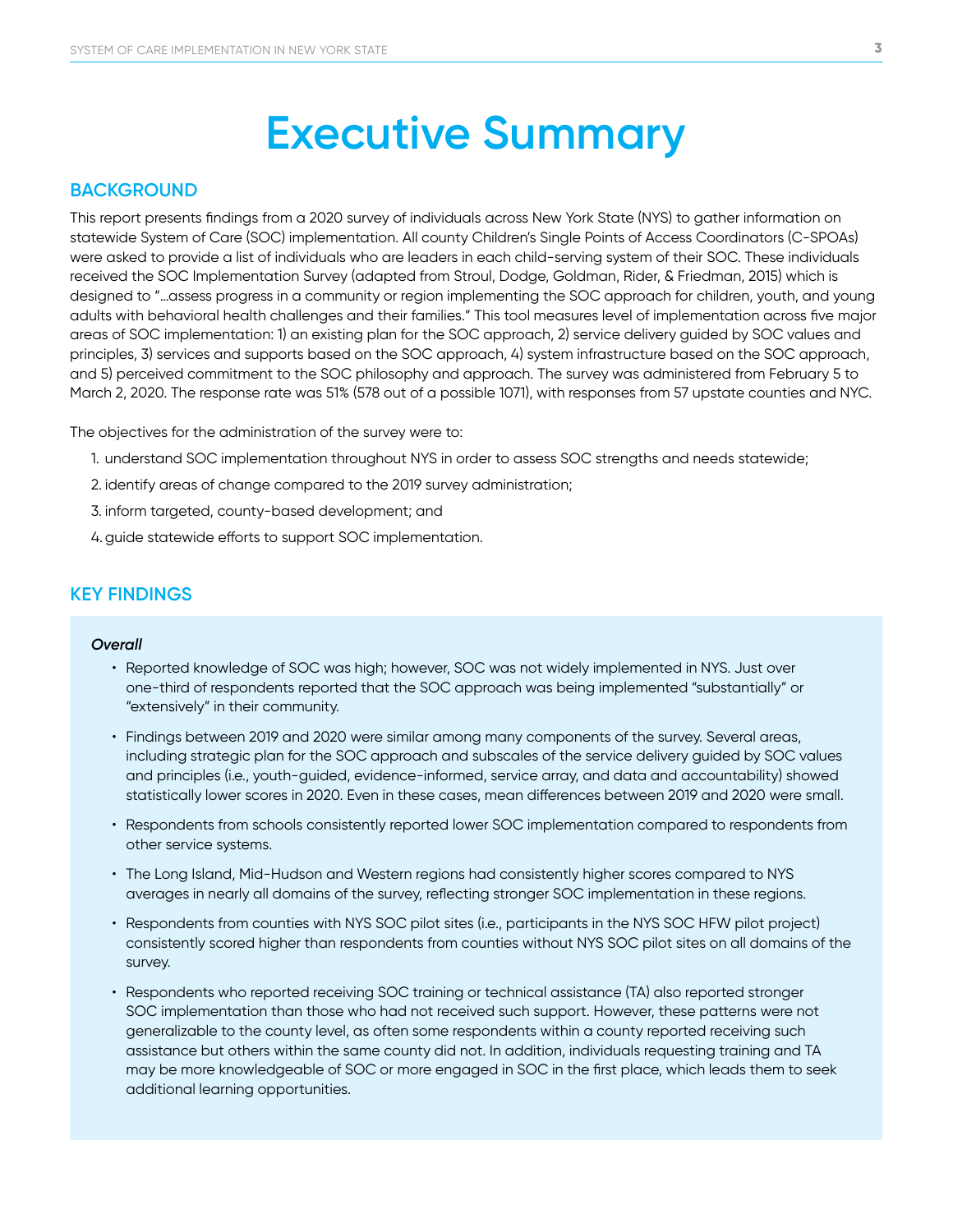- There was little evidence of regional SOC development. Notably, the county-level breakouts within the regional profiles (see Part 2 of report) demonstrated that there was often variation within a region, with most regions having some counties with mostly high and others with mostly low average responses compared to state averages. The Long Island region was an exception, such that both Suffolk and Nassau counties were similar to each other.
- The 2020 survey administration was focused on only the most relevant stakeholders serving children and youth in each county. However, there were still high proportions of "don't know" responses throughout the survey, potentially indicating that some partners identified as important to the SOC were not aware of SOC-relevant activities. This pattern indicates there could be a benefit to increased local communication around SOC. The items that exhibited the highest percentages of "don't know" responses were regarding the existence of strategic plans (51%) as well as for current and planned HFW implementation (52% and 61% respectively). The items with the lowest percentages of "don't know" responses were regarding receipt of SOC training and TA in the past year (6%) and availability of the home- and community-based service of outpatient individual therapy (8%).

#### *SOC & HFW Knowledge and Prioritization*

- Overall, 75% of respondents indicated that they had a firm understanding of SOC, suggesting SOC information is disseminated well throughout the state. In addition, 63% reported that their county was prioritizing SOC implementation. There were higher proportions of "yes" responses for SOC knowledge and prioritization in 2020 compared to 2019. Slightly less than half of respondents had a firm understanding of HFW (46%), and having a firm understanding of HFW did not improve in 2020 compared to the 2019 administration.
- About a quarter (28%) of respondents reported that their county was implementing or planning on implementing HFW (these items had especially high rates of "don't know" responses).
- Just over half (54%) of respondents reported that their county had ever received state training or TA, and 31% reported that they had received such help in the past year.
- Respondents from C-SPOAs were among the most likely to report understanding and implementation of SOC and/or HFW in their counties; respondents from Health Homes Serving Children were particularly likely to report knowledge and implementation of HFW, though not on SOC. Respondents from schools and substance use systems were among the least likely to report either knowledge or prioritization of SOC in their county. Those from probation/juvenile justice system were among the least likely to report HFW knowledge and prioritization.
- The North Country, Mid-Hudson, Long Island, and Capital regions had the greatest proportion of positive responses around SOC knowledge and/or prioritization; the Long Island and Mid-Hudson regions had the highest responses around HFW knowledge, current implementation, and planned implementation.

#### *Strategic Plan for the SOC Approach*

- The strategic plan for the SOC approach section of the survey had the lowest average implementation score of the survey areas, indicating counties find it challenging to create and implement strategic plans. The overall average was 2.01, which corresponds with "plan exists but is not used" (2).
- About half of respondents (51%) reported that they did not know the extent to which their community had developed or used a strategic plan. Only 15% of respondents indicated that a formal written plan was used extensively in their county.
- All service system types reported a similar level of strategic plan development.
- Respondents from the Mid-Hudson and Mohawk Valley regions reported the highest scores on strategic plan development, while those from the Finger Lakes region reported the lowest.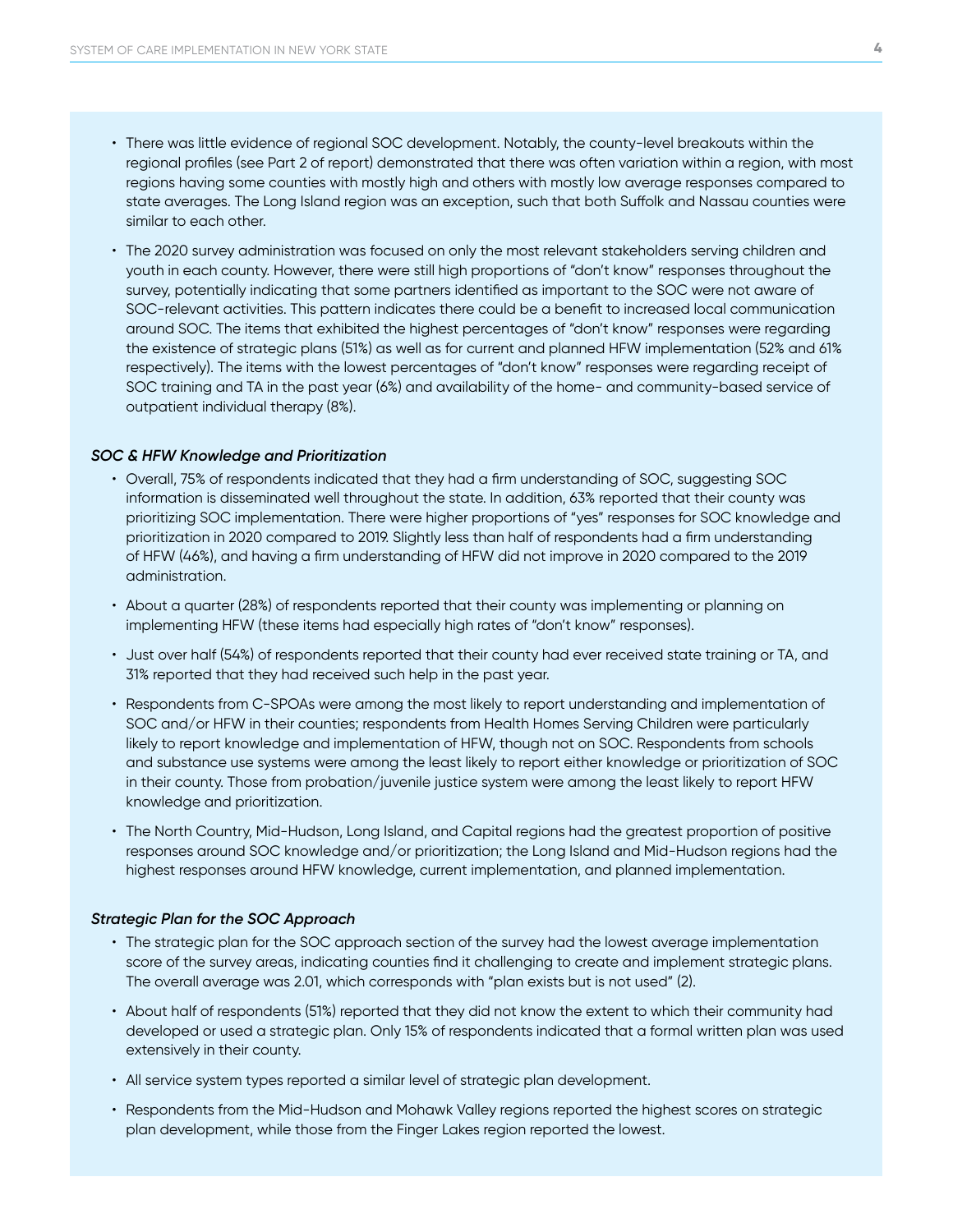#### *Service Delivery Guided by the SOC Approach*

- The service delivery guided by the SOC approach section of the survey had the highest average implementation score of all the survey areas, suggesting that this area is a strength for SOC implementation in NYS. The overall average was 2.44, which is between "moderately implemented" (2) and "substantially implemented" (3).
- Across all subscales in this area, the greatest strengths were family-driven approach and least restrictive approach. The greatest implementation challenges were seen with cultural and linguistic competence, service array, and youth-guided approach.
- Several subscales showed significantly lower scores between 2019 and 2020 administrations: youthguided, evidence-informed, service array, and data and accountability. Efforts should be directed towards strengthening these areas to prevent further decline.
- The highest subscale scores were typically found among respondents from the Long Island, Western, Capital, and Mid-Hudson regions. The lowest scores were typically found among respondents from the Finger Lakes, Central, and Tug Hill Seaway regions.
- Respondents from C-SPOAs and Health Homes Serving Children (where available) were typically among the most positive subscale scores, whereas schools reported the lowest subscale scores.

#### *Services and Supports Based on the SOC Approach*

- The overall average score on service availability for home- and community-based services was 2.18, which is between "moderately available" (2) and "substantially available" (3). The overall average score on service availability and appropriate use and linkage for out of home treatment services was 2.04, corresponding with "available, somewhat used appropriately and somewhat linked" (2).
- Ratings of overall service availability (for both home-and community-based and out-of-home treatment services) were lower in 2020 than in 2019, though the difference was not quite statistically different (*p* = .05).
- Most home- and community-based services had relatively low reported availability, with only two (medication treatment/management and individualized service planning) reported as substantially or extensively available at least 50% of the time. This varies from 2019, where outpatient individual therapy and crisis response services were the only two services reported to be substantially or extensively available by more than 50% of respondents.
- Home- and community-based services with the lowest ratings of availability included behavioral management skills training, therapeutic behavioral aide services, and tele-behavioral health services, which were substantially or extensively available for fewer than 15% of respondents. In 2019, only tele-behavioral health services fell beneath this same threshold. These data were collected just prior to COVID-19 restrictions on in-person visits; it is likely that tele-behavioral health services have higher availability now.
- Some home- and community-based service items showed notable variation between 2019 and 2020 (greater than 10% difference in ratings of substantially/extensively available). Ratings were lower for outpatient individual therapy, mobile crisis and stabilization, outpatient family therapy, behavioral management skills training, and therapeutic behavioral aide services. Ratings were higher for youth peer support and transportation.
- For out-of-home treatment services, residential treatment and inpatient hospitalization were rated highest and medical detoxification lowest (around 35% of responses, and 13% respectively were rated moderately/ mostly available and appropriately linked). This pattern corresponds with findings from 2019.
- Respondents from C-SPOAs reported among the highest and schools among the lowest on ratings of home- and community-based services for different service systems.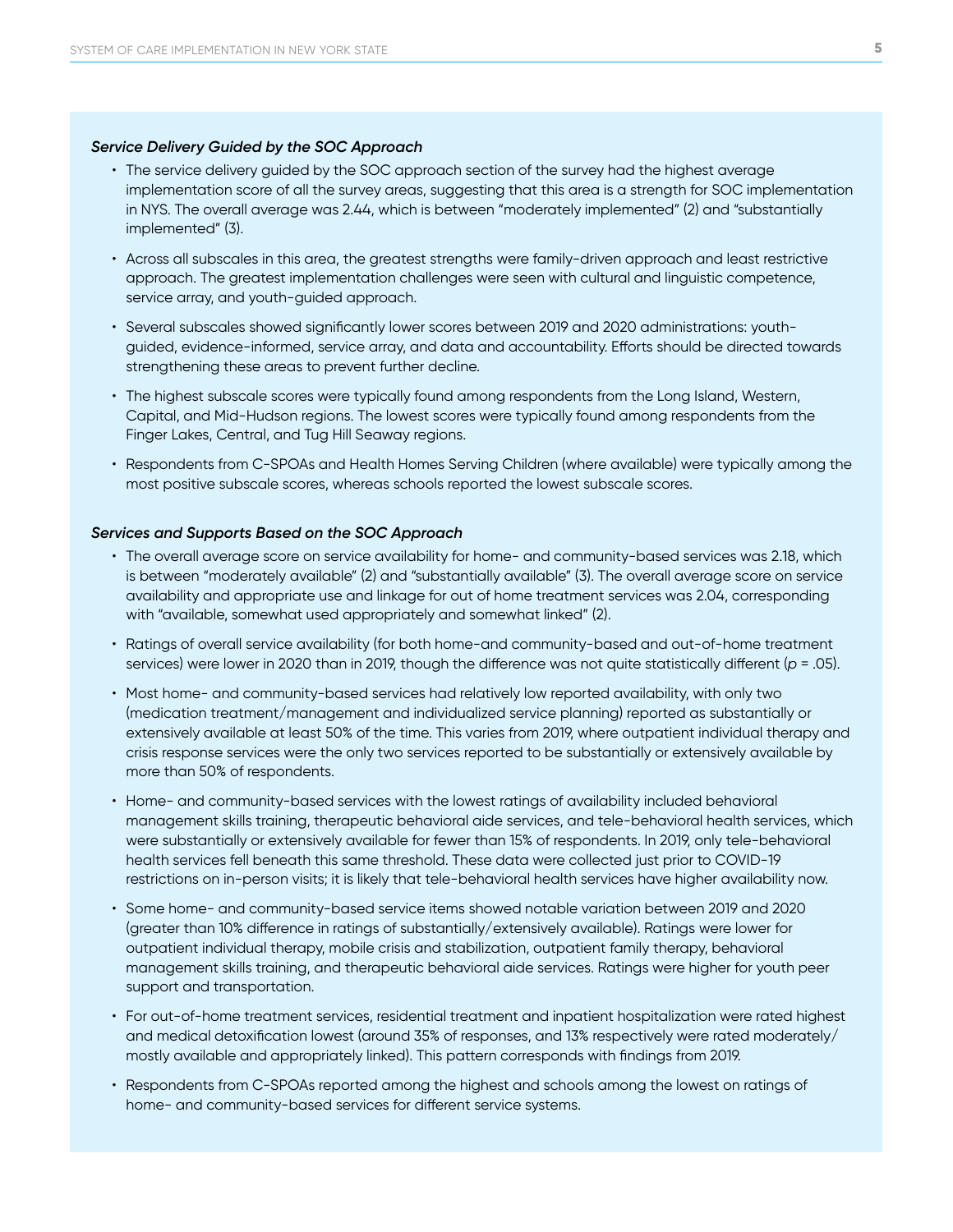• There was strong regional variation for ratings of both types of services. Respondents from Long Island reported the highest average subscale scores in both cases, while those from the Finger Lakes reported the lowest.

#### *System Infrastructure Based on the SOC Approach*

- Ratings of infrastructure were generally very similar between the 2019 and 2020 administrations (i.e., not statistically different). All items showed lower ratings for the 2020 administration than 2019, though typically only by a few percentage points.
- The average score in this area corresponded with moderate infrastructure development (mean = 2.10; a 2 corresponds with "moderately implemented"). Still, most items on system infrastructure exhibited low rates of substantial/extensive implementation, indicating room for improvement. Only defined entry points had greater than 25% of respondents report substantial/extensive implementation.
- The items least likely to be substantially or extensively implemented were financing for SOC infrastructure, a structure or process for strategic communications/social marketing, and a structure or process to manage care and costs for high-need populations.
- Respondents from the probation/juvenile justice system reported the highest average infrastructure scores; those from social services reported the lowest.
- There were, however, more extreme differences by geography. The highest-scoring region (Long Island) had an average score that was one full point higher than that of the lowest-scoring region (Finger Lakes).

#### *Commitment to the SOC Philosophy and Approach*

- The overall average score on commitment was 2.41, which is between "moderately committed" (2) and "substantially committed" (3).
- Ratings of commitment were generally very similar between the 2019 and 2020 administrations.
- Of all the SOC partners, providers were rated as the most committed, followed by youth and family leaders. Managed Care Organizations (MCOs) were perceived as the least committed. This pattern of responses was the same as in 2019.
- Several types of SOC partners were rated particularly high on perceived commitment to SOC (greater than 50% of respondents rated them substantially or extremely committed): mental health systems, direct service providers, and direct service provider administrators and managers.
- Several types of SOC partners were rated particularly low on perceived commitment to SOC (fewer than 30% of respondents rated them substantially or extremely committed): courts/judiciary systems, physical health systems, Medicaid systems, and MCOs managing physical and behavioral health. It may be beneficial to target SOC outreach to these specific SOC partner types.
- Ratings of perceived commitment of SOC partners varied by the service system in which the respondent worked. Respondents from the probation/juvenile justice system consistently perceived all types of SOC partners as more highly committed (where available). Family peers gave the highest ratings of all the service systems for commitment of youth and family leaders and MCOs, and the lowest of all the service systems for commitment of child-serving systems, policy and decision makers, and providers.
- There were no clear regional patterns for perceived commitment of SOC partners.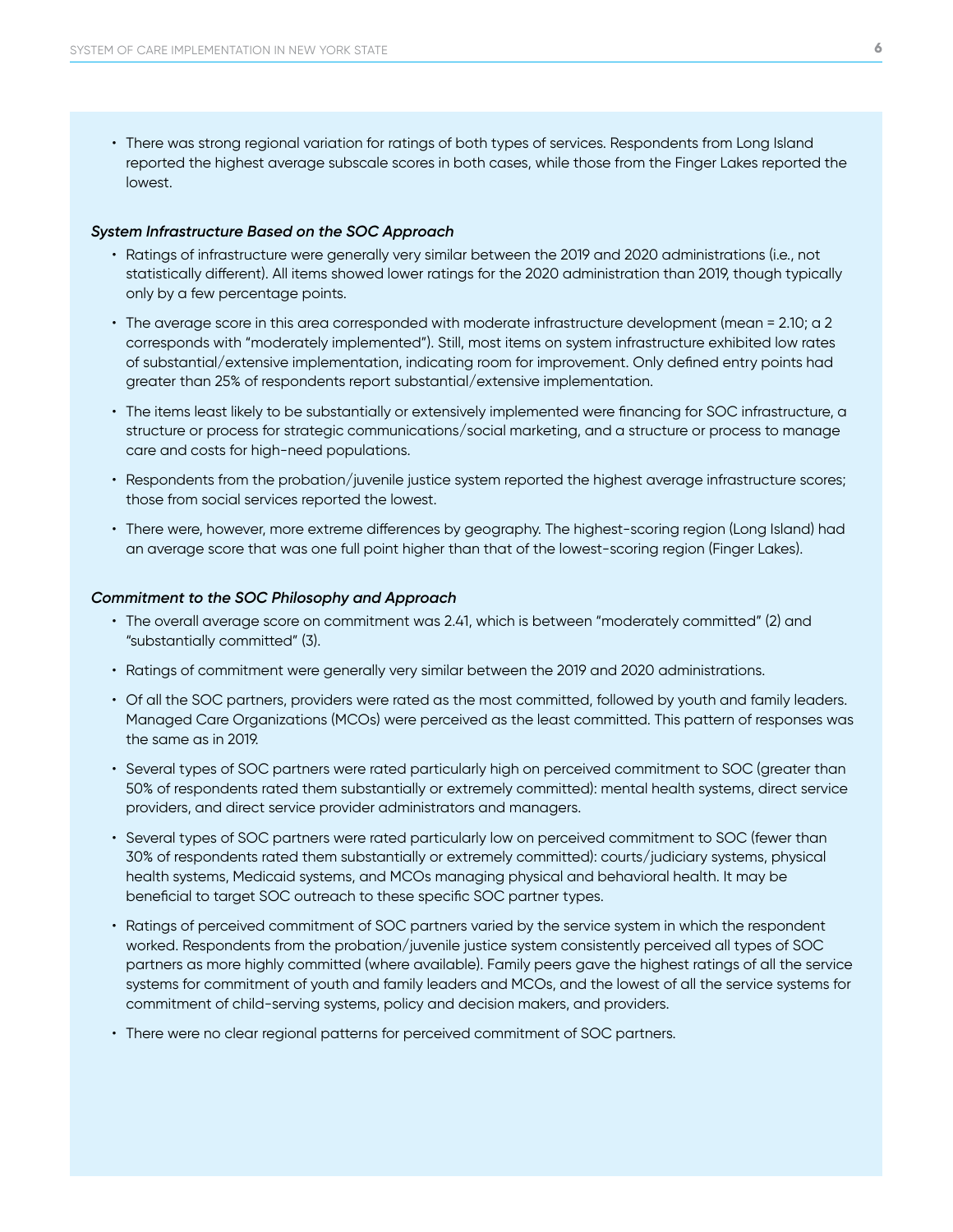#### **CONCLUSIONS AND FUTURE DIRECTIONS**

These results suggested little change in the implementation of SOC across NYS in the past year; in general, average scores remained in the "moderate" implementation range. In areas that significantly decreased between 2019 and 2020 (i.e., strategic plans, and service delivery guided by SOC values for: youth-guided, evidence-informed, service array, and data and accountability), the average difference in means was quite small. However, respondents reported a greater understanding of SOC in 2020 compared to 2019 (75% compared to 66%). Improving implementation can be challenging, but expanding knowledge of SOC is an important first step to develop an SOC.

Some findings can help inform the next steps in supporting county-based and statewide SOC development. Survey results point to particular topics, systems, and geographic locations for targeted support. Additional information on SOC implementation efforts may be helpful in survey topic areas that exhibited lower scores. Focusing statewide training and technical assistance on the following topics can aid SOCs in building, supporting, and maintaining their SOC framework:

- Information dissemination of HFW and supporting development of HFW practice;
- Development and use of a strategic plan;
- Service delivery guided by SOC values and principles of cultural and linguistic competence, service array, and youth-guided approach;
- SOC system infrastructure (specifically financing and processes for strategic communications and managing care and costs); and
- Availability and use of home- and community-based services and out-of-home services, specifically behavioral management skills training, therapeutic behavioral aide services, tele-behavioral health services, and medical detoxification.

Further, targeting efforts with specific stakeholders, systems (e.g., school), and counties can help improve knowledge and communication around local and regional SOC development and implementation. Because schools are a system that reaches nearly all youth and are often a frequent referral source, it is very important to develop SOC values and principles in schools. NYS SOC has begun collaborating with Project AWARE (Advancing Wellness and Resilience in Education), which will likely lead to greater SOC implementation in schools.

Likewise, providing technical assistance that transcends specific systems within counties may do more to bring all systems into the SOC. This is currently being pursued through NYS SOC-funded day-long workshops (i.e., SOC Action Planning Workshops) with local child-serving leaders to examine strengths, needs and gaps of the local community in order to develop goals and strategies to better serve children, youth, and young adults.

Due to high variation of county SOC development within regions (with the exception of Long Island), training and TA applied at the regional level many not be the most beneficial. A better approach may be to use technology to present different "grade" levels of SOC information. That way beginner, as well as advanced, counties can find the appropriate level of information to build their SOC.

There may also be a benefit of county variation within a region in that the county with the most developed SOC could serve as a mentor to neighboring counties in the region. These mentors could be leveraged as local leaders to assist less developed SOCs. Regional Interagency Technical Assistance Teams (RiTAT) may provide an opportunity to build these mentoring relationships.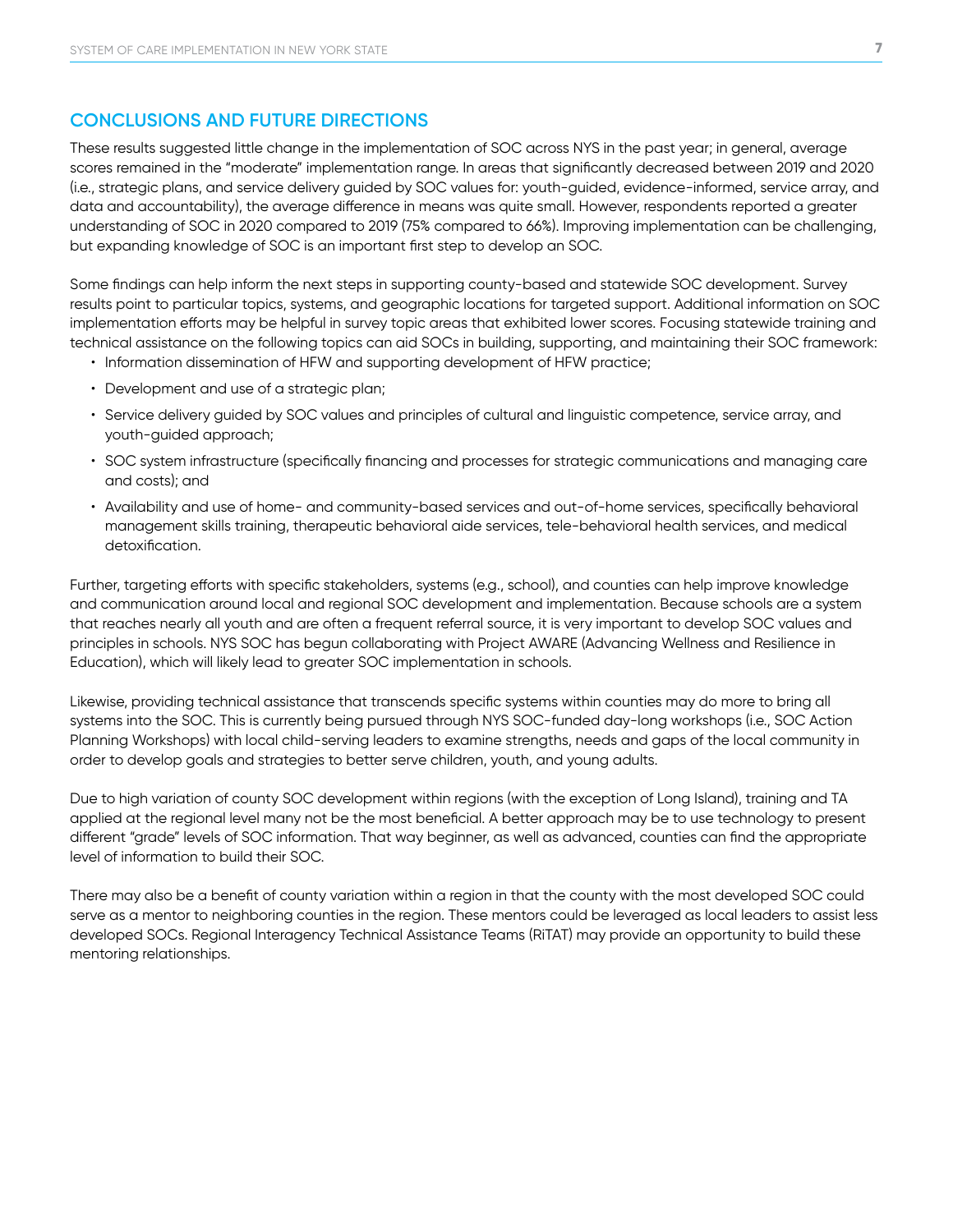### **Introduction**

The SOC Implementation Survey is primarily comprised of the Rating Tool for Implementation of the SOC Approach for Children, Youth, and Young Adults with Behavioral Challenges and Their Families, which is designed to "…assess progress in a community or region implementing the system of care approach for children, youth, and young adults with behavioral health challenges and their families" (Stroul, Dodge, Goldman, et al., 2015).

The NYS Office for Mental Health contracted with the Center for Human Services Research (CHSR) to administer the SOC Implementation Survey to SOC representatives throughout NYS to analyze the degree of SOC implementation at the county level. This analysis is part of the larger evaluation of the SOC approach in New York. The SOC Implementation Survey was first administered in the winter of 2019; full analyses can be found in the "System of Care Implementation in New York State" 2019 report. Here, the tool was re-administered in the winter of 2020 to examine changes in SOC implementation over the past year; assess continuing SOC knowledge, gaps, and needs statewide; inform targeted county-based development; and explore ways in which statewide infrastructure could be strengthened to promote, grow, and maintain the SOC framework.

#### **Given these objectives, CHSR has developed four broad research questions that informed the following analyses:**

- 1. What areas of SOC implementation demonstrate the greatest strengths and challenges?
- 2. Are there certain regions of the state where SOC and High Fidelity Wraparound (HFW) are more extensively implemented? Do areas of strength and need vary by region? Are there particular counties within each region that would benefit from extra attention?
- 3. Do respondents from counties participating in the HFW pilot report higher SOC implementation?
- 4. Do respondents who have received SOC training or technical assistance in the past year have higher SOC implementation?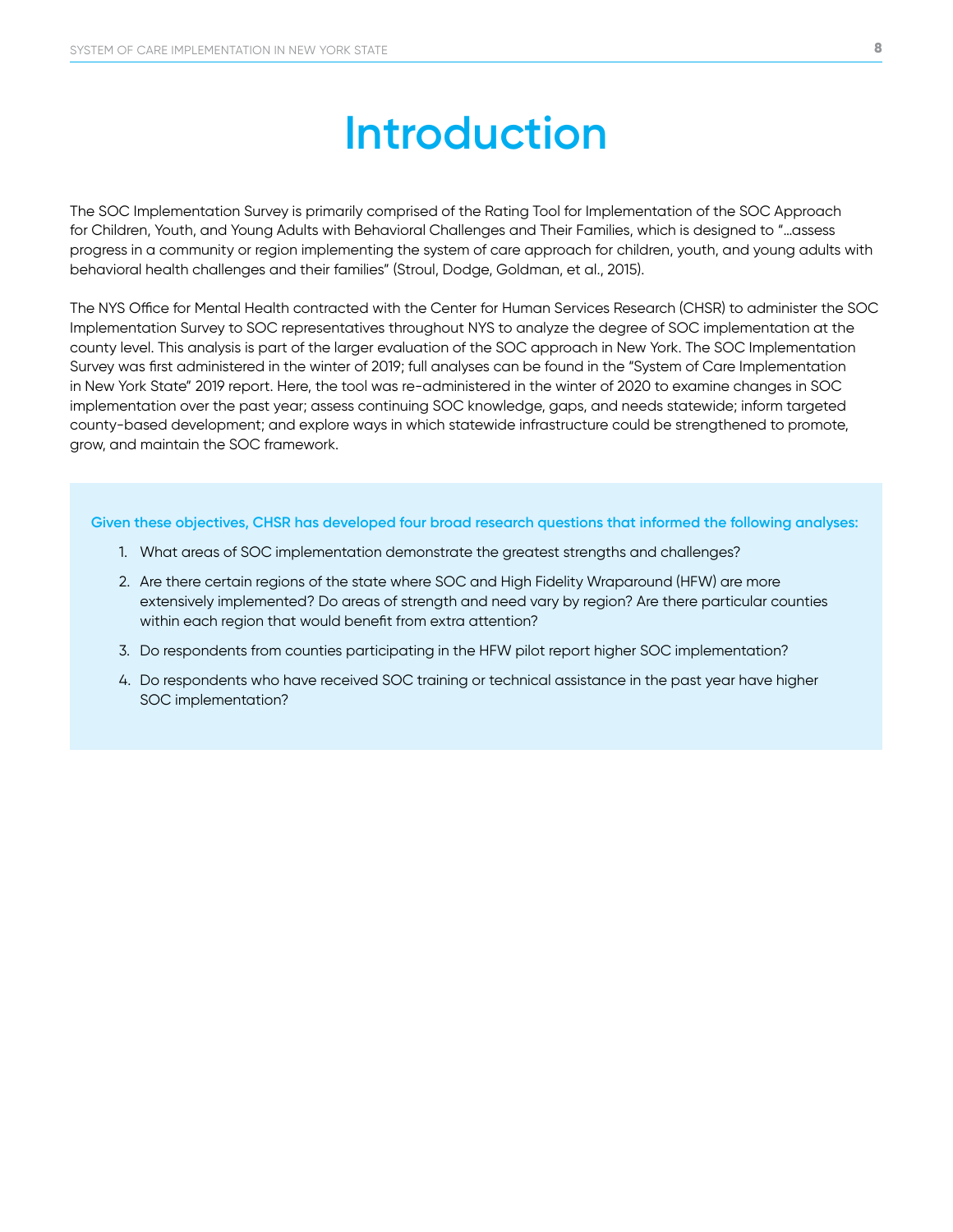## **Method**

#### **SAMPLE**

All Children's Single Points of Access (C-SPOA) Coordinators of NYS were asked to provide a list of individuals who are meaningfully involved in their county SOC. The intent of this sampling strategy was to include representatives from all the child-serving systems in the county who would be most knowledgeable on SOC activities. A more streamlined process was needed because a substantial portion of 2019's contacted participants indicated that they were unaware of their county's SOC or were not involved in services or supports serving children or their families.

Contact lists were created through feedback from C-SPOAs, Center for Children and Families (CCF) Health Home Coalition, and prior contact lists. Through all of these methods, representatives from 53 upstate counties and New York City received the survey<sup>1</sup>. The number of individuals surveyed per county varied generally with a range from one to 48<sup>2</sup>. The survey was distributed to a total of 1071 individuals across the state. Responses were collected between February 5 and March 2, 2020.

#### **ANALYSIS**

Overall survey analyses were grouped by section of the survey:

- Introductory items: SOC & HFW knowledge and prioritization,
- Overall assessment of SOC implementation,
- Strategic plan for the SOC approach,
- Service delivery guided by the SOC approach,
- System infrastructure based on the SOC approach, and
- Commitment to the SOC philosophy and approach.

Within each of these sections, analyses were sometimes reported by item or by subscale (when available). Data is additionally available by breakdowns by service systems, region, if county has a pilot site, and if respondents received SOC training or TA in the previous year.

Identification of relatively strong and challenging domains and items were addressed by looking at descriptive statistics around the various domains and their specific items. Particular attention was paid to whether aspects of SOC have been implemented "substantially" or "extensively," as this level of implementation is ultimately the goal of the SOC initiative.

For most items on the survey, there was a substantial proportion of "don't know" or missing responses. In order to calculate means, these responses were excluded from the calculation of percentages, limiting the denominator to only the quantitative responses that can be used in calculations. Other calculations required an alternative in which "don't know" responses are treated as the absence of an affirmative response and are included in the denominator against which the percentage of affirmative responses is calculated. Throughout the report, the bar graphs showing the percent of respondents reporting "substantial" or "extensive" implementation for each survey item are calculated in this manner, with "don't know" responses taken as an indication that the respondent does not believe that the item in question is substantially or extensively implemented.

Comparison between domains were based on the mean subscale score for each domain. Subscale scores ranged from 0 (generally indicating no SOC implementation) to 4 (generally indicating extensive SOC implementation). Individuals' scores were included in subscale calculations if more than two-thirds of the questions in the subscale had a valid response (i.e., excluding missing and "don't know" responses).

<sup>1</sup> Warren and Washington, and Fulton and Montgomery, were surveyed together because they have combined systems. The four counties who did not receive the survey were: Allegany, Onondaga, Schenectady and Schuyler. However, we did receive some responses from these counties via respondents that serve multiple counties.

<sup>2</sup> For one county, the 2019 contact list was used because an updated list was not provided in 2020, so this county had a greater number of contacts with 87.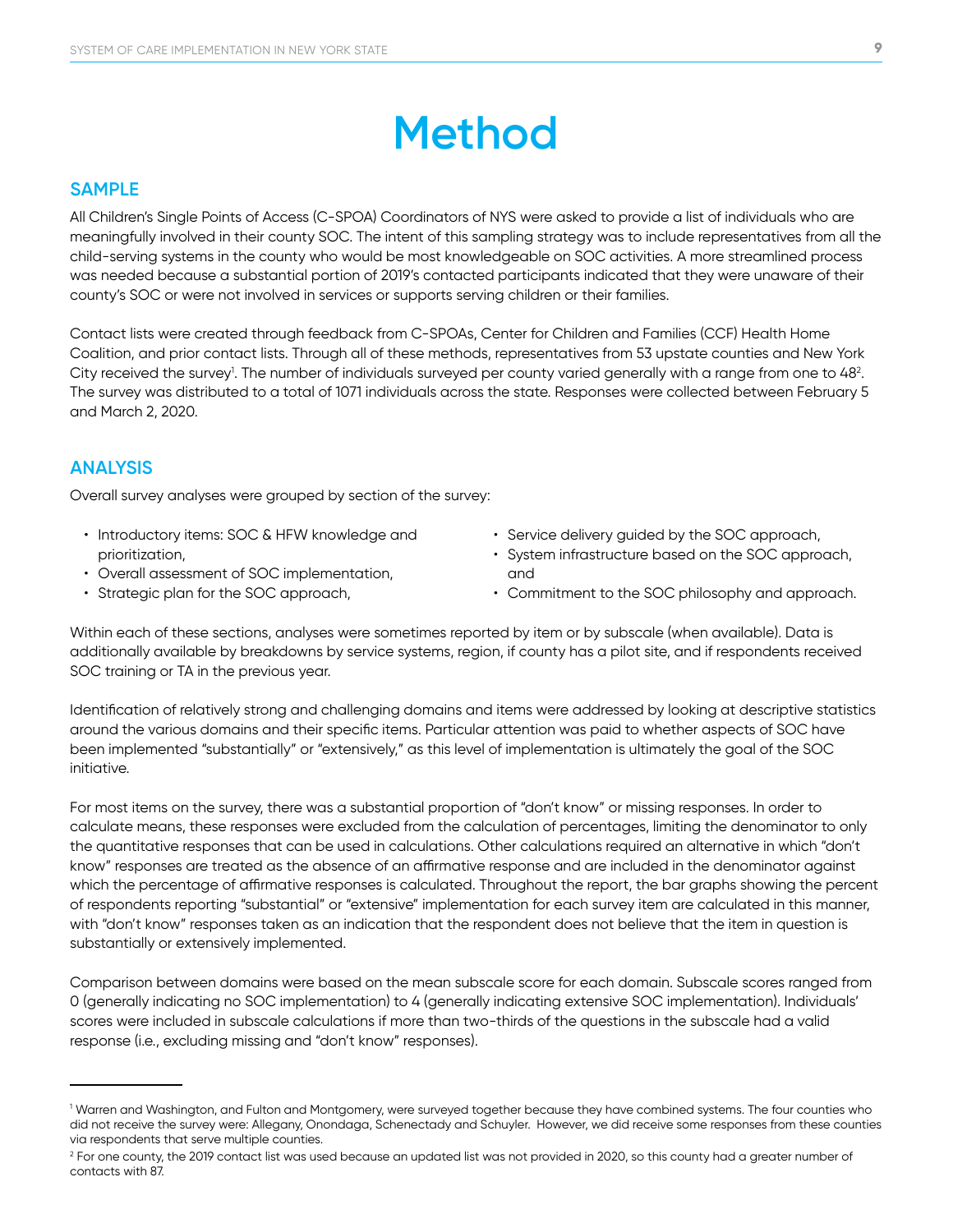#### **SERVICE SYSTEMS**

Service system implementation differences were examined by comparing the mean scores for each domain by service system of NYS (when at least 10 responses were available per service system). These breakdowns are useful in identifying if particular service systems need to be better engaged with SOC implementation and in identifying the service systems that are leaders in SOC implementation.

#### **REGIONS**

Regional implementation differences were examined by comparing the mean scores for each domain by region of NYS and by presenting profiles for each region and comparing domain scores by individual counties. This report uses the NYS regions defined by the Regional Planning Consortium (RPC). The RPC is a network of 11 regional boards working to encourage collaboration, problem solving, and system improvements for the integration of mental health, addiction treatment services, and physical healthcare in a way that is data-informed, person- and family-centered, cost efficient, and results in improved overall health for adults and children. RPC regions were chosen because they allow a reasonable degree of specificity and correspond with likely overlaps in resources between counties and regional definitions that differ by State agencies.



Regional Planning Consortium (RPC) Regions

Regional scores are presented where there are at least 10 respondents. County-level scores are presented where there are at least five respondents. The latter threshold represents an extremely small N; thus, while county-level results are presented for comparative purposes, they should be viewed and used with caution, particularly where the Ns are below 10. In each regional profile in Part 2, differences from the overall, state-wide average are coded in green text if they are 0.10 or more points greater than the overall average, and in red text if they are 0.10 or less than the overall average.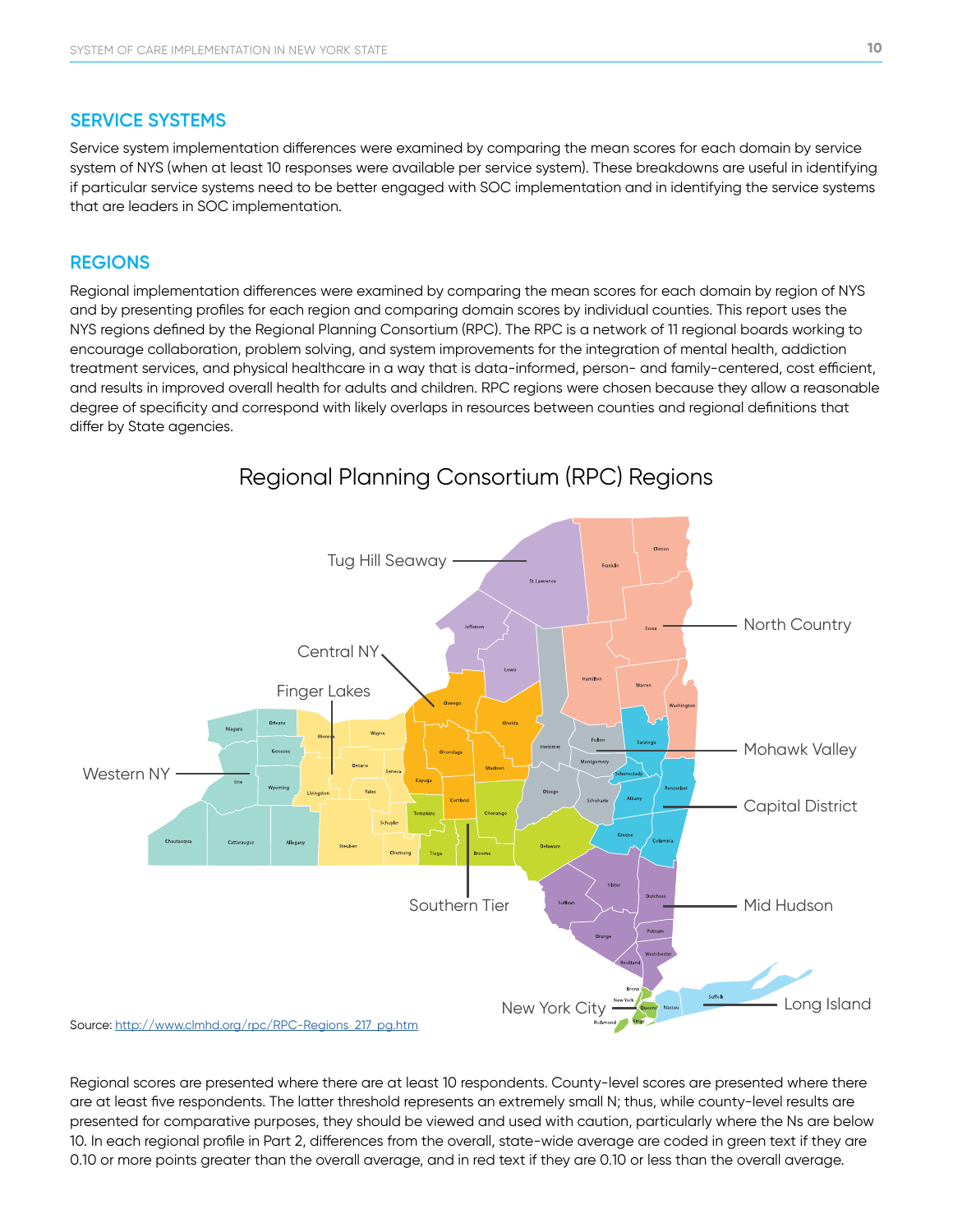#### **COUNTIES WITH PILOT SITES**

Implementation differences for counties with and without NYS SOC pilot sites were examined by comparing the mean scores for each domain by NYS SOC pilot site in county. Counties with pilot sites were identified as counties that were participating in NYS SOC. Sixteen counties with NYS SOC pilot sites were identified: Bronx, Broome, Cayuga, Chenango, Essex, Franklin, Kings, Nassau, Oneida, Orange, Otsego, Rensselaer, Rockland, Steuben, Suffolk, and Westchester. Breakdowns of analyses by counties with and without pilot sites were conducted because it is likely that counties with pilot sites may be more engaged in SOC activities and therefore may be further along in their SOC implementation.

#### **TRAINING AND TA IN THE PAST YEAR**

Implementation differences were also examined by comparing the mean scores for each domain by respondents who reported SOC-related training and TA in the past year compared to those who had not received such support. Breakdowns of analyses by respondents with and without recent training were conducted because it is likely that respondents with recent training may be more engaged in SOC activities and therefore may be further along in their SOC implementation.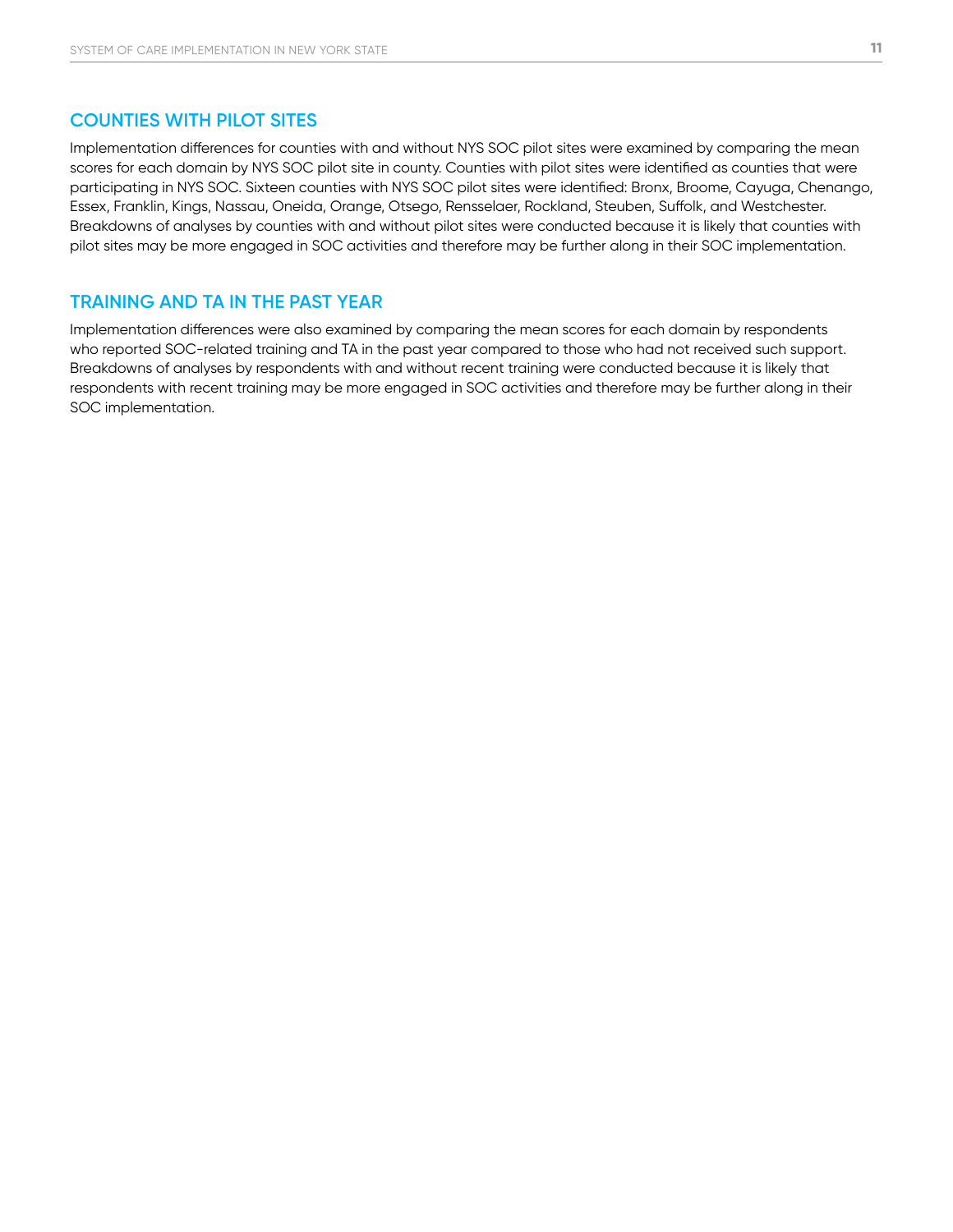# **PART 0:**<br> **Irvey Demographi PART 0:**  Survey Demographics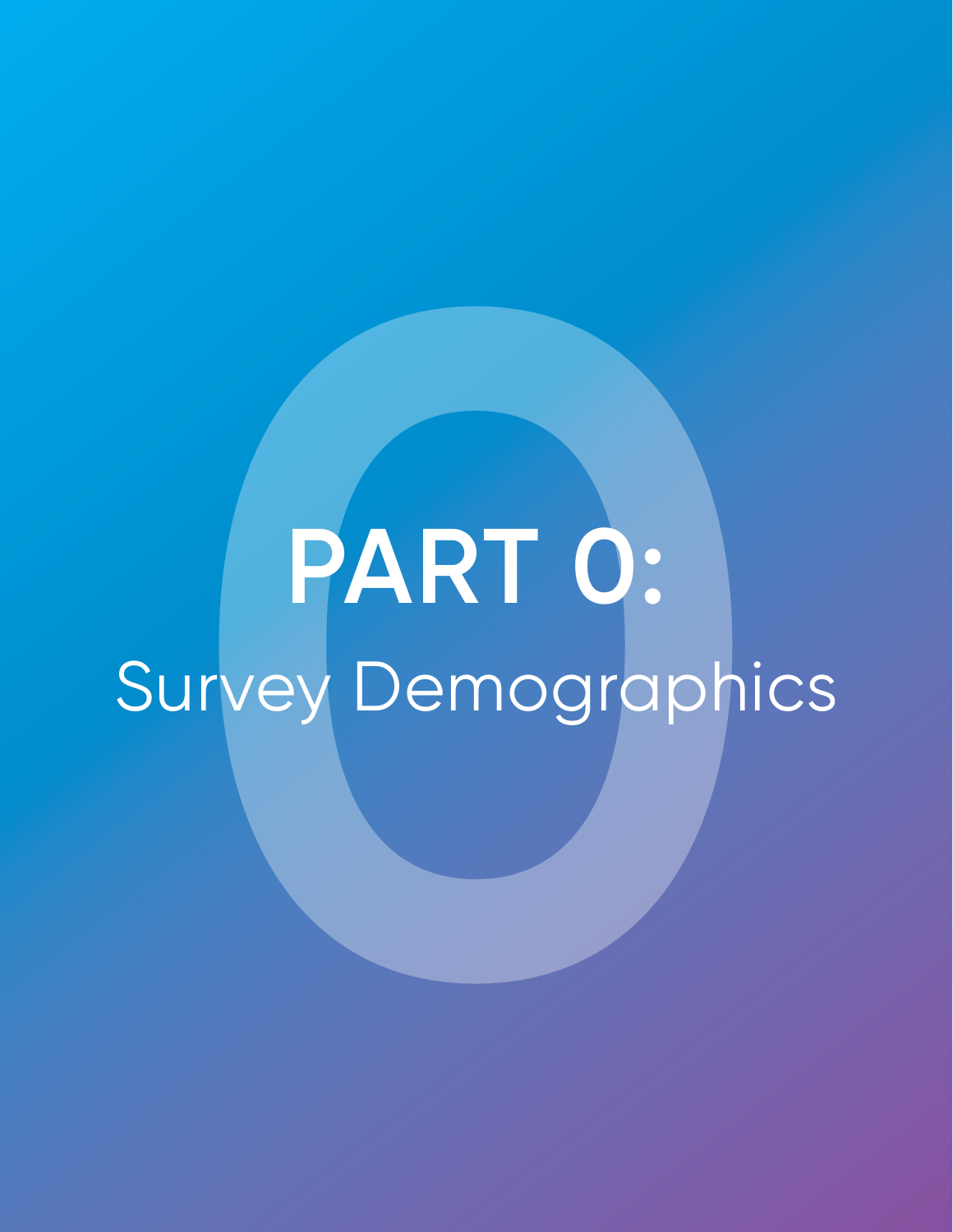### **Part 0: Survey Demographics**

A total of 609 people answered at least some items, however 61 dropped off before making it to the content items. 548 answered at least one of the introductory items asking about the respondents' familiarity with SOC and HFW and whether their county was prioritizing its implementation. This resulted in a 51% response rate.

Respondents either worked exclusively with one county (80%) or worked with multiple counties (20%). Multiple county respondents worked with anywhere between two and 21 counties; they were asked to select one county about which they would respond for the rest of the survey. All but six did so; these six are excluded from regional and county-level breakdowns.

Respondents were reasonably well-distributed by job level, though there were more middle management (46%) and executive level (35%) participants than direct line staff (16%). "Other" job types (3%) typically stated that the respondent's role was "administration" or "team member" with no further indication as to level of work.

Individuals who responded to the 2020 survey were then compared to the pool of respondents from 2019. Email addresses were used to cross-check entries between years. Interestingly, there was minimal overlap between the two cohorts: of the 913 respondents from 2019, and the 548 respondents from 2020, only 143 originated from the same email address. Therefore, most respondents from each year were unique, and the pool of overlapping respondents too small to be used for further analyses.

#### Respondents by Service System

Not surprisingly, almost half of respondents (49%) were from the mental health or social services systems. Other frequent service systems included respondents from care management agencies, schools, C-SPOAs, and probation/juvenile justice systems. "Other" responses included working in domestic violence, local government, public health, or multiple systems. Youth peers, physical health, family court, developmental disabilities, and housing systems all had fewer than 10 respondents, so they were not included in breakout analyses. Further, fewer than 10 respondents from Health Homes Serving Children, substance use, and probation/juvenile justice systems answered some items; therefore, these systems are excluded from those sub-tables, but are included where possible.

|                                 | N Respondents | Percent |
|---------------------------------|---------------|---------|
| Mental Health                   | 163           | 30%     |
| <b>Social Services</b>          | 103           | 19%     |
| Care Management Agency          | 49            | 9%      |
| School                          | 38            | 7%      |
| C-SPOA (Single Point of Access) | 33            | 6%      |
| Probation/Juvenile Justice      | 32            | 6%      |
| <b>Family Peer</b>              | 28            | 5%      |
| Substance Use                   | 21            | 4%      |
| <b>Health Home</b>              | 10            | 2%      |
| <b>Youth Peer</b>               | 9             | 2%      |
| <b>Physical Health</b>          | 7             | $1\%$   |
| <b>Family Court</b>             | 6             | 1%      |
| Developmental Disabilities      | 6             | 1%      |
| Housing                         | 5             | $1\%$   |
| Other                           | 38            | 7%      |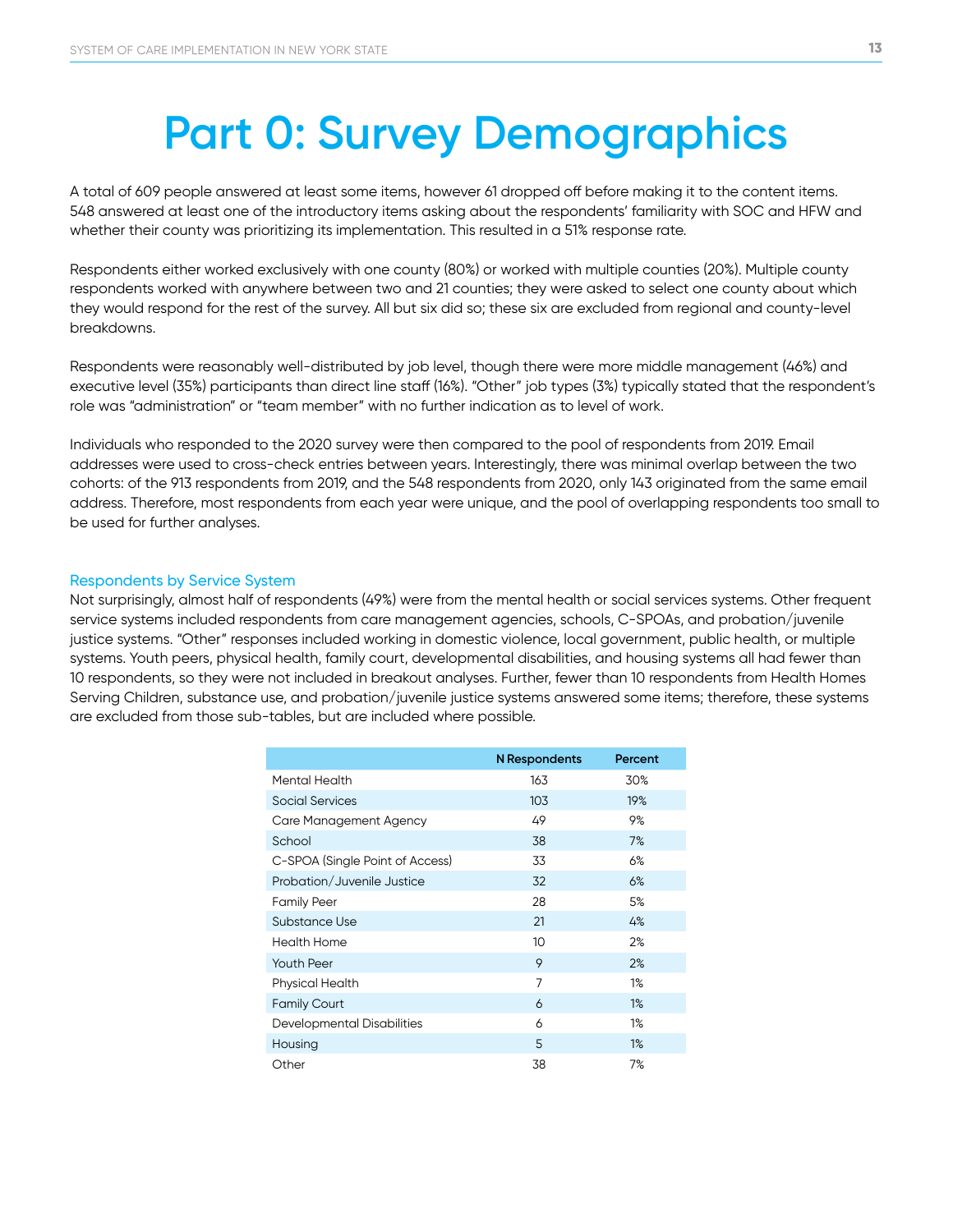#### Respondents by Region

For respondents serving multiple counties, respondents' region was determined by their selected county of response. The largest number reported serving the Mid-Hudson and Finger Lakes regions.

|                        | N Respondents | Percent |
|------------------------|---------------|---------|
| Mid-Hudson             | 98            | 18%     |
| <b>Finger Lakes</b>    | 96            | 18%     |
| Western                | 64            | 12%     |
| Central                | 55            | 10%     |
| <b>North Country</b>   | 48            | 9%      |
| Southern Tier          | 44            | 8%      |
| Capital                | 38            | 7%      |
| <b>Mohawk Valley</b>   | 34            | 6%      |
| <b>Tug Hill Seaway</b> | 29            | 5%      |
| Long Island            | 21            | 4%      |
| New York City          | 15            | 3%      |
| Total                  | 542           | 100%    |

#### Respondents by County with a Pilot Site

About a third of respondents were from a county with a NYS SOC pilot site, whereas the remaining two-thirds were from counties without NYS SOC pilot sites.

| County with a NYS SOC pilot site N Respondents Percent |      |     |
|--------------------------------------------------------|------|-----|
| Yes                                                    | 172  | 32% |
| No.                                                    | .370 | 68% |

#### Respondents by Training or TA in the Past Year

About 30% of respondents reported recent SOC training and/or TA, whereas the remaining 70% reported they had not received such support.

| Training in past year | N Respondents | Percent |
|-----------------------|---------------|---------|
| Yes                   | 167           | 30%     |
| Nο                    | 381           | 70%     |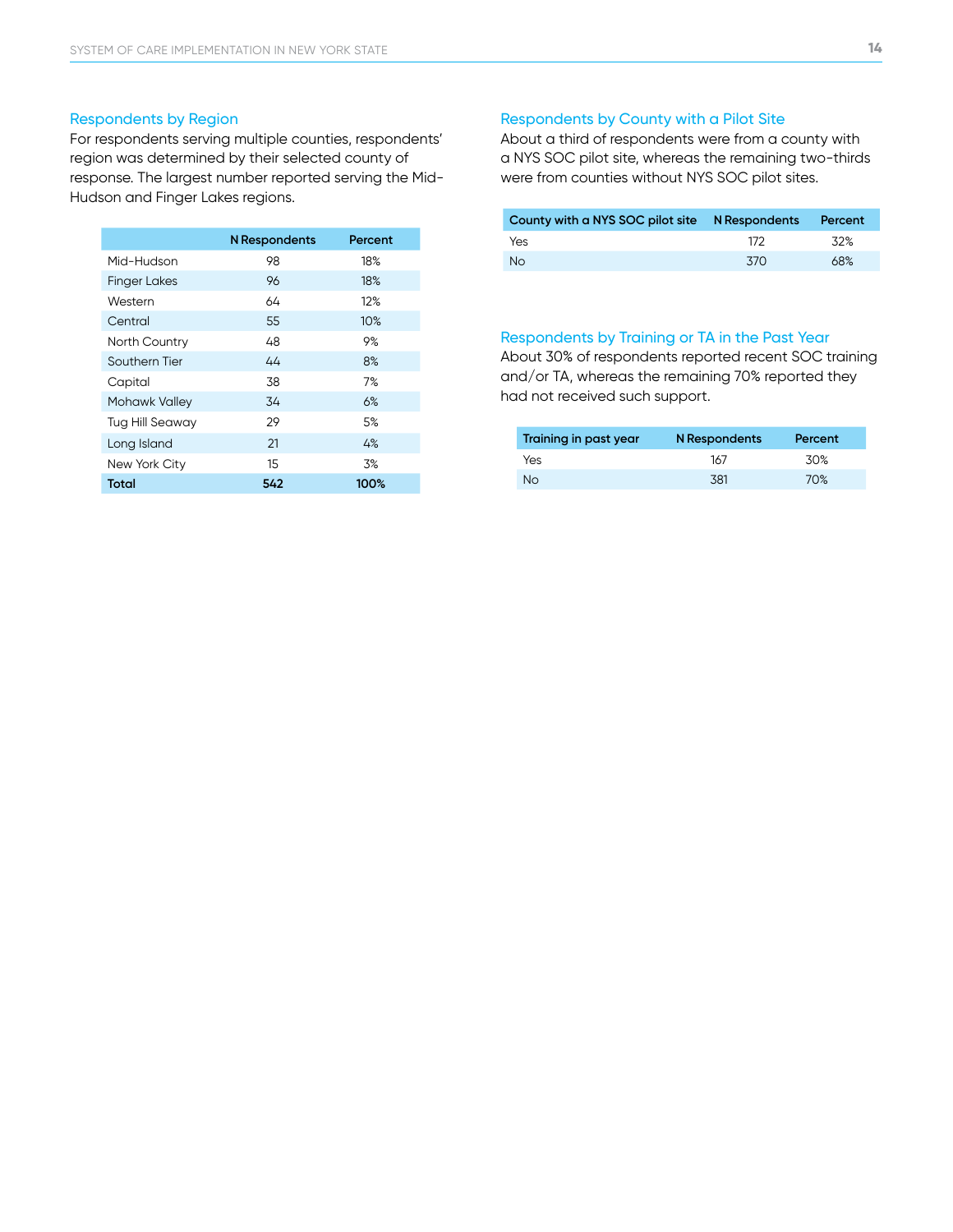# **PART 1:**<br>all Survey R **PART 1:**  Overall Survey Results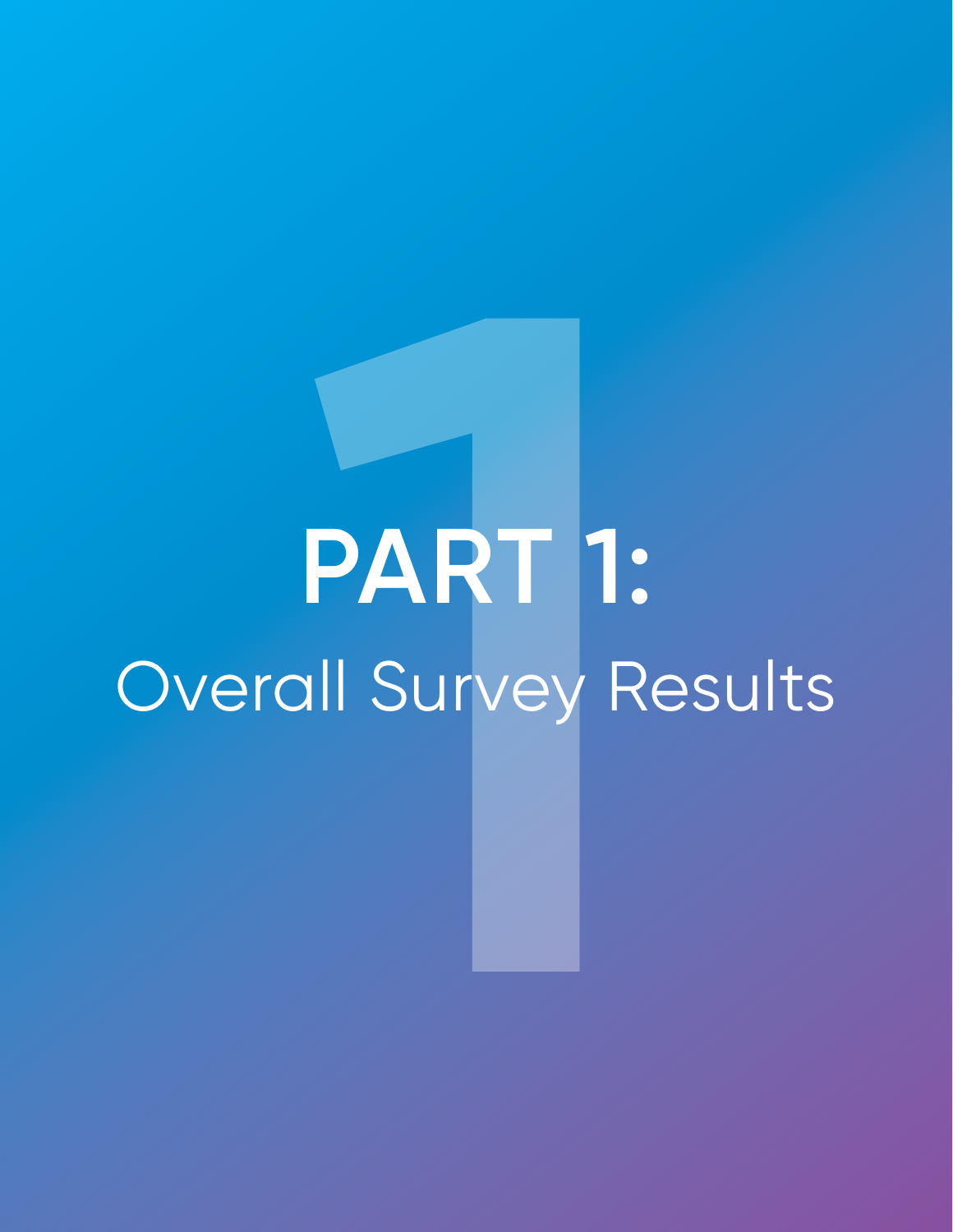## **Part 1: Overall Survey Results**

#### **I. INTRODUCTORY QUESTIONS: SOC & HFW KNOWLEDGE AND PRIORITIZATION**

The survey began with a short series of Yes/No questions designed to gauge self-reported understanding of SOC and HFW, as well as the extent to which these models are being put into practice by the respondent's county. The items were as follows:

- 1. I have a firm understanding of the SOC philosophy and goal.
- 2. Is your county currently prioritizing the SOC philosophy and goals?
- 3. Have you ever received any SOC training or technical assistance?
- 4.Have you received any SOC training or technical assistance in the past year?
- 5. I have a firm understanding of what High Fidelity Wraparound is.
- 6. Is your county currently implementing High Fidelity Wraparound?
- 7. Is your county in the planning process with the hopes of implementing NYS's model of High Fidelity Wraparound?

#### *Understanding of SOC Philosophy and Goals*

Three-quarters of respondents indicated having a firm understanding of the SOC philosophy and goals, a larger percentage compared to the responses from the 2019 administration of the survey. A smaller percentage of respondents reported "no" and "don't know" in 2020 as well; this decrease from 2019 may be due to more appropriately targeting respondents for the survey.



#### Understanding of SOC Philosophy and Goals, by Service System

Nearly all respondents in family peer service systems reported a firm understanding of SOC. Respondents from C-SPOAs and mental health service systems also tended to report firm understanding of SOC, whereas respondents in schools and substance use systems were the least likely to report such firm understanding.

| <b>Service System</b>      | % reporting Yes |
|----------------------------|-----------------|
| <b>Family Peer</b>         | 96%             |
| C-SPOA                     | 82%             |
| Mental Health              | 81%             |
| Care Management Agency     | 74%             |
| Probation/Juvenile Justice | 72%             |
| Social Services            | 71%             |
| Health Home                | 70%             |
| Other                      | 68%             |
| School                     | 66%             |
| Substance Use              | 62%             |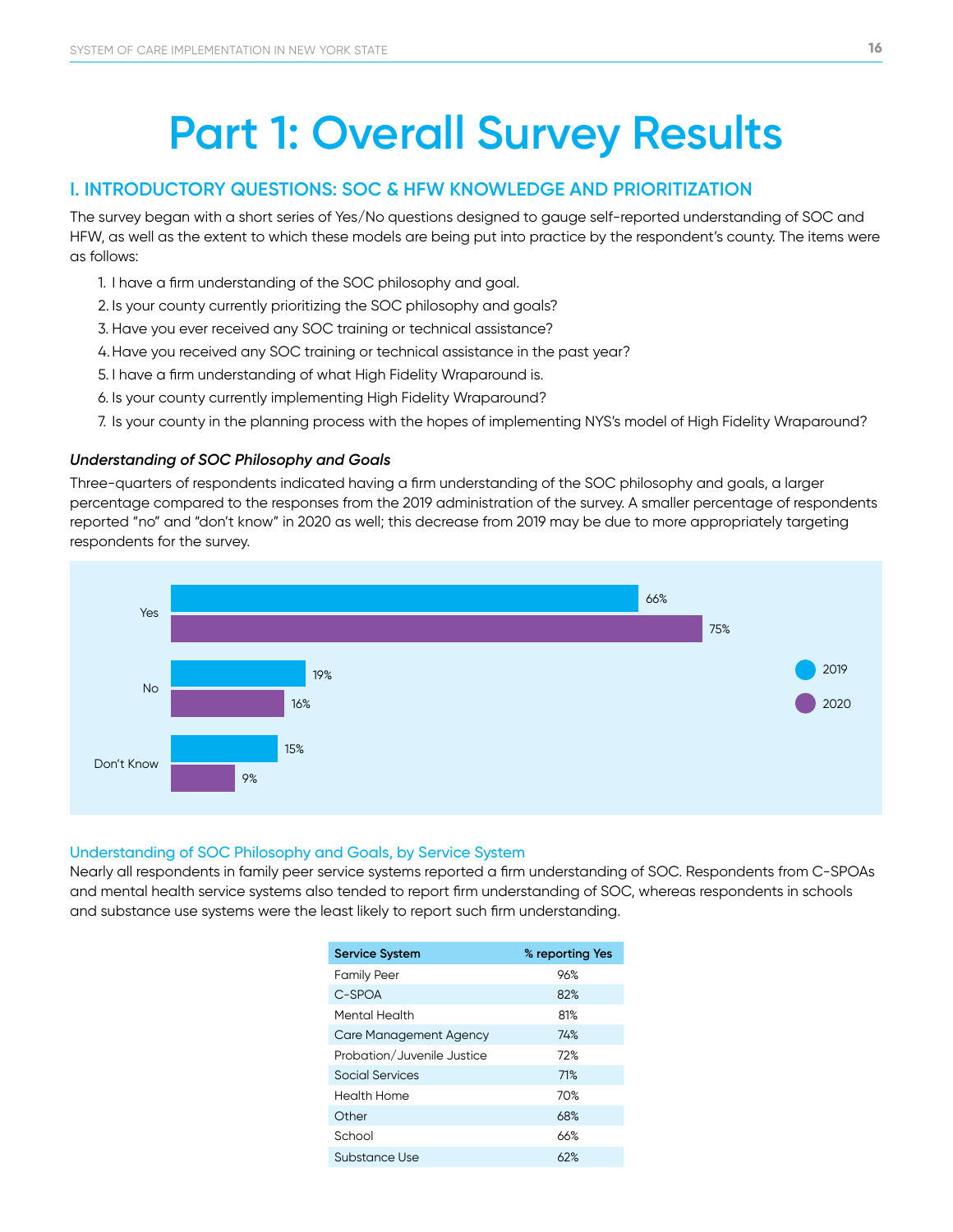#### Understanding of SOC Philosophy and Goals, by Region

There was variation in understanding of SOC by region, with respondents from the Mid-Hudson, Capital, and North Country regions the most likely to report a firm understanding, and respondents from the Southern Tier, Tug Hill Seaway, and Central regions the least likely.

| Region                 | % reporting Yes |
|------------------------|-----------------|
| Mid-Hudson             | 84%             |
| Capital                | 82%             |
| <b>North Country</b>   | 81%             |
| <b>Finger Lakes</b>    | 77%             |
| Mohawk Valley          | 74%             |
| New York City          | 73%             |
| Long Island            | 71%             |
| Western                | 69%             |
| Southern Tier          | 68%             |
| <b>Tug Hill Seaway</b> | 66%             |
| Central                | 64%             |

#### Understanding of SOC Philosophy and Goals, by County with a NYS SOC Pilot Site

Respondents from a county with a pilot site were more likely to report that they had a firm understanding of SOC than those not in a county with a pilot site.

| County with a NYS SOC pilot site | % reporting Yes |
|----------------------------------|-----------------|
| Yes                              | 82%             |
| No.                              | 71%             |

#### Understanding of SOC Philosophy and Goals, by Training in the Past Year

Nearly all individuals who received training/TA in the past year reported a firm understanding of SOC philosophy and goals, suggesting that training activities may have been effective in reinforcing the SOC philosophy, or that those with an understanding of SOC seek out training opportunities. Only about two-thirds of those without recent SOC training/TA reported a firm understanding of SOC philosophy and goals.

| Training in past year | % reporting Yes |
|-----------------------|-----------------|
| Yes                   | 94%             |
| No.                   | 66%             |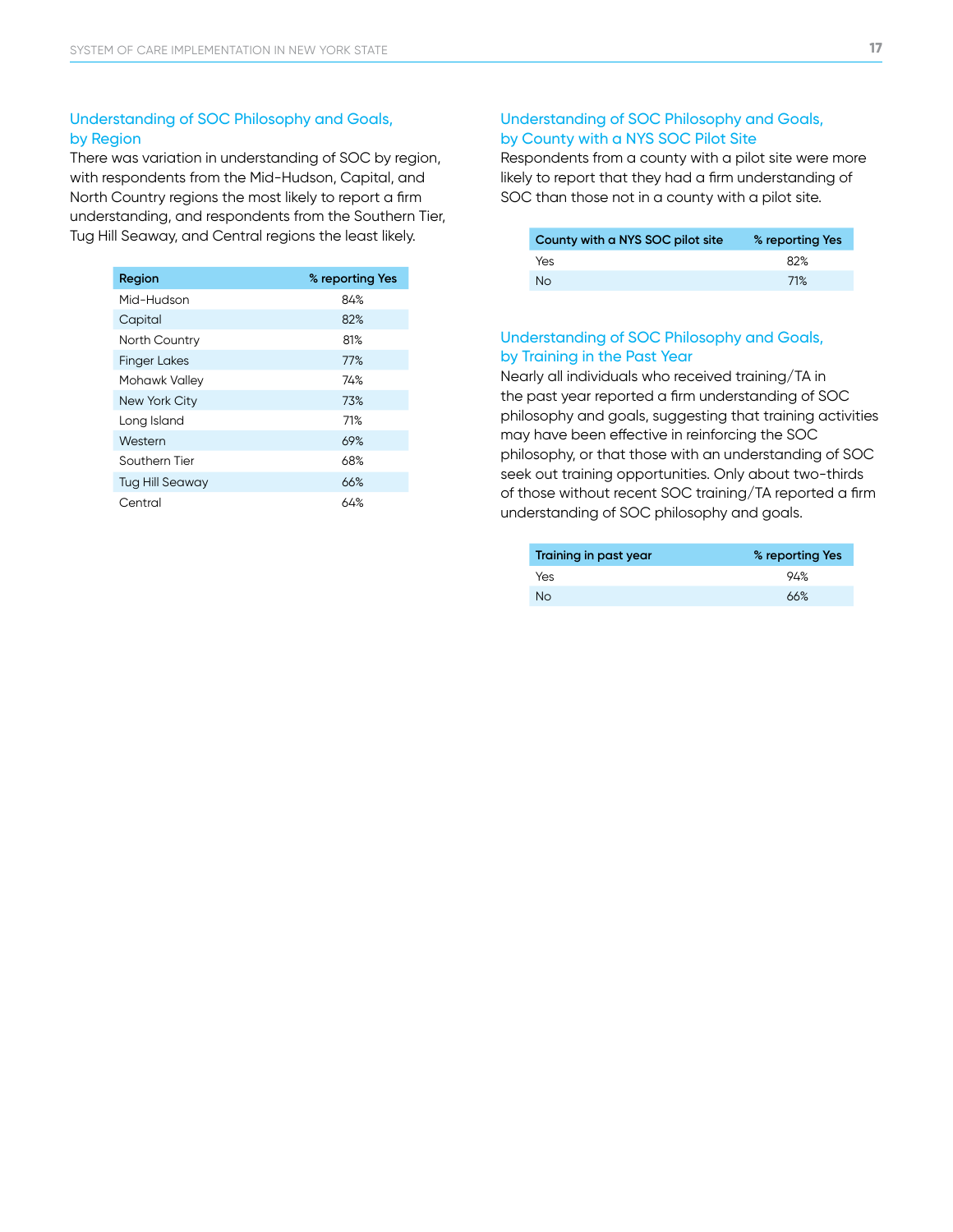#### *Prioritization of SOC Philosophy and Goals*

In 2020, almost two-thirds (63%) of respondents reported that their county was prioritizing SOC philosophy and goals, higher than just over half in 2019.



#### Prioritization of SOC Philosophy and Goals, by Service System

Again, respondents working in mental health services, C-SPOAs, and family peer services were the most likely to report that their counties were prioritizing SOC; respondents in substance use systems were the least likely.

| <b>Service System</b>      | % reporting Yes |
|----------------------------|-----------------|
| Mental Health              | 75%             |
| C-SPOA                     | 73%             |
| <b>Family Peer</b>         | 71%             |
| Care Management Agency     | 61%             |
| Health Home                | 60%             |
| Social Services            | 56%             |
| Probation/Juvenile Justice | 53%             |
| School                     | 53%             |
| Other                      | 50%             |
| Substance Use              | 48%             |

#### Prioritization of SOC Philosophy and Goals, by County with a NYS SOC Pilot Site

Respondents from an HFW county with a pilot site were more likely to report that their county was prioritizing SOC than those in a county without a pilot site.

| County with a NYS SOC pilot site | % reporting Yes |
|----------------------------------|-----------------|
| Yes                              | 76%             |
| No.                              | 57%             |

#### Prioritization of SOC Philosophy and Goals, by Region

There was variation in reported prioritization of SOC by region, with respondents from the North Country and Long Island the most likely to report that their county was prioritizing SOC, and respondents from Tug Hill, the Southern Tier, and New York City the least likely.

| Region               | % reporting Yes |
|----------------------|-----------------|
| <b>North Country</b> | 83%             |
| Long Island          | 76%             |
| Mid-Hudson           | 69%             |
| Capital              | 63%             |
| Mohawk Valley        | 62%             |
| <b>Finger Lakes</b>  | 60%             |
| Western              | 59%             |
| Central              | 56%             |
| New York City        | 53%             |
| Southern Tier        | 52%             |
| Tug Hill Seaway      | 52%             |

#### Prioritization of SOC Philosophy and Goals, by Training in the Past Year

Recent training respondents report higher prioritization of SOC than those who were not recent trainees. It is reasonable that those prioritizing SOC would be more likely to seek out training opportunities to build SOC skills or that trainings would lead to prioritization of SOC.

| Training in past year | % reporting Yes |
|-----------------------|-----------------|
| Yes                   | 86%             |
| Νo                    | .53%            |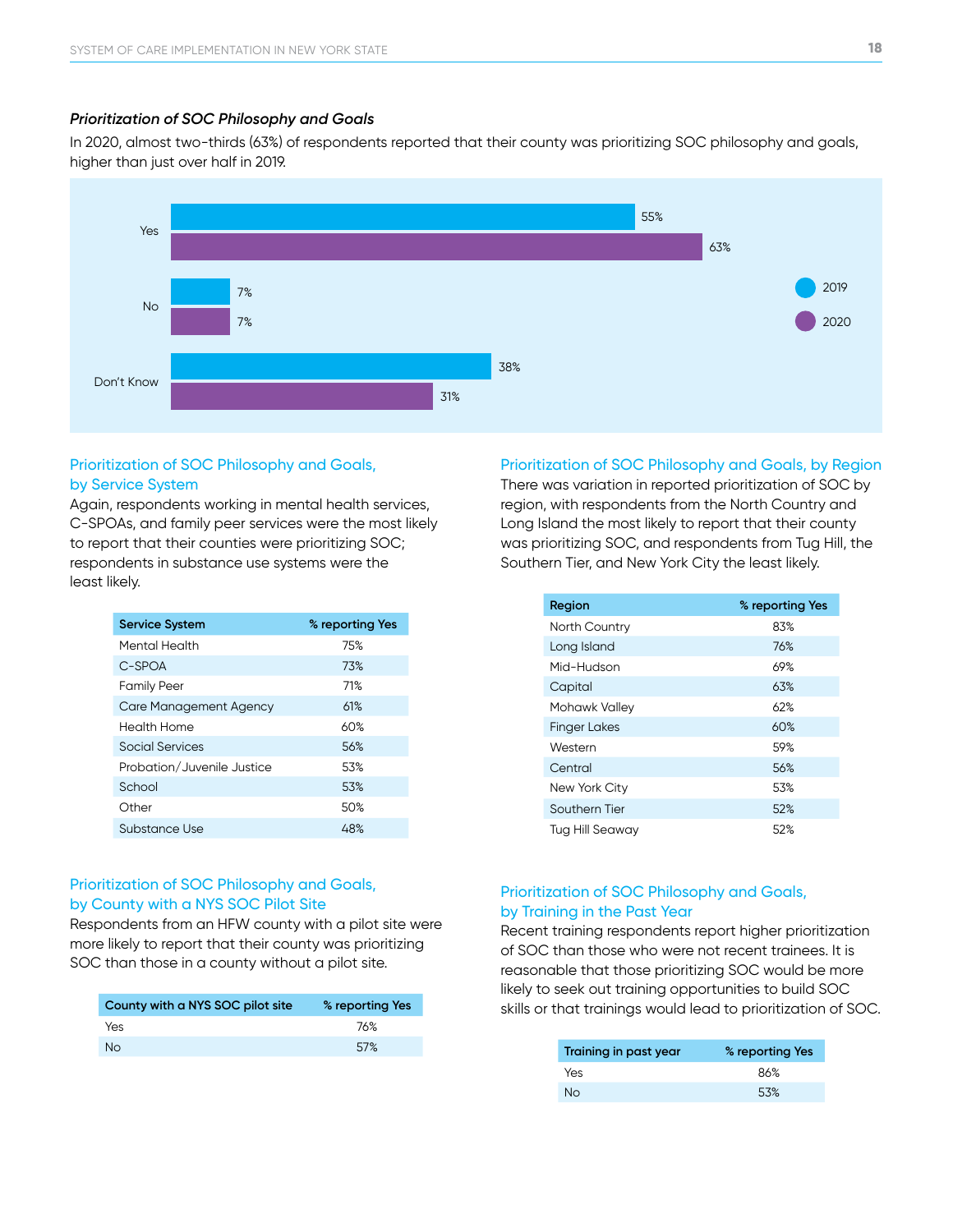#### *Understanding of High Fidelity Wraparound*

While three-quarters of respondents reported a firm understanding of SOC, many fewer reported a firm understanding of HFW. This rate was not substantially different from 2019; in fact, while there was a lower rate of respondents who reported that they did not know whether they had a firm understanding, slightly more reported that they did not have a firm understanding of HFW.



#### Understanding of HFW, by Service System

Respondents working as C-SPOAs and in Health Homes Serving Children were the most likely to report that they had a firm understanding of HFW; respondents in probation/juvenile justice and substance use were the least likely.

| <b>Service System</b>      | % reporting Yes |
|----------------------------|-----------------|
| C-SPOA                     | 79%             |
| Health Home                | 70%             |
| <b>Family Peer</b>         | 61%             |
| Care Management Agency     | 53%             |
| Mental Health              | 49%             |
| Other                      | 45%             |
| Social Services            | 44%             |
| School                     | 32%             |
| Probation/Juvenile Justice | 22%             |
| Substance Use              | 14%             |

#### Understanding of HFW, by County with a NYS SOC Pilot Site

Respondents from an HFW county with a pilot site were more likely to report that they had a firm understanding of HFW than those in a county without a pilot site.

| County with a NYS SOC pilot site | % reporting Yes |
|----------------------------------|-----------------|
| Yes                              | 64%             |
| No                               | 38%             |

#### Understanding of HFW, by Region

There was variation in understanding of HFW by region, with respondents from the Long Island and Mid-Hudson regions most likely to report a firm understanding, and respondents from the Southern Tier and Finger Lakes regions the least likely.

| Region                 | % reporting Yes |
|------------------------|-----------------|
| Long Island            | 67%             |
| Mid-Hudson             | 63%             |
| Central                | 49%             |
| New York City          | 47%             |
| Capital                | 45%             |
| <b>North Country</b>   | 44%             |
| Mohawk Valley          | 41%             |
| <b>Tug Hill Seaway</b> | 41%             |
| Western                | 41%             |
| <b>Finger Lakes</b>    | 35%             |
| Southern Tier          | .34%            |

#### Understanding of HFW, by Training in the Past Year

Respondents with recent training reported higher understanding of HFW than those without recent training, possibly suggesting trainings aided respondents in understanding HFW better.

| Training in past year | % reporting Yes |
|-----------------------|-----------------|
| Yes                   | 66%             |
| No                    | 37%             |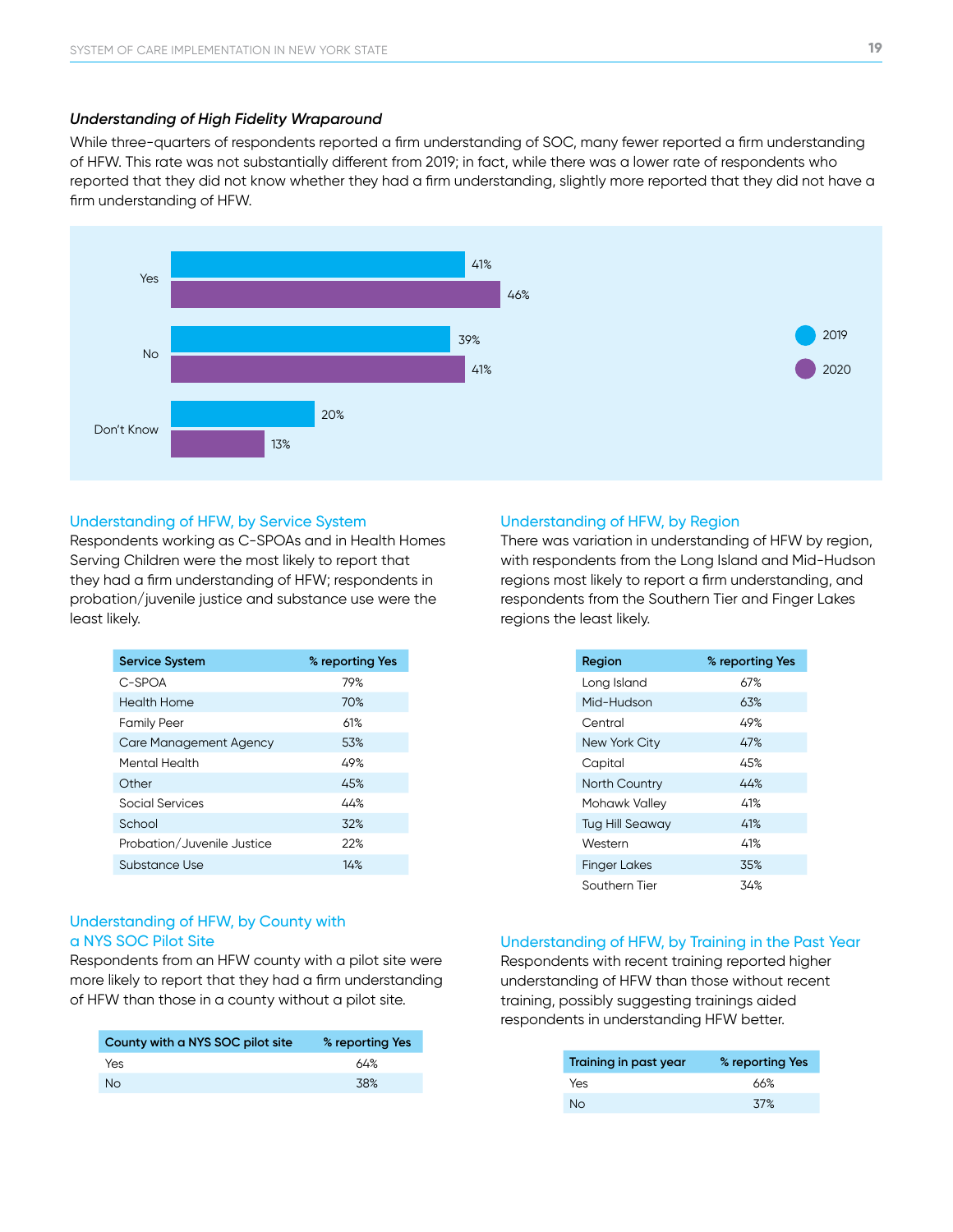#### *Implementation of High Fidelity Wraparound*

Just over a quarter of respondents indicated that their county was currently implementing HFW. Again, while there was a lower rate of respondents who reported that they did not know whether their county was currently implementing HFW than in 2019, more reported that they were not implementing HFW.



#### Implementation of HFW, by Service System

Respondents working in C-SPOAs and Health Homes Serving Children were more likely than those in any other systems to report that they were currently implementing HFW; respondents in schools and substance use were the least likely.

| <b>Service System</b>      | % reporting Yes |
|----------------------------|-----------------|
| Health Home                | 60%             |
| C-SPOA                     | 58%             |
| Mental Health              | 35%             |
| <b>Family Peer</b>         | 32%             |
| Care Management Agency     | 31%             |
| Social Services            | 22%             |
| Probation/Juvenile Justice | 19%             |
| Other                      | 18%             |
| Substance Use              | 14%             |
| School                     | 13%             |

#### Implementation of HFW, by County with a NYS SOC Pilot Site

Respondents from a county with a pilot site were more likely to report that their county was currently implementing HFW than those in a county without a pilot site; however, agreement was not universal, and even about one-third (33%) of those in a county with a pilot site did not know whether their county was currently implementing HFW (versus 61% in counties without HFW pilot sites who did not know whether their county was currently implementing HFW).

| County with a NYS SOC pilot site | % reporting Yes |
|----------------------------------|-----------------|
| Yes                              | 58%             |
| No.                              | 15%             |

#### Implementation of HFW, by Region

There was variation in reported current implementation of HFW by region. Respondents from Long Island were the most likely to report current implementation, and respondents from New York City, Tug Hill, and the Finger Lakes the least.

| Region                 | % reporting Yes |
|------------------------|-----------------|
| Long Island            | 67%             |
| Mid-Hudson             | 50%             |
| Southern Tier          | 39%             |
| Western                | 27%             |
| Central                | 26%             |
| <b>North Country</b>   | 25%             |
| Mohawk Valley          | 24%             |
| Capital                | 18%             |
| <b>Finger Lakes</b>    | 1.3%            |
| <b>Tug Hill Seaway</b> | 10%             |
| New York City          | 7%              |

#### Implementation of HFW, by Training in the Past Year

Implementation of HFW was more prevalent among those with recent training. This could be due in part to the training received in order to implement HFW.

| Training in past year | % reporting Yes |
|-----------------------|-----------------|
| Yes                   | 43%             |
| Νo                    | 22%             |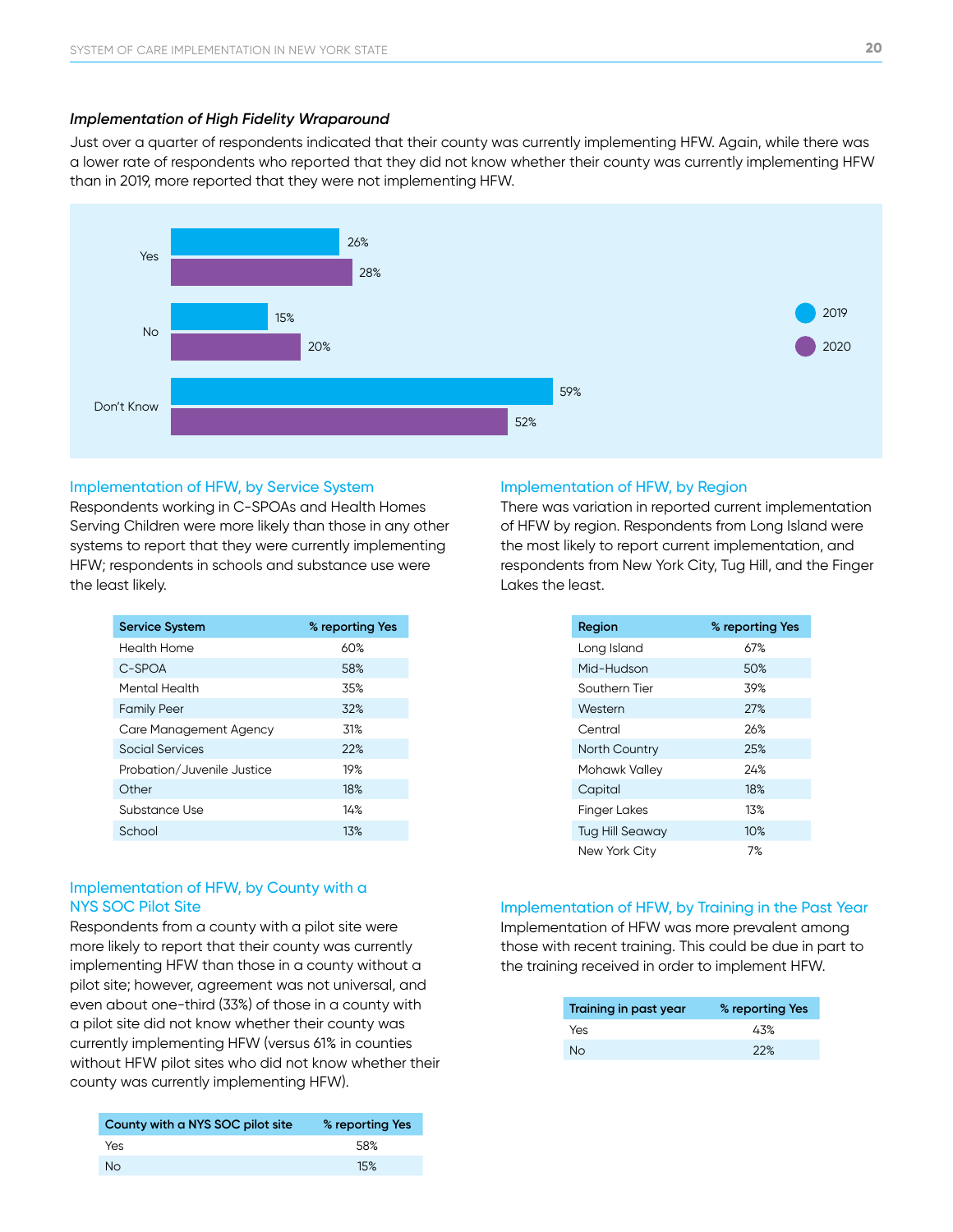#### *Planning for the NYS SOC model*

Just under one-quarter of respondents said that their county was in the planning process with the hopes of implementing NYS SOC model. These rates were similar to those found in 2019.



#### Planning for HFW by Service System

While there was some variation by service system, no systems had respondents who were especially likely to report that their county was planning to implement HFW.

| <b>Service System</b>      | % reporting Yes |
|----------------------------|-----------------|
| Mental Health              | 31%             |
| Health Home                | 30%             |
| <b>Family Peer</b>         | 29%             |
| Probation/Juvenile Justice | 25%             |
| Care Management Agency     | 25%             |
| Social Services            | 23%             |
| $C-SPOA$                   | 21%             |
| Substance Use              | 19%             |
| School                     | 16%             |
| Other                      | 16%             |

#### Planning for HFW, by County with a NYS SOC Pilot Site

Respondents from a county with a pilot site were more likely to report that their county was planning to implement HFW than those not in a county with a pilot site, but again, all respondents had high rates of "don't know" responses (43% versus 71%, respectively).

| County with a NYS SOC pilot site | % reporting Yes |
|----------------------------------|-----------------|
| Yes                              | .37%            |
| <b>No</b>                        | 18%             |

#### Planning for HFW, by Region

There was variation in reported planning for HFW implementation by region. Respondents from Long Island, Mid-Hudson, and North Country regions were the most likely to report that their counties were in the planning process for HFW implementation, and respondents from the Western, Capital, and Tug Hill Seaway regions the least likely.

| Region                 | % reporting Yes |
|------------------------|-----------------|
| Long Island            | 38%             |
| Mid-Hudson             | 36%             |
| North Country          | 33%             |
| <b>New York City</b>   | 27%             |
| <b>Finger Lakes</b>    | 25%             |
| Central                | 22%             |
| Mohawk Valley          | 21%             |
| Southern Tier          | 21%             |
| <b>Tug Hill Seaway</b> | 14%             |
| Capital                | 13%             |
| Western                | 11%             |

#### Planning for HFW, by Training in the Past Year

Planning for implementation of HFW was more prevalent among those with recent training. This could be due in part to the training received in order to implement HFW.

| Training in past year | % reporting Yes |
|-----------------------|-----------------|
| Yes                   | 41%             |
| Nο                    | 17%             |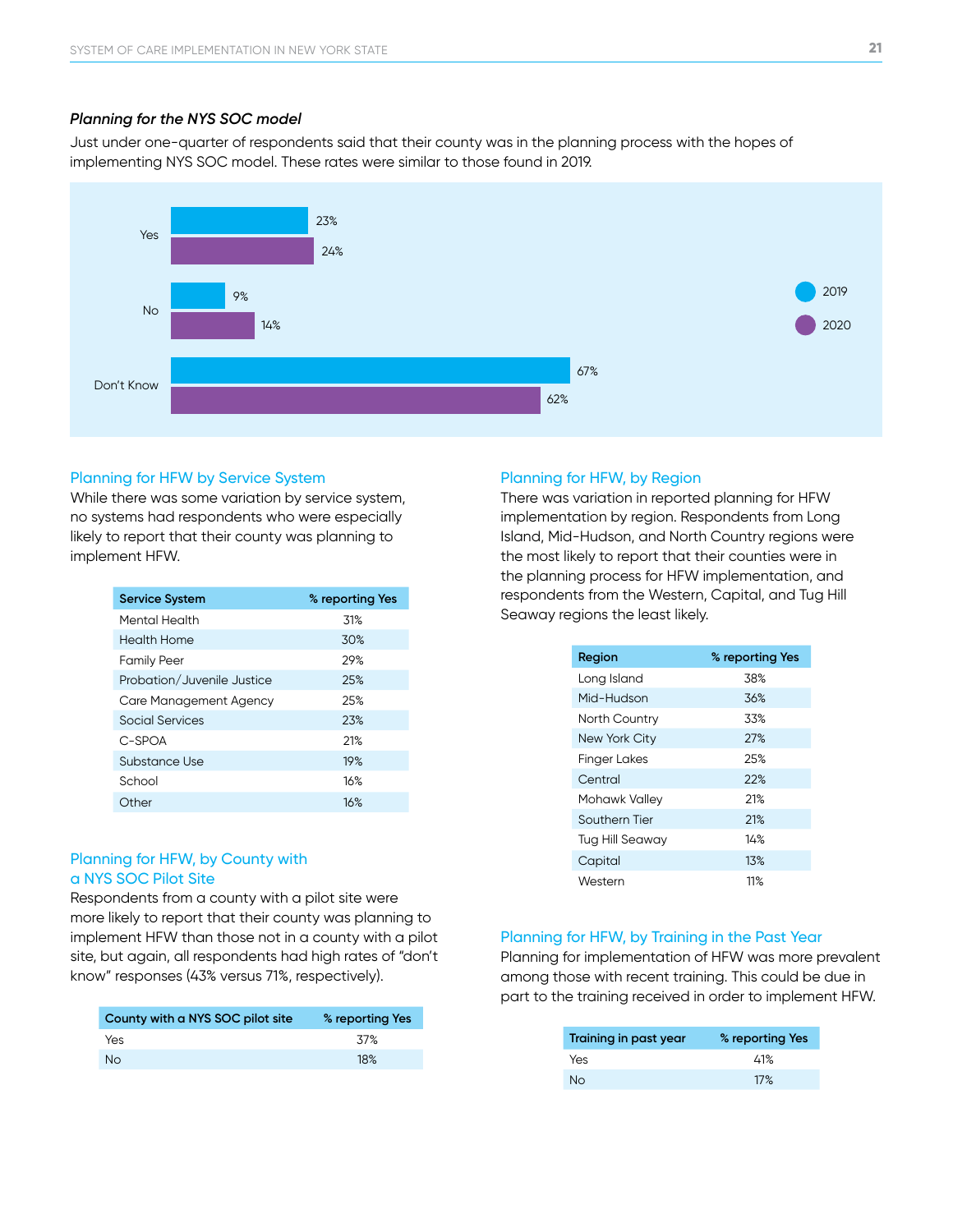#### *SOC Training and Technical Assistance*

Two questions on receipt of SOC training and technical assistance were added to the administration of the 2020 survey. About half of respondents reported that they had received some SOC training or technical assistance at some point, and about a third reported assistance during the past year. "Don't know" rates were especially low for these two items, making it likely that respondents felt able to accurately report receipt of these supports.



Interestingly, responses to these items were typically not consistent within a county. This inconsistency may be reflective of the targeted nature of such TA: among many respondents from a county, only a few may have directly received such assistance.

#### SOC Training and TA, by Service System

Receipt of SOC-related training and TA varied by service system. Health Homes Serving Children and Family Peer respondents were the most likely to report training and TA ever, whereas Family Peer and C-SPOA respondents were more likely to report training and TA in the past year. NYS SOC presents quarterly webinars available to all, in addition to other training opportunities.

| <b>Service System</b>      | Training/TA past year % reporting Yes | Training/TA ever % reporting Yes |
|----------------------------|---------------------------------------|----------------------------------|
| <b>Family Peer</b>         | 54%                                   | 68%                              |
| C-SPOA                     | 48%                                   | 67%                              |
| School                     | 39%                                   | 53%                              |
| Mental Health              | 34%                                   | 59%                              |
| <b>Health Home</b>         | 30%                                   | 80%                              |
| Other                      | 29%                                   | 47%                              |
| Probation/Juvenile Justice | 28%                                   | 56%                              |
| Social Services            | 24%                                   | 59%                              |
| Care Management Agency     | 24%                                   | 47%                              |
| Substance Use              | 10%                                   | 29%                              |

#### SOC Training and TA, by Region

SOC-related training and TA varied by region, as well. In reference to if they ever received training/TA, respondents from the New York City, Mid-Hudson, and North Country regions had the highest percentages of "Yes" responses and respondents from the Mohawk Valley and Capital regions had the lowest. Regarding training and TA in the past year, respondents from the North Country and Mid-Hudson regions reported more "Yes" responses, whereas New York City had the lowest percentage of "Yes" responses.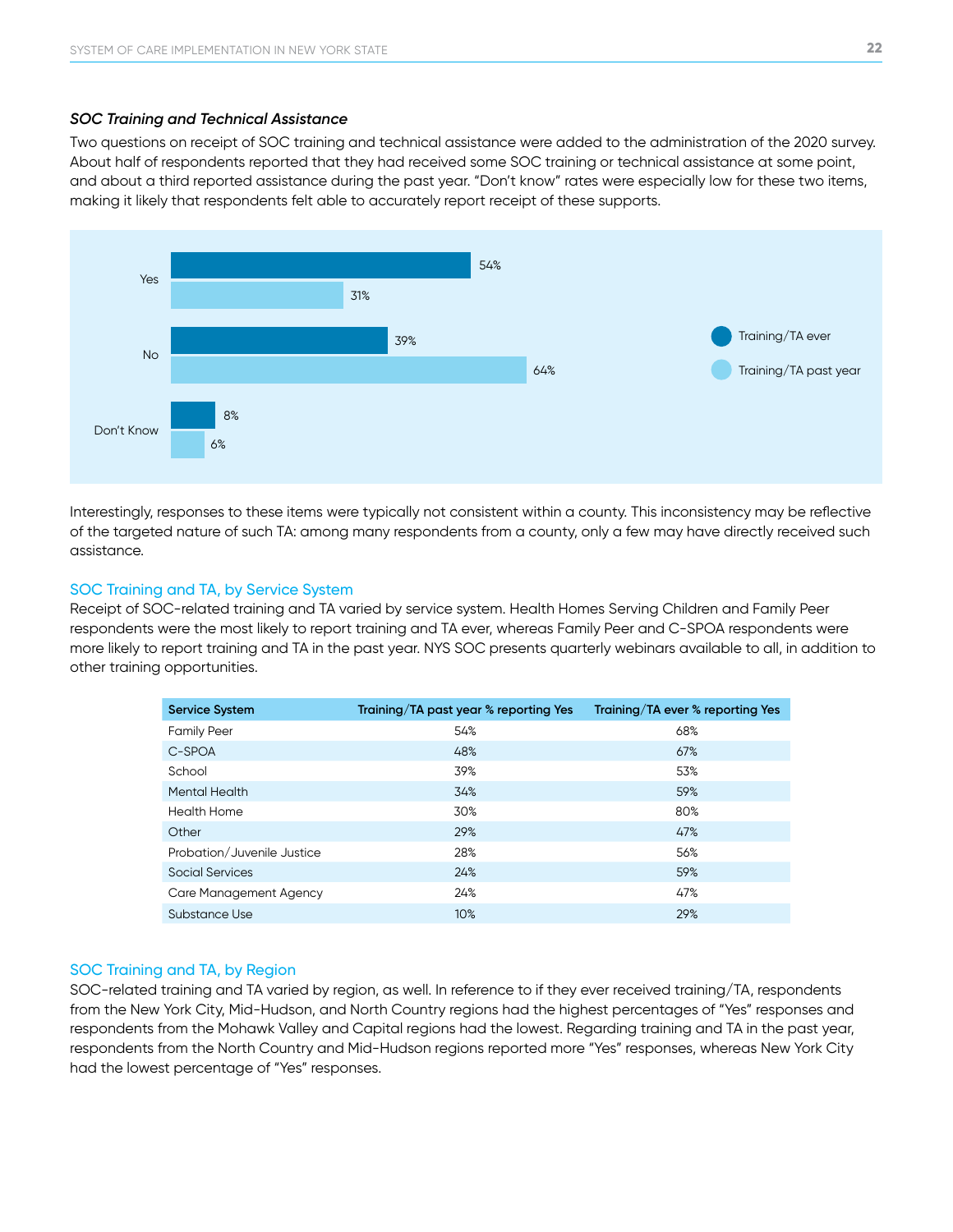| Region                 | Training/TA past year % reporting Yes | Training/TA ever % reporting Yes |
|------------------------|---------------------------------------|----------------------------------|
| North Country          | 48%                                   | 63%                              |
| Mid-Hudson             | 35%                                   | 63%                              |
| Central                | 33%                                   | 51%                              |
| Long Island            | 33%                                   | 48%                              |
| <b>Finger Lakes</b>    | 29%                                   | 55%                              |
| <b>Mohawk Valley</b>   | 29%                                   | 38%                              |
| <b>Tug Hill Seaway</b> | 28%                                   | 55%                              |
| Capital                | 26%                                   | 42%                              |
| Southern Tier          | 23%                                   | 52%                              |
| Western                | 22%                                   | 44%                              |
| New York City          | 13%                                   | 73%                              |

#### SOC Training and TA, by County with a NYS SOC Pilot Site

More respondents from counties with a pilot site reported having received SOC training or TA than those not in a county with a pilot site, although neither group had particularly high percentages of training recipients, possibly reflecting that not all stakeholders within even counties with pilot sites directly received technical assistance.

| County with a pilot site | <b>Ever received TA</b> | Received TA in past year |
|--------------------------|-------------------------|--------------------------|
| Yes                      | 68%                     | 42%                      |
| - No                     | 47%                     | 25%                      |

#### **KEY FINDINGS – INTRODUCTORY QUESTIONS: SOC & HFW KNOWLEDGE AND PRIORITIZATION**

- Overall, 75% of 2020 respondents indicated that they had a firm understanding of SOC, and 63% reported that their county was prioritizing SOC implementation, an increase from 2019. Fewer reported that they did not know the answers to these questions, suggesting more appropriate survey respondents were reached in 2020.
- Responses regarding HFW were quite similar between 2019 and 2020: just under half of respondents reported having a firm understanding of HFW, and about a quarter that their county was implementing or planning on implementing HFW. These questions had especially high rates of "don't know" responses. This suggests understanding of SOC is expanding but understanding of HFW is not.
- About half of respondents reported that their county had ever received SOC training or TA, and one-third reported that they had received such help in the past year. However, responses were inconsistent within counties, indicating that these trainings were likely available to individuals or systems within counties rather than to the county-wide SOC.
- Respondents from C-SPOAs were among the most likely to report understanding and implementation of SOC and/or HFW in their counties; respondents from Health Homes Serving Children were likely to report positive responses on HFW, though not on SOC.
- Respondents from schools and substance use service systems were among the least likely to report either understanding or prioritization of SOC or HFW in their county. Those from probation/juvenile justice systems were among the lowest regarding understanding or prioritization of HFW.
- The North Country, Mid-Hudson, Long Island, and Capital regions had the greatest proportion of positive responses for SOC understanding and implementation; the Long Island and the Mid-Hudson regions had the highest responses around HFW implementation.
- Respondents from counties with HFW pilot sites had higher responses on all of these items than their nonpilot counterparts, typically by about 15-20%.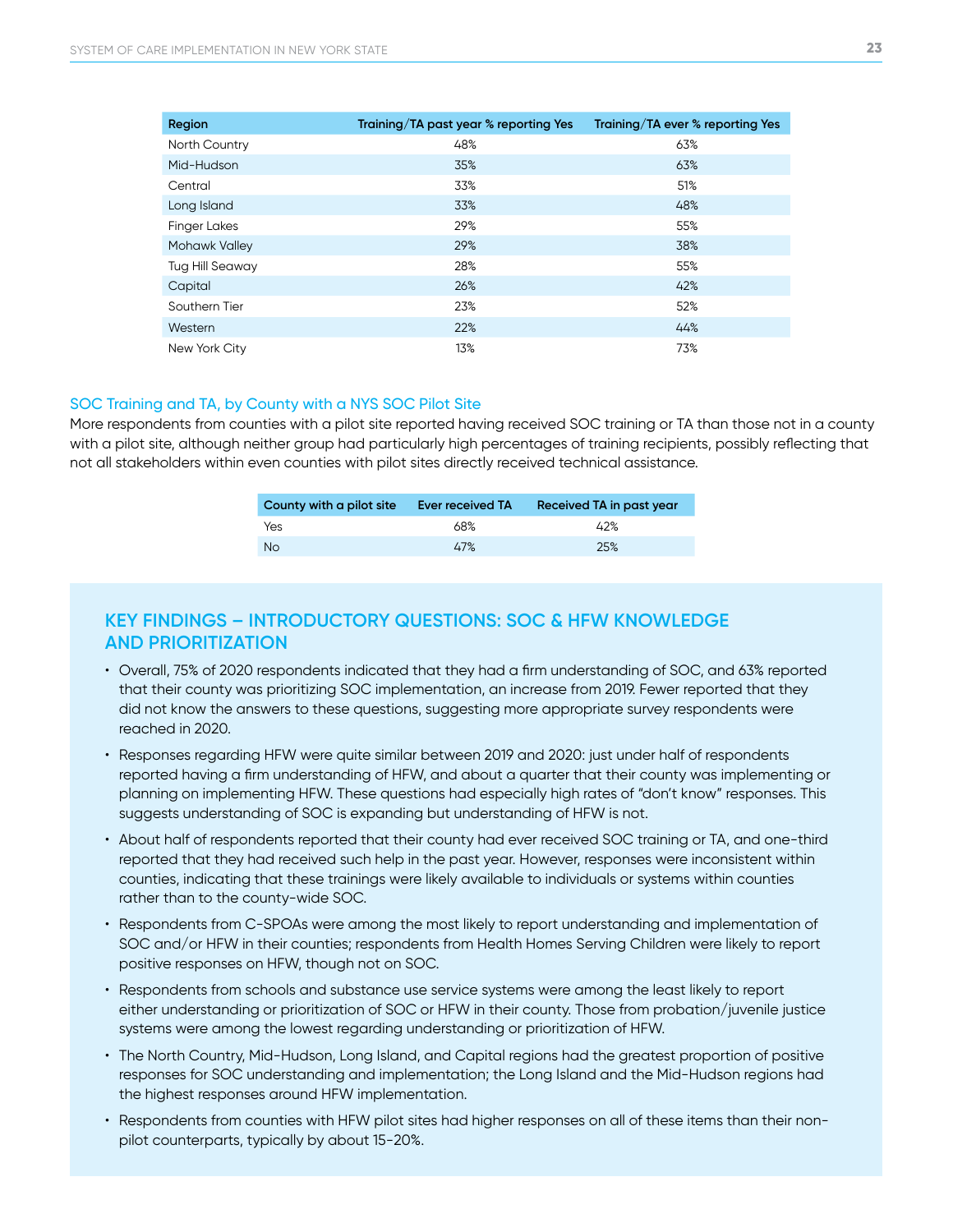#### **II. OVERALL ASSESSMENT OF SOC IMPLEMENTATION**

Just over one-third of respondents reported that the SOC approach was being implemented "substantially" (26%) or "extensively" (10%) in their community, while just over 50% reported that the SOC approach was being implemented less than substantially, rates similar to those seen in 2019. However, 10% of respondents did not know the extent of SOC implementation. The mean score on the overall assessment item in 2020 was 2.17 (between "moderately" and "substantially"). Average overall assessment of SOC implementation ratings were not statistically different between the 2019 (2.26) and 2020 (2.17) administrations of the survey.

*To what extent do you believe that the SOC approach is being implemented in your community or region?*

![](_page_24_Figure_3.jpeg)

![](_page_24_Picture_4.jpeg)

#### Overall Assessment of SOC Implementation, by Service System

Interestingly, respondents in probation/juvenile justice service systems reported the highest average levels of SOC implementation; respondents in schools or "other" service systems reported the lowest.

| <b>Service System</b>      | Mean |
|----------------------------|------|
| Probation/Juvenile Justice | 2.60 |
| $C-SPOA$                   | 2.38 |
| Mental Health              | 2.23 |
| <b>Family Peer</b>         | 2.17 |
| Social Services            | 2.15 |
| Care Management Agency     | 2.07 |
| Other                      | 1.80 |
| School                     | 1.75 |

#### Overall Assessment of SOC Implementation, by County with a NYS SOC Pilot Site

Respondents from counties with pilot sites reported higher average levels of implementation than those in counties without pilot sites.

| County with a NYS SOC pilot site | Mean |
|----------------------------------|------|
| Yes                              | 2.50 |
| <b>No</b>                        | 2.02 |

#### Overall Assessment of SOC Implementation, by Region

Respondents from Long Island reported the highest average levels of implementation, while those from the Finger Lakes, New York City, and the Tug Hill Seaway regions reported the lowest. This item showed a particularly large spread, with the highest and lowest average scores nearly a full point apart.

| Region              | Mean |
|---------------------|------|
| Long Island         | 2.76 |
| Western             | 2.37 |
| Mid-Hudson          | 2.35 |
| Mohawk Valley       | 2.24 |
| Southern Tier       | 222  |
| North Country       | 2.21 |
| Central             | 2.15 |
| Capital             | 2.13 |
| Tug Hill Seaway     | 194  |
| New York City       | 190  |
| <b>Finger Lakes</b> | 1.81 |

#### Overall Assessment of SOC Implementation, by Training in the Past Year

Respondents who reported receiving training or TA in the past year reported higher average levels of implementation than those who had not received such support.

| Training in past year | Mean |
|-----------------------|------|
| Yes                   | 2.43 |
| Nο                    | 2.04 |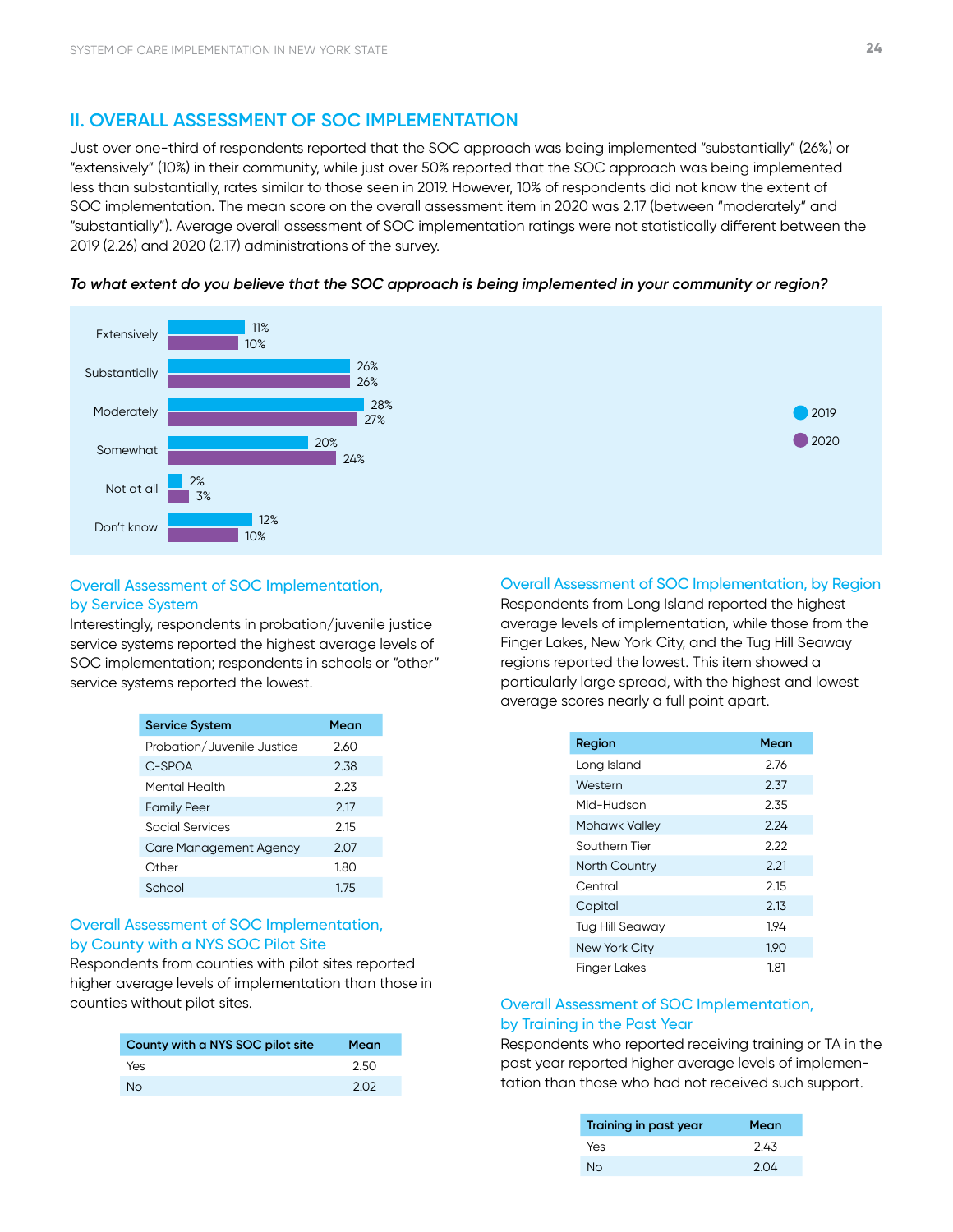#### **KEY FINDINGS – OVERALL ASSESSMENT**

- Over one-third of respondents reported that the SOC approach was being implemented "substantially" or "extensively" in their community, while just over half reported that the SOC approach was being implemented less than substantially.
- Respondents in probation/juvenile justice service systems reported the highest average levels of SOC implementation of all the service systems.
- Regionally, the Long Island region reported the highest overall SOC implementation, and the Finger Lakes, NYC, and Tug Hill Seaway regions reporting the lowest SOC implementation.
- Overall SOC implementation was more widespread among counties with HFW pilot sites and respondents who received training or TA in the past year.

#### **III. STRATEGIC PLAN FOR THE SOC APPROACH**

The survey asked respondents to evaluate the extent to which there was a strategic plan in place for SOC implementation and operation. About half of respondents reported that they did not know the extent to which their community had developed or used a strategic plan. Only 15% of respondents indicated that a formal written plan was used extensively in their county. These rates were largely comparable between years, though more respondents indicated that a plan was under development in 2020. The mean score on the overall assessment item in 2020 was 2.01 (corresponding with "plan exists but is not used"). This score was significantly lower than in 2019, when the mean score was 2.28,  $t = 2.19$ ,  $p = .03$ . Strategic plan development continues to be an area of lesser focus for counties in NYS.

#### Existence of a Strategic Plan for SOC Implementation and Operation

![](_page_25_Figure_9.jpeg)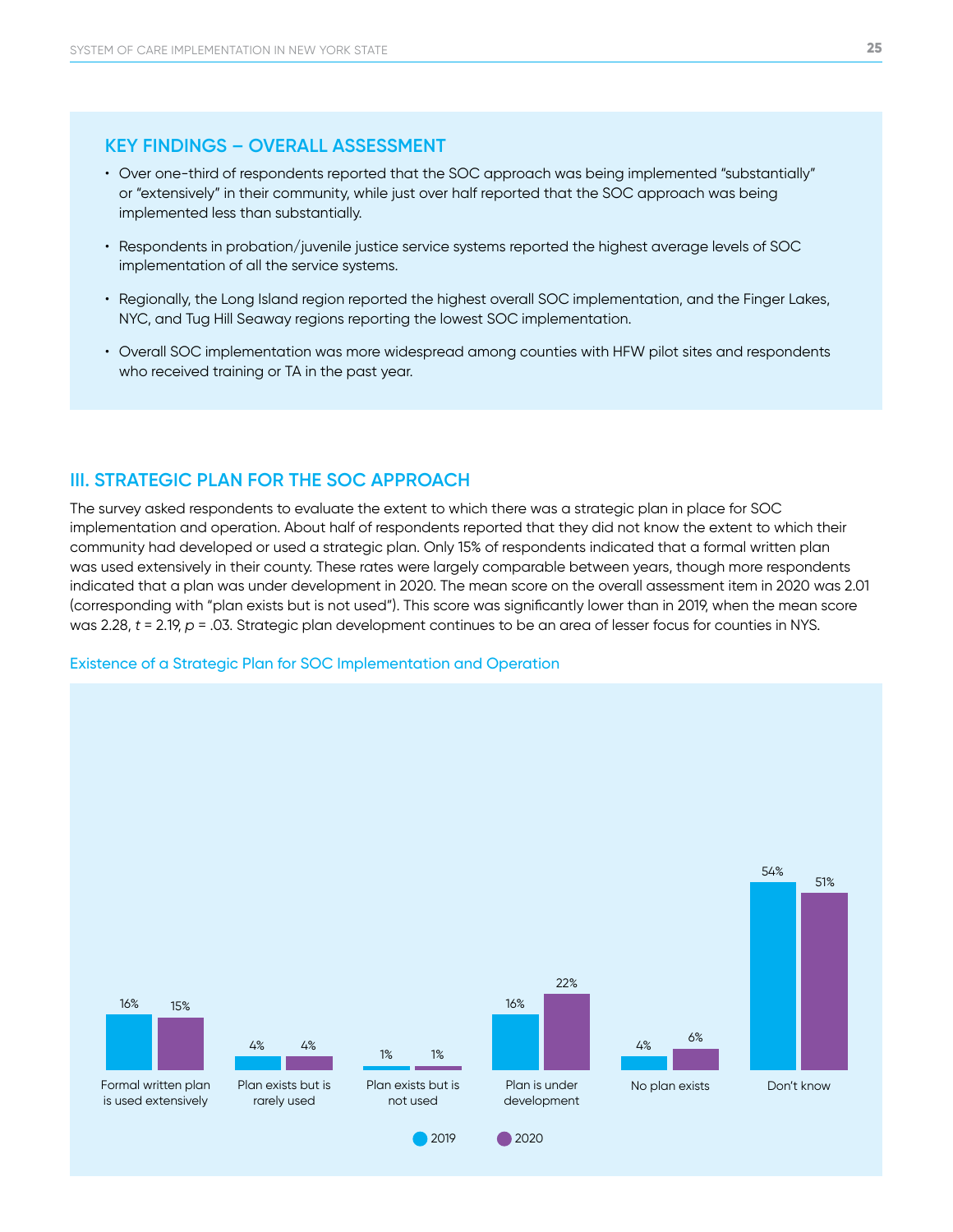#### Strategic plan, by Service System

Most service systems responded similarly to the existence and use of a strategic plan, averaging around the midpoint of the scale.

| <b>Service System</b>      | Mean |
|----------------------------|------|
| Probation/Juvenile Justice | 2.15 |
| <b>Mental Health</b>       | 2.12 |
| C-SPOA                     | 2.10 |
| <b>Family Peer</b>         | 2.08 |
| School                     | 2.07 |
| Social Services            | 190  |
| Care Management Agency     | 1.79 |
| Other                      | 1.25 |

#### Strategic plan, by County with a NYS SOC Pilot Site

Respondents from counties with pilot sites reported higher scores on the existence and use of an SOC strategic plan than those not in pilot counties.

| County with a NYS SOC pilot site | Mean |
|----------------------------------|------|
| Yes                              | 2.49 |
| <b>No</b>                        | 1.67 |

#### Strategic plan, by Region

Respondents from the Mid-Hudson and Mohawk Valley regions reported the highest scores on this measure, while those from the Finger Lakes region reported the lowest. This item showed a particularly large spread, with the highest and lowest average scores greater than a full point apart.

| Region                 | Mean |
|------------------------|------|
| Mid-Hudson             | 2.65 |
| Mohawk Valley          | 2.64 |
| Western                | 2.56 |
| Central                | 2.15 |
| Long Island            | 1.80 |
| <b>North Country</b>   | 1.75 |
| Southern Tier          | 1.73 |
| New York City          | 1.67 |
| <b>Tug Hill Seaway</b> | 1.55 |
| Capital                | 1.53 |
| Finger Lakes           | 1.36 |

#### Strategic plan, by Training in the Past Year

Respondents who reported receiving training or TA in the past year reported higher average levels of implementation than those who had not received such support.

| Mean |
|------|
| 2.17 |
| 1.85 |
|      |

#### **KEY FINDINGS – STRATEGIC PLAN FOR THE SOC APPROACH**

- The majority of respondents reported that they did not know the extent to which their community had developed or used a strategic plan. Only 15% of respondents indicated that a formal written plan was used extensively in their county.
- All service system types reported a similar level of strategic plan development.
- Respondents from the Mid-Hudson and Mohawk Valley regions reported the highest scores on strategic plan development, while those from the Finger Lakes region reported the lowest.
- Strategic plan development was more widespread among counties with HFW pilot sites and respondents who received training or TA in the past year.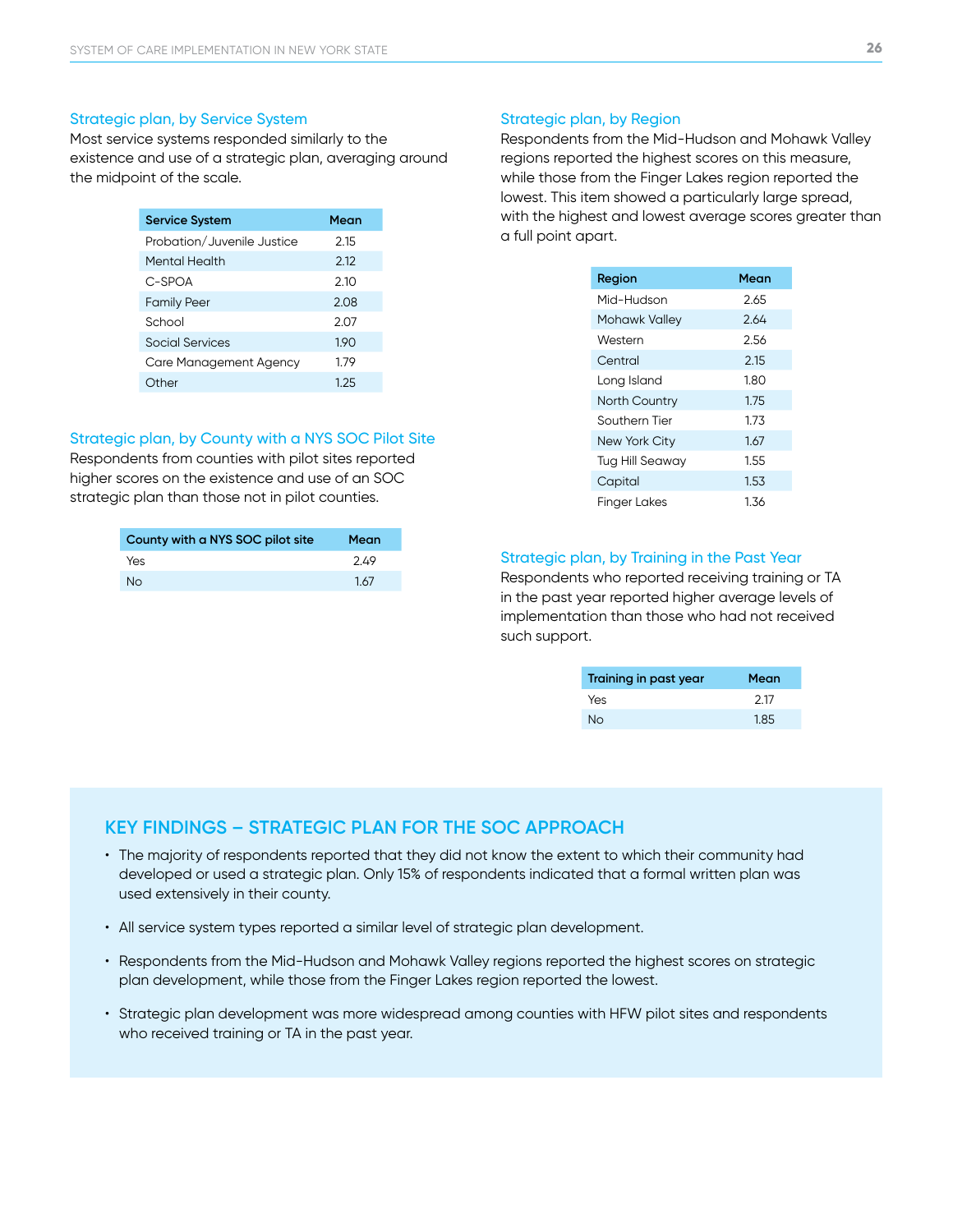#### **IV. SERVICE DELIVERY GUIDED BY SOC VALUES AND PRINCIPLES**

The survey asked respondents to evaluate the extent to which service delivery was guided by SOC values and principles in nine domains:

- Individualized, wraparound approach to service delivery and planning (5 questions);
- Family-driven approach (5 questions);
- Youth-guided approach (5 questions);
- Coordinated approach (4 questions);
- Culturally and linguistically competent approach (5 questions);
- Evidence-informed and promising practices/practice-based evidence approaches (4 questions);
- Least restrictive approach (4 questions);
- Service array (4 questions); and
- Data and accountability (2 questions).

The figure below shows the mean subscale scores within each domain. In all cases, "don't know" responses were excluded from these mean calculations but counted as "no" responses when determining the percentage of respondents who felt that implementation was substantial or extensive.

Across all respondents, the areas of greatest strength were family-driven approach and least restrictive approach. The domains that presented the clearest challenges were cultural and linguistic competence, service array, and youthguided approach. Interestingly, while the pattern of strengths and challenge areas was quite consistent between the 2019 and 2020 administrations, the mean ratings were slightly lower for 2020 across all domains, with the greatest drop for Service Array (0.21 points). A drop in the mean score for Service Array is somewhat surprising given that changes due to Medicaid Redesign, e.g., reimbursement of peer services, should have led to an increase in service availability. Domains that were significantly lower in 2020, are youth-guided, evidence-informed, service array, and data and accountability. The overall mean for the service delivery guided by SOC values and principles area in 2020 was 2.44 (between "moderately" and "substantially" implemented). This score was significantly lower than in 2019, when the mean score was 2.58, *t* = 2.48, *p* = .01.

![](_page_27_Figure_14.jpeg)

*Note: \*indicates a significant difference between 2019 and 2020 groups.*

The frequency of substantial or extensive implementation was then examined for each item within each domain. Respondents' average scores within each domain (excluding missing and don't know responses) were then compared by service system, region, whether the respondents' county contained a HFW pilot site, and whether the respondent received SOC training/TA in the past year.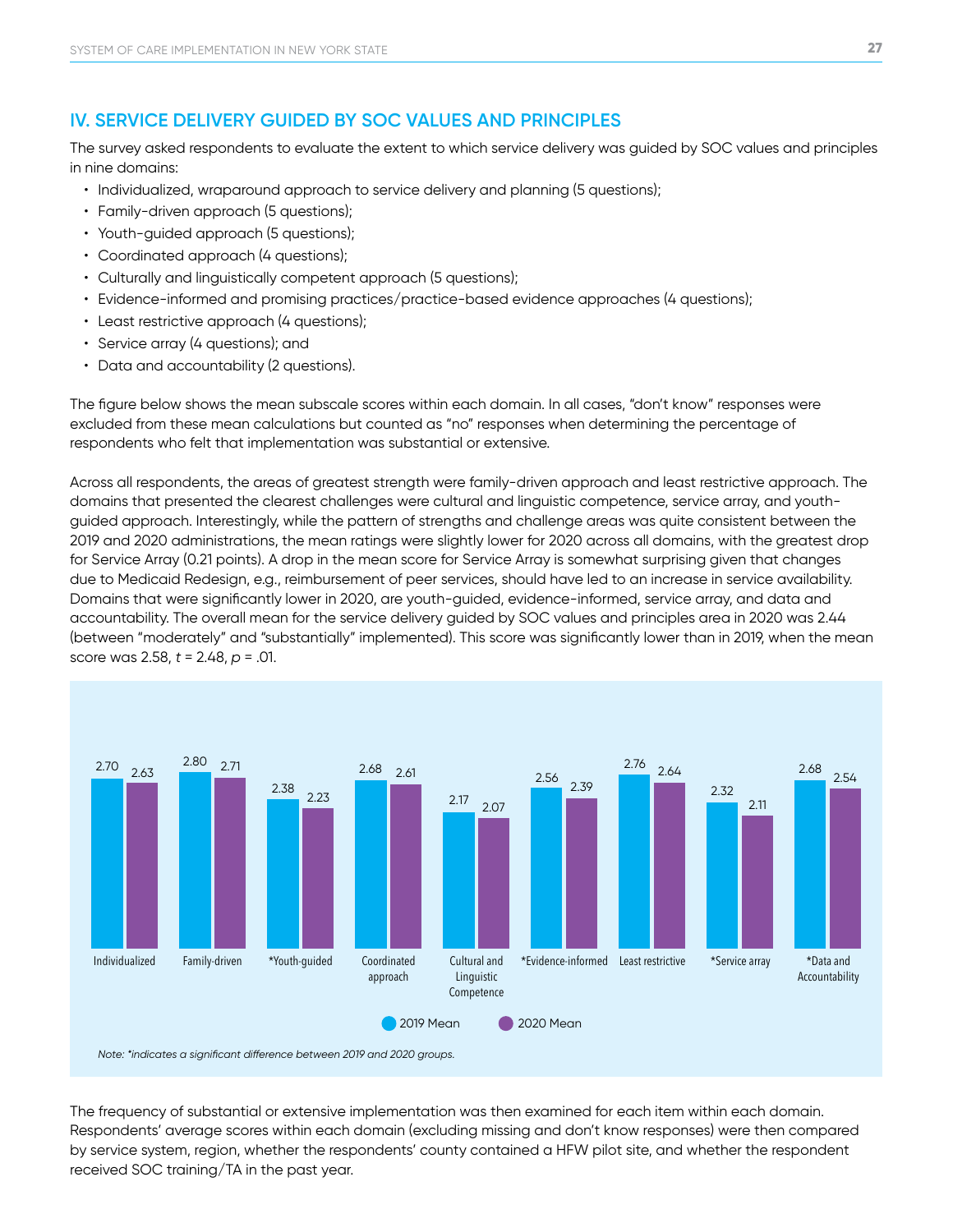#### *a. Individualized, Wraparound Approach to Service Planning and Delivery*

Respondents were most likely to report that their community offered individualized assessments and tailored service plans "substantially" or "extensively." They were least likely to report that flexible funds were available substantially or extensively. These results were similar to results in 2019.

![](_page_28_Figure_3.jpeg)

![](_page_28_Figure_4.jpeg)

#### Individualized, Wraparound Approach to Service Delivery and Planning, by Service System

Respondents from C-SPOAs reported the highest scores; those from schools reported the lowest scores.

| <b>Service System</b>      | Mean |
|----------------------------|------|
| C-SPOA                     | 2.82 |
| Mental Health              | 2.78 |
| Probation/Juvenile Justice | 2.77 |
| Care Management Agency     | 2.73 |
| Health Home                | 2.62 |
| Other                      | 2.56 |
| Social Services            | 2.47 |
| <b>Family Peer</b>         | 2.36 |
| School                     | 2.19 |

#### Individualized, Wraparound Approach to Service Delivery and Planning, by County with a NYS SOC Pilot Site

Respondents from counties with pilot sites reported higher scores than those in counties without pilot sites.

| County with a NYS SOC pilot site | Mean |
|----------------------------------|------|
| Yes                              | 2.83 |
| No.                              | 2.52 |

#### Individualized, Wraparound Approach to Service Delivery and Planning, by Region

There were some regional differences, with respondents from Long Island reporting the highest scores, and those from the Finger Lakes, New York City, and Tug Hill Seaway regions giving the lowest.

| Region                 | Mean |
|------------------------|------|
| Long Island            | 3.07 |
| Western                | 2.84 |
| Mid-Hudson             | 2.80 |
| Mohawk Valley          | 2.77 |
| Capital                | 2.76 |
| Central                | 2.59 |
| Southern Tier          | 2.54 |
| <b>North Country</b>   | 2.50 |
| <b>Finger Lakes</b>    | 2.36 |
| <b>Tug Hill Seaway</b> | 2.35 |
| New York City          | 2.33 |

#### Individualized, Wraparound Approach to Service Delivery and Planning, by Training in the Past Year Respondents who had received training or TA in the past year reported slightly higher scores than those who had not received such support.

| Training in past year | Mean |
|-----------------------|------|
| Yes                   | 2.73 |
| Nο                    | 2.57 |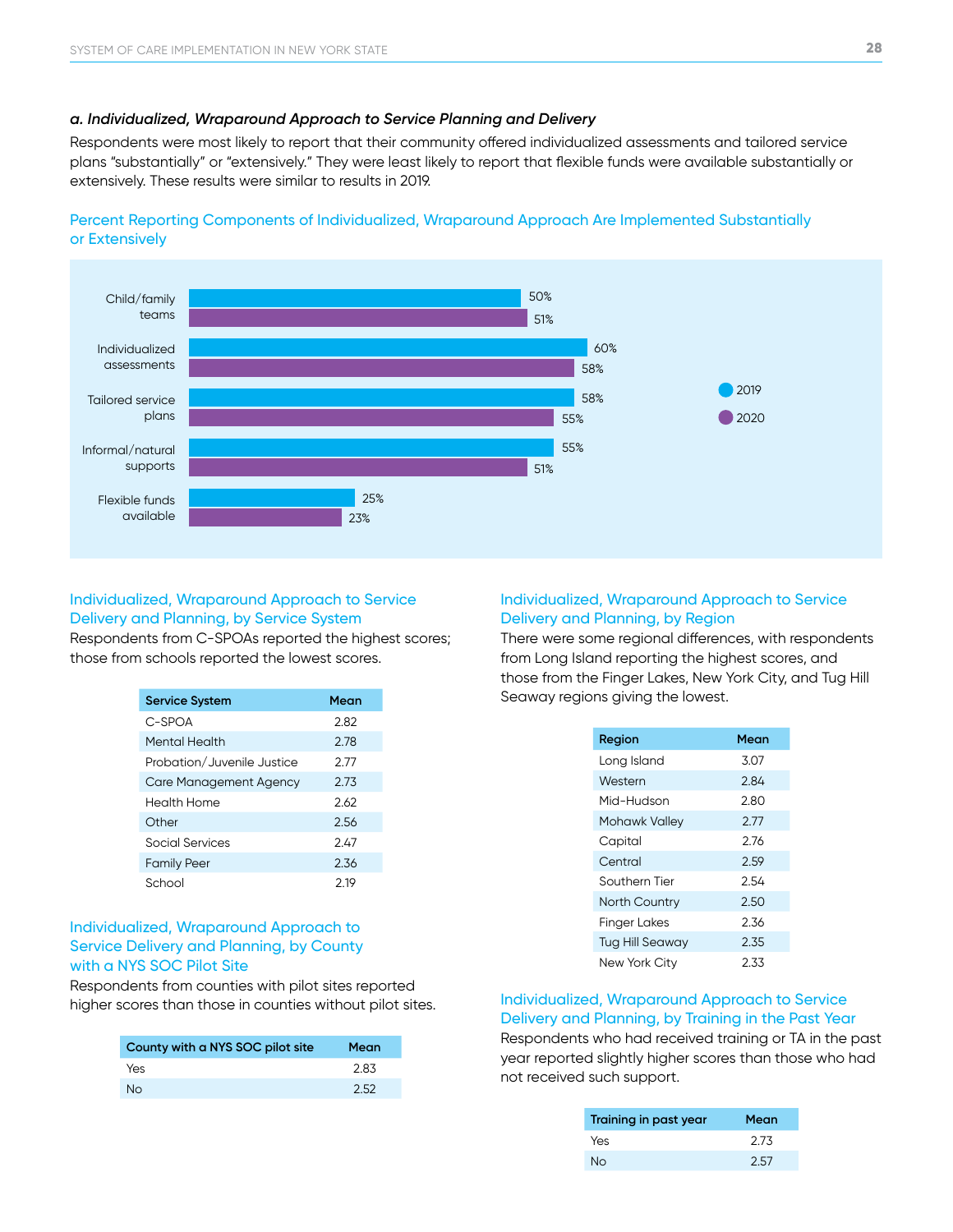#### *b. Family-Driven Approach*

Respondents were most likely to indicate that family strengths and family decision-making are incorporated substantially or extensively in service planning, and least likely to indicate that families have access to peer support or that a family organization supports family involvement to this degree. Again, these responses were highly similar between administration years.

![](_page_29_Figure_3.jpeg)

#### Percent Reporting Components of a Family-Driven Approach Are Implemented Substantially or Extensively

#### Family-Driven Approach, by Service System

Respondents from C-SPOAs reported the highest scores; those from schools and substance use systems reported the lowest scores.

| <b>Service System</b>      | Mean |
|----------------------------|------|
| C-SPOA                     | 3.10 |
| Care Management Agency     | 2.88 |
| Mental Health              | 2.84 |
| <b>Family Peer</b>         | 2.82 |
| <b>Health Home</b>         | 2.79 |
| Other                      | 2.66 |
| Probation/Juvenile Justice | 2.59 |
| Social Services            | 2.41 |
| School                     | 2.24 |
| Substance Use              | 2.23 |

#### Family-Driven Approach, by County with a NYS SOC Pilot Site

Respondents from counties with pilot sites reported slightly higher scores than those not in pilot counties.

| County with a NYS SOC pilot site | Mean |
|----------------------------------|------|
| Yes                              | 2.87 |
| No.                              | 2.62 |

#### Family-Driven Approach, by Region

There was some variation by region, with respondents from Long Island reporting the highest scores, and those from the Central and the Finger Lakes regions reporting the lowest. This item showed a particularly large spread, with the highest and lowest average scores a full point apart.

| Region                 | Mean |
|------------------------|------|
| Long Island            | 341  |
| Western                | 3.11 |
| Capital                | 2.98 |
| <b>Mohawk Valley</b>   | 2.94 |
| Mid-Hudson             | 2.84 |
| New York City          | 2.55 |
| Southern Tier          | 2.55 |
| <b>Tug Hill Seaway</b> | 2.53 |
| North Country          | 2.50 |
| Central                | 2.43 |
| Finger Lakes           | 2.41 |

#### Family-Driven Approach, by Training in the Past Year

| Training in past year | Mean |
|-----------------------|------|
| Yes                   | 2.85 |
| Nο                    | 2.63 |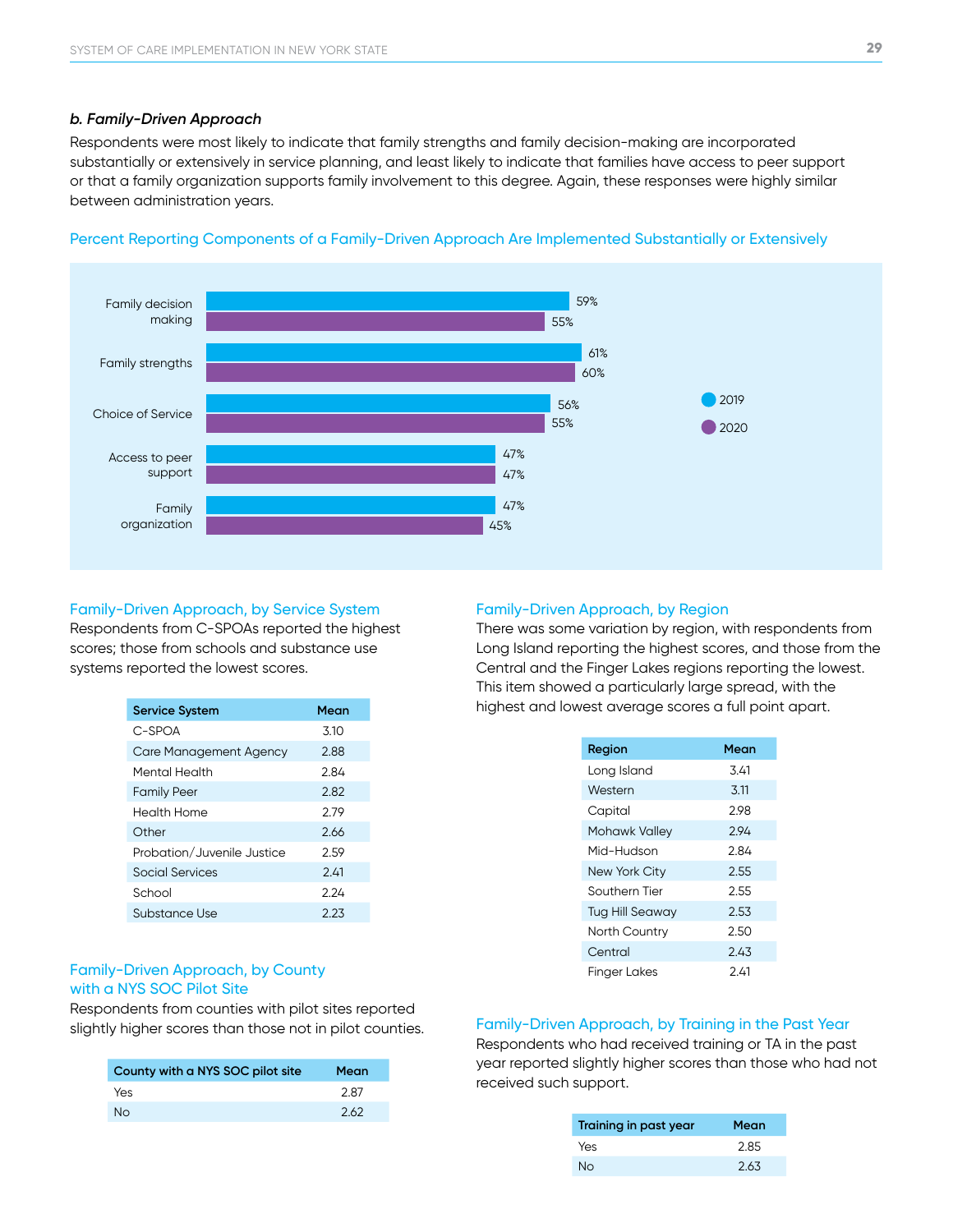#### *c. Youth-Guided Approach*

Respondents were most likely to say that youth strengths are incorporated substantially or extensively, and least likely to report substantial or extensive implementation of youth organizations and access to youth peer support.

Notably, several items showed some shift between 2019 and 2020. First, 2020 respondents were less likely to report substantial or extensive implementation of youth as active partners in service planning and delivery and youth strengths being incorporated into service plans than their 2019 counterparts; however, they were also more likely to report the involvement of youth organizations in service delivery as substantially implemented.

#### 44% 55% 40% 27% 23% 37% 50% 39% 26% 29% Youth active partners Choice of services Youth strengths Access to peer support Youth organization <sup>2</sup>2019  $2020$

#### Percent Reporting Components of a Youth-Guided Approach Are Implemented Substantially or Extensively

#### Youth-Guided Approach, by Service System

Respondents from probation/juvenile justice systems reported the highest scores, followed by those from Health Homes Serving Children and C-SPOA; those from substance use and school systems reported the lowest scores.

| <b>Service System</b>      | Mean |
|----------------------------|------|
| Probation/Juvenile Justice | 2.54 |
| Health Home                | 2.48 |
| $C-SPOA$                   | 2.43 |
| Care Management Agency     | 2.39 |
| Mental Health              | 2.24 |
| Other                      | 2.22 |
| <b>Family Peer</b>         | 2.12 |
| Social Services            | 2.02 |
| School                     | 197  |
| Substance Use              | 195  |

#### Youth-Guided Approach, by County with a Pilot Site

Respondents from counties with pilot sites reported higher average scores than those in counties without HFW pilot sites.

| Mean |
|------|
| 2.47 |
| 2.09 |
|      |

#### Youth-Guided Approach, by Region

There was some variation in responses by region, with respondents from Long Island giving the highest scores and those from the Finger Lakes and North Country regions the lowest scores.

| Region               | Mean |
|----------------------|------|
| Long Island          | 2.89 |
| <b>Mohawk Valley</b> | 2.63 |
| Western              | 2.44 |
| Mid-Hudson           | 2.33 |
| New York City        | 2.33 |
| Capital              | 2.20 |
| Central              | 2.13 |
| Southern Tier        | 2.09 |
| Tug Hill Seaway      | 2.05 |
| <b>North Country</b> | 198  |
| Finger Lakes         | 197  |

#### Youth-Guided Approach, by Training in the Past Year Respondents who had received training or TA in the past year reported slightly higher scores than those who had not received such support.

| Training in past year | Mean |
|-----------------------|------|
| Yes                   | 2.34 |
| Nο                    | 2.16 |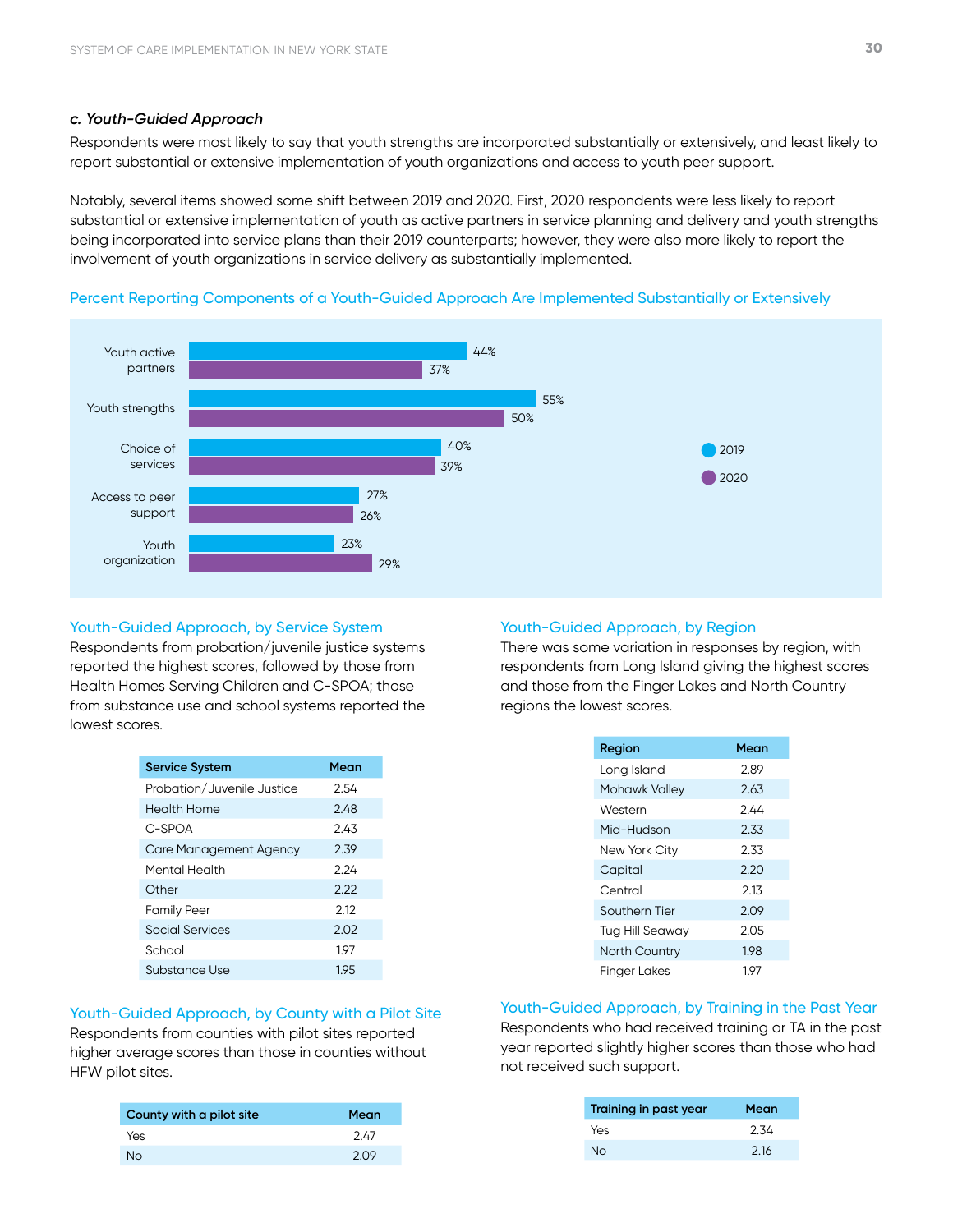#### *d. Coordinated Approach*

More than 50% of respondents reported that intensive or targeted case management, basic service coordination, or cross-system coordination had been implemented substantially or extensively at their site. Respondents were less likely to indicate that cross-system plans of care had been implemented substantially or extensively. These responses were highly similar to those seen in 2019.

![](_page_31_Figure_3.jpeg)

#### Percent Reporting Components of a Coordinated Approach Are Implemented Substantially or Extensively

#### Coordinated Approach, by Service System

Respondents from Health Homes Serving Children and care management agencies reported the highest scores; those from schools reported the lowest. This item showed a particularly large spread, with the highest and lowest average scores nearly a full point apart.

| <b>Service System</b>      | Mean |
|----------------------------|------|
| <b>Health Home</b>         | 3.03 |
| Care Management Agency     | 294  |
| C-SPOA                     | 2.84 |
| Mental Health              | 2.74 |
| Probation/Juvenile Justice | 2.55 |
| <b>Social Services</b>     | 2.31 |
| <b>Family Peer</b>         | 2.31 |
| Other                      | 2.31 |
| School                     | 2.10 |

#### Coordinated Approach, by County with a NYS SOC Pilot Site

Respondents in counties with pilot sites reported higher average scores than those in counties without HFW pilot sites.

| County with a NYS SOC pilot site | Mean |
|----------------------------------|------|
| Yes                              | 2.82 |
| <b>No</b>                        | 2.48 |

#### Coordinated Approach, by Region

There was some variability by region, with respondents from Long Island giving the highest responses, and those from the Finger Lakes giving the lowest. This item showed a particularly large spread, with the highest and lowest average scores greater than a full point apart.

| Region          | Mean |
|-----------------|------|
| Long Island     | 3.28 |
| Western         | 295  |
| Capital         | 2.87 |
| New York City   | 2.84 |
| Mid-Hudson      | 2.75 |
| Southern Tier   | 2.59 |
| Mohawk Valley   | 2.56 |
| North Country   | 2.53 |
| Tug Hill Seaway | 2.40 |
| Central         | 2.33 |
| Finger Lakes    | 2.22 |

#### Coordinated Approach, by Training in the Past Year

| Training in past year | Mean |
|-----------------------|------|
| Yes                   | 2.74 |
| No                    | 2.53 |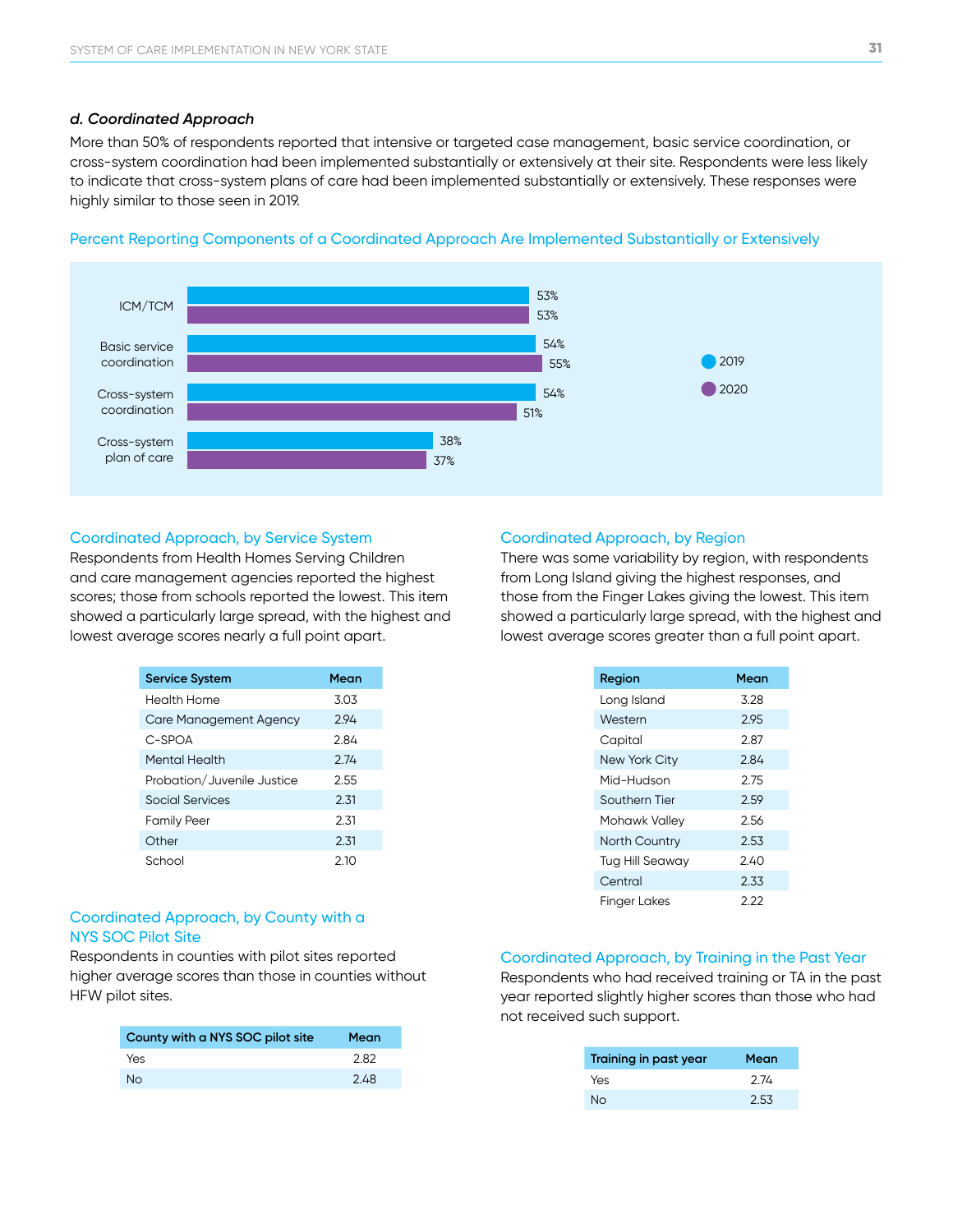#### *e. Culturally and Linguistically Competent Approach*

Cultural and linguistic competence appeared to be a challenging domain for many communities, with relatively low average subscale scores and low percentages of respondents reporting substantial or extensive implementation on individual subscale items. Interestingly, 2020 respondents were 11% more likely to report that providers represented the cultural and linguistic characteristics of the populations served than were 2019 respondents, indicating potential gains in this area, but all other items were similar between survey administrations.

#### Percent Reporting Components of Cultural and Linguistic Competence Are Implemented Substantially or Extensively

![](_page_32_Figure_4.jpeg)

#### Culturally and Linguistically Competent Approach, by Service System

Respondents from C-SPOAs and care management agencies reported the highest scores; those from schools reported the lowest scores.

| <b>Service System</b>      | Mean |
|----------------------------|------|
| C-SPOA                     | 2.34 |
| Care Management Agency     | 2.31 |
| Mental Health              | 2.20 |
| Other                      | 197  |
| Substance Use              | 1.89 |
| Probation/Juvenile Justice | 185  |
| Social Services            | 1.84 |
| <b>Family Peer</b>         | 1.78 |
| School                     | 149  |

#### Culturally and Linguistically Competent Approach, by County with a NYS SOC Pilot Site

Respondents in counties with pilot sites reported higher average scores than those in counties without HFW pilot sites.

| County with a NYS SOC pilot site | Mean |
|----------------------------------|------|
| Yes                              | 2.37 |
| <b>No</b>                        | 191  |

#### Culturally and Linguistically Competent Approach, by Region

There was some variability in responses by region, with respondents from Long Island and New York City giving the highest scores, and those from the Tug Hill Seaway and the Finger Lakes regions giving the lowest. This item showed a particularly large spread, with the highest and lowest average scores greater than a full point apart.

| Region               | Mean |
|----------------------|------|
| Long Island          | 2.76 |
| New York City        | 2.58 |
| Mohawk Valley        | 2.28 |
| Mid-Hudson           | 2.21 |
| Capital              | 2.18 |
| <b>North Country</b> | 2.14 |
| Western              | 2.09 |
| Southern Tier        | 2.03 |
| Central              | 1.84 |
| <b>Finger Lakes</b>  | 1.74 |
| Tug Hill Seaway      | 1.74 |

#### Culturally and Linguistically Competent Approach, by Training in the Past Year

| Training in past year | Mean |
|-----------------------|------|
| Yes                   | 2.23 |
| Nο                    | 199  |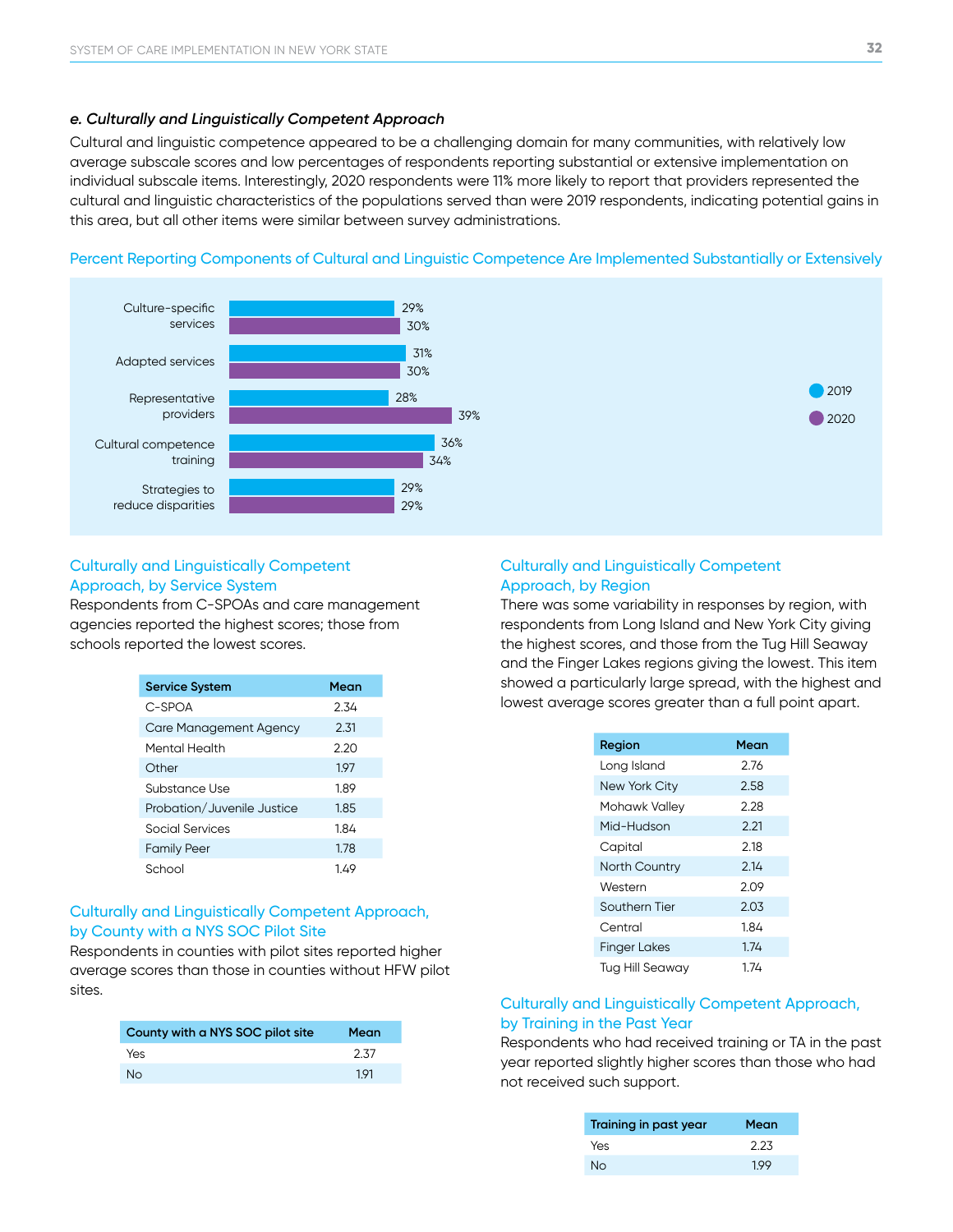#### *f. Evidence-Informed and Promising Practices and Practice-Based Evidence Approaches*

Respondents were most likely to report that evidence-informed practices are implemented substantially or extensively, and that providers are trained in these practices, and least likely to report such for measurement of fidelity to evidenceinformed practices. These results were similar to those found in 2019.

![](_page_33_Figure_3.jpeg)

#### Percent Reporting Components of Evidence-Informed Practice Are Implemented Substantially or Extensively

#### Evidence-Informed and Promising Practices and Practice-Based Evidence Approaches, by Service **System**

Respondents from C-SPOAs reported the highest scores; those from schools reported the lowest. This item showed a particularly large spread, with the highest and lowest average scores almost a full point apart.

| <b>Service System</b>      | Mean |
|----------------------------|------|
| C-SPOA                     | 2.86 |
| Substance Use              | 2.51 |
| Mental Health              | 2.43 |
| Care Management Agency     | 240  |
| <b>Family Peer</b>         | 2.31 |
| Other                      | 2.25 |
| Social Services            | 2.20 |
| Probation/Juvenile Justice | 2.11 |
| School                     | 1.87 |

#### Evidence-Informed and Promising Practices and Practice-Based Evidence Approaches, by County with a NYS SOC Pilot Site

Respondents in counties with pilot sites reported higher average scores than those in counties without HFW pilot sites.

| County with a NYS SOC pilot site | Mean |
|----------------------------------|------|
| Yes                              | 2.52 |
| <b>No</b>                        | 2.31 |

#### Evidence-Informed and Promising Practices and Practice-Based Evidence Approaches, by Region

There was some variability by region. Respondents from Long Island gave the highest scores, and respondents from the Finger Lakes gave the lowest.

| Region                 | Mean |
|------------------------|------|
| Long Island            | 2.77 |
| Capital                | 2.58 |
| Western                | 2.56 |
| Central                | 2.54 |
| <b>Tug Hill Seaway</b> | 244  |
| Mid-Hudson             | 2.35 |
| Mohawk Valley          | 2.30 |
| <b>North Country</b>   | 2.30 |
| New York City          | 2.28 |
| Southern Tier          | 2.26 |
| Finger Lakes           | 2.18 |

#### Evidence-Informed and Promising Practices and Practice-Based Evidence Approaches, by Training in the Past Year

| Training in past year | Mean |
|-----------------------|------|
| Yes                   | 2.46 |
| No                    | 2.34 |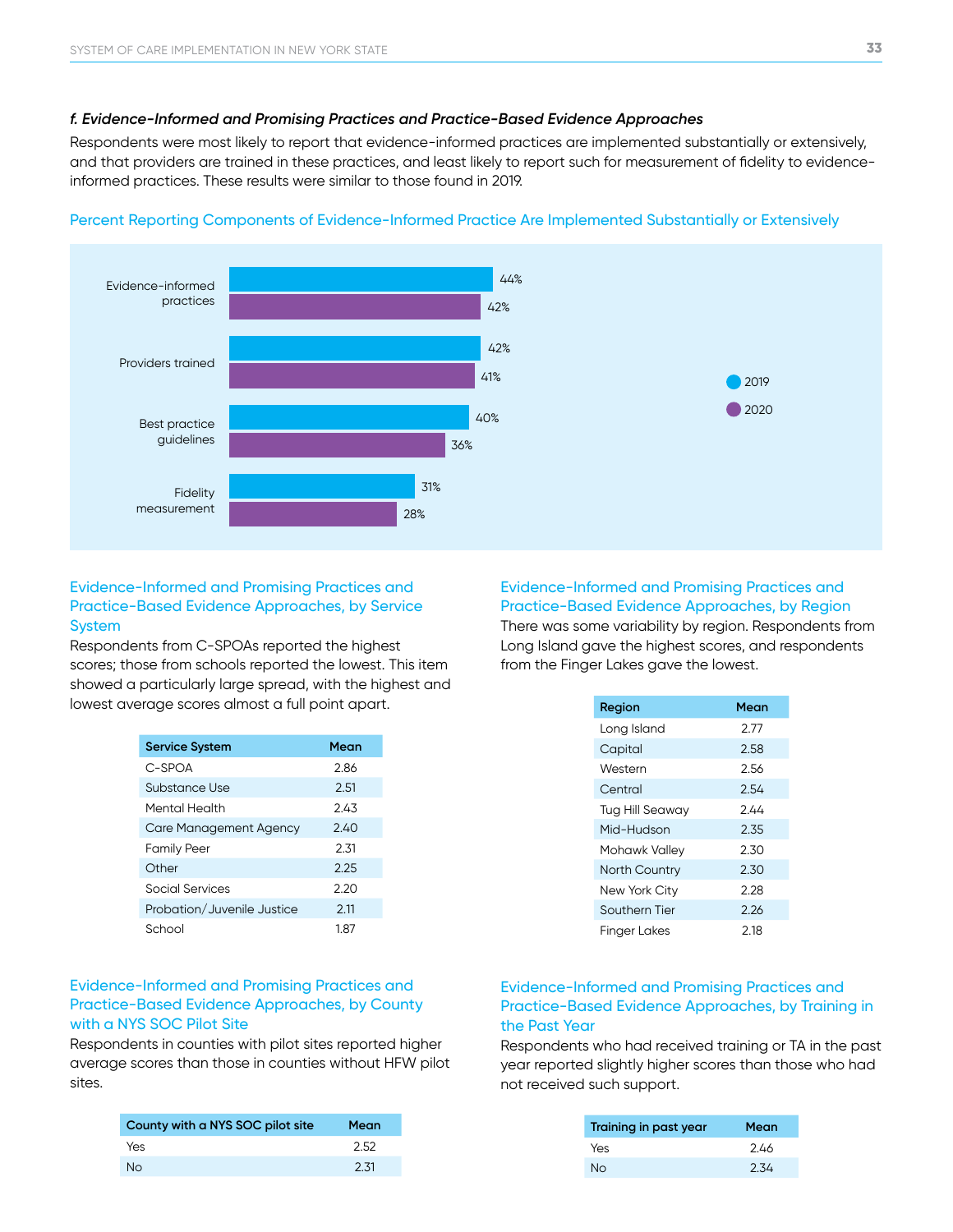#### *g. Least Restrictive Approach*

Respondents were most likely to report that the implementation of a broad array of home- or community-based services (HCBS) was substantial or extensive, and least likely to report that decreased utilization of residential care had been substantially or extensively implemented. These responses were similar between survey administrations.

![](_page_34_Figure_3.jpeg)

#### Percent Reporting Components of Evidence-Informed Practice Are Implemented Substantially or Extensively

#### Least Restrictive Approach, by Service System

Respondents from probation/juvenile justice and care management agencies reported the highest scores; those from schools reported the lowest.

| <b>Service System</b>      | Mean |
|----------------------------|------|
| Other                      | 2.90 |
| Probation/Juvenile Justice | 2.84 |
| Care Management Agency     | 2.82 |
| Mental Health              | 2.63 |
| Social Services            | 2.57 |
| <b>Family Peer</b>         | 2.50 |
| C-SPOA                     | 2.44 |
| School                     | 2.22 |

#### Least Restrictive Approach, by County with a NYS SOC Pilot Site

Respondents in counties with pilot sites reported higher average scores than those in counties without HFW pilot sites.

| County with a NYS SOC pilot site | Mean |
|----------------------------------|------|
| Yes                              | 2.89 |
| <b>No</b>                        | 2.52 |

#### Least Restrictive Approach, by Region

There was some variability by region. Respondents from the Western region gave the highest average responses, and those from the Central and Tug Hill Seaway regions gave the lowest.

| Region              | Mean |
|---------------------|------|
| Region              | Mean |
| Western             | 2.87 |
| New York City       | 2.80 |
| Mid-Hudson          | 2.78 |
| Southern Tier       | 2.74 |
| Long Island         | 2.72 |
| North Country       | 2.65 |
| Mohawk Valley       | 2.64 |
| Capital             | 2.59 |
| <b>Finger Lakes</b> | 2.50 |
| Tug Hill Seaway     | 244  |
| Central             | 2.43 |

#### Least Restrictive Approach, by Training in the Past Year

| Training in past year | Mean |
|-----------------------|------|
| Yes                   | 2.76 |
| No                    | 2.58 |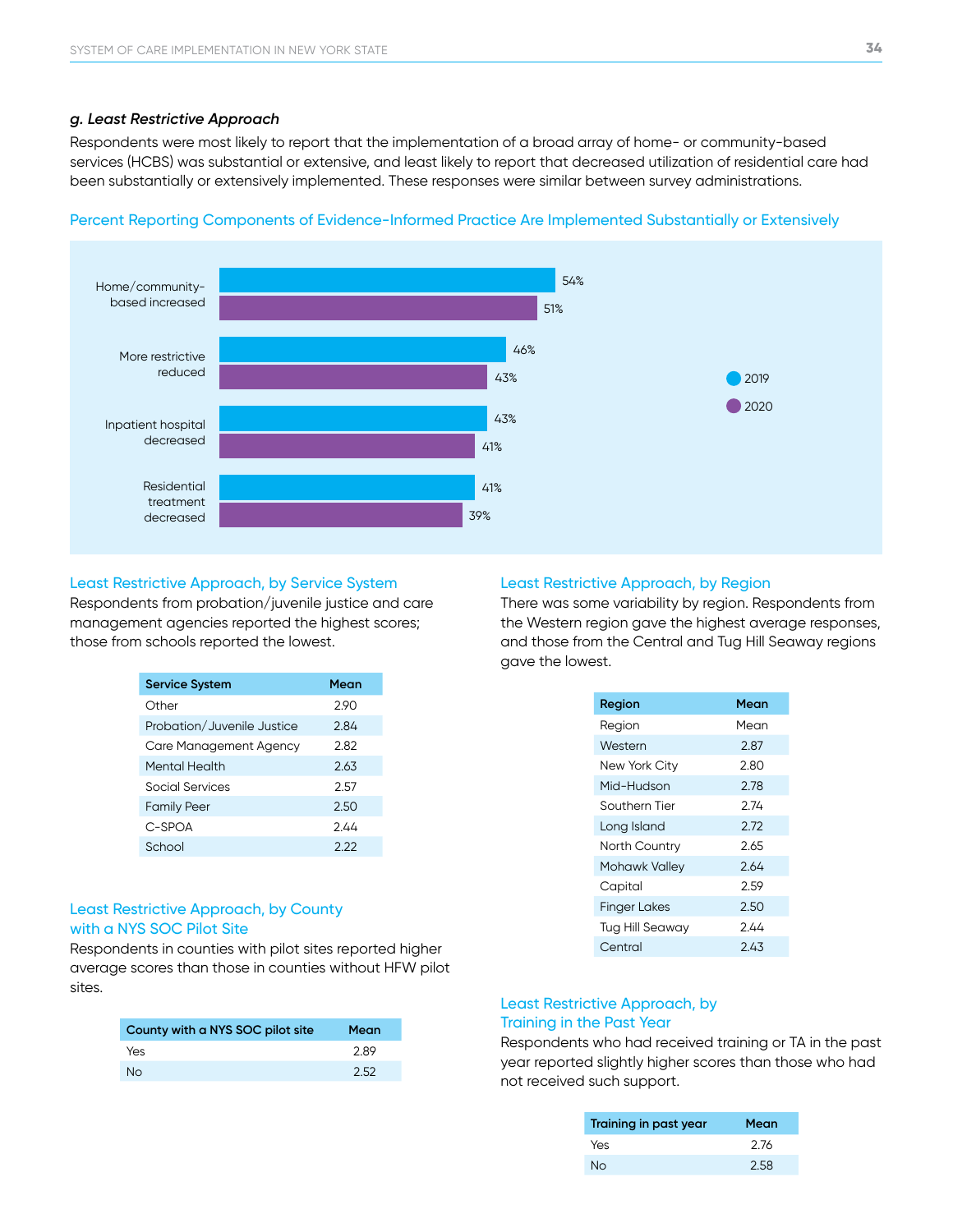#### *h. Service Array*

Rates of substantial or extensive implementation did not substantially differ between the four items focusing on service array but were slightly higher for 2020 than 2019.

![](_page_35_Figure_3.jpeg)

#### Percent Reporting Components of Service Array Are Implemented Substantially or Extensively

#### Service Array, by Service System

Respondents from C-SPOAs reported the highest scores; those from schools or family peer systems reported the lowest.

| <b>Service System</b>         | Mean |
|-------------------------------|------|
| C-SPOA                        | 2.29 |
| Other                         | 2.27 |
| Mental Health                 | 2.15 |
| Probation/Juvenile Justice    | 2.06 |
| Social Services               | 2.05 |
| <b>Care Management Agency</b> | 2.03 |
| <b>Family Peer</b>            | 1.89 |
| School                        | 187  |

#### Service Array, by County with a NYS SOC Pilot Site

Respondents in counties with a pilot site reported higher average scores than those in counties without HFW pilot sites.

| County with a NYS SOC pilot site | Mean |
|----------------------------------|------|
| Yes                              | 2.43 |
| <b>No</b>                        | 1.96 |

#### Service Array, by Region

There was some variability by region. Respondents from Long Island had the highest average responses, while those from Central and the Finger Lakes had the lowest scores. This item showed a particularly large spread, with the highest and lowest average scores nearly a full point apart.

| Region                 | Mean |
|------------------------|------|
| Long Island            | 2.71 |
| New York City          | 2.59 |
| Western                | 2.37 |
| Mid-Hudson             | 2.24 |
| Capital                | 2.16 |
| Mohawk Valley          | 2.09 |
| <b>Tug Hill Seaway</b> | 2.07 |
| Southern Tier          | 2.03 |
| North Country          | 2.02 |
| Central                | 196  |
| Finger Lakes           | 1.78 |

#### Service Array, by Training in the Past Year

| Training in past year | Mean |
|-----------------------|------|
| Yes                   | 2.28 |
| Nο                    | 2.02 |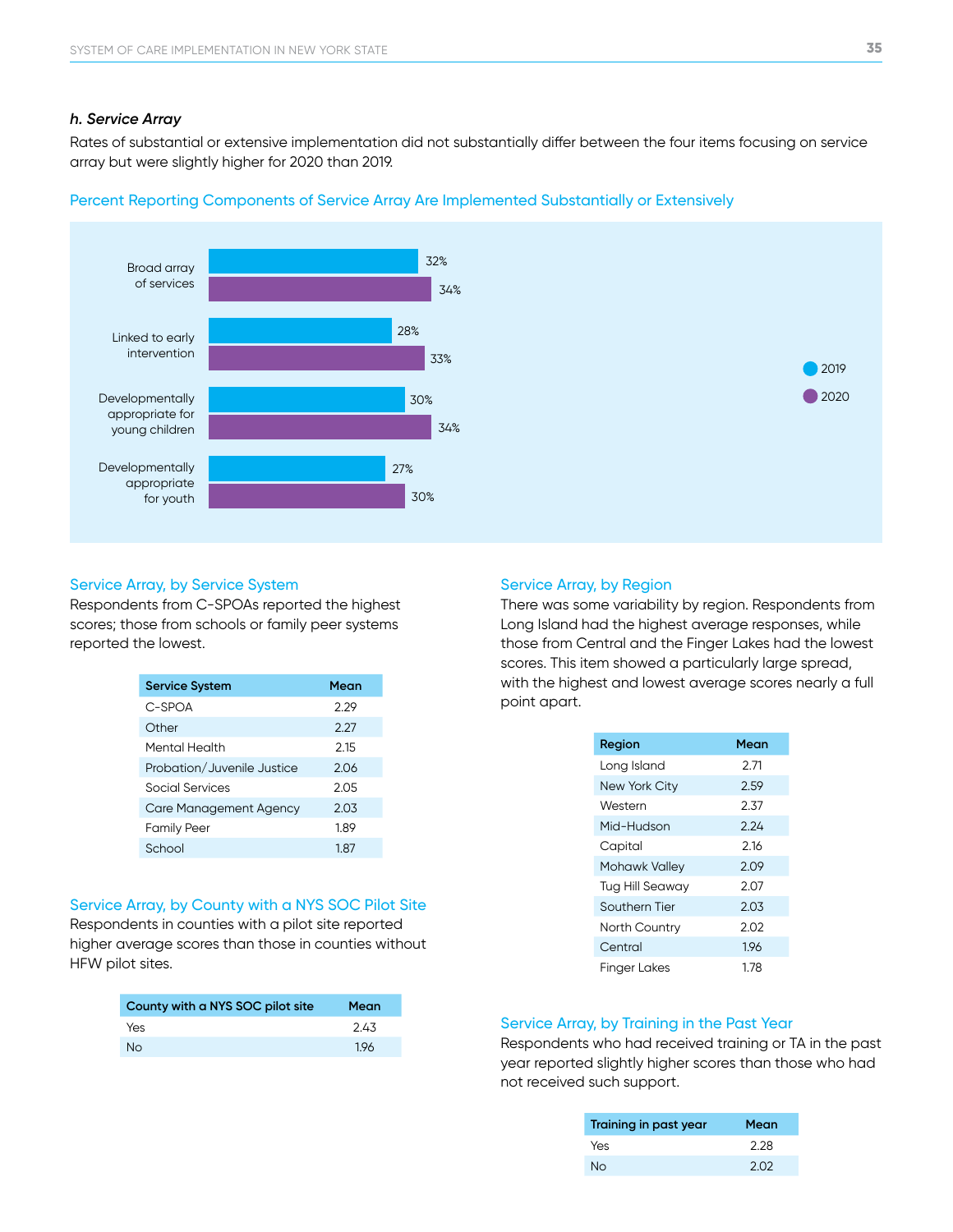#### *i. Data and Accountability*

Respondents were more likely to report substantial or extensive implementation of electronic health records than regular data collection for quality improvement.

![](_page_36_Figure_3.jpeg)

#### Percent Reporting Components of Data and Accountability Are Implemented Substantially or Extensively

#### Data and Accountability, by Service System

Respondents from family peer services and C-SPOAs reported the highest scores; those from schools reported the lowest.

| <b>Service System</b>      | Mean |
|----------------------------|------|
| <b>Family Peer</b>         | 2.82 |
| C-SPOA                     | 2.79 |
| Care Management Agency     | 2.69 |
| Mental Health              | 2.60 |
| Substance Use              | 2.59 |
| Other                      | 2.34 |
| Probation/Juvenile Justice | 2.27 |
| Social Services            | 2.25 |
| School                     | 197  |

#### Data and Accountability, by County with a NYS SOC Pilot Site

Respondents in counties with pilot sites reported very slightly higher average scores than those in counties without HFW pilot sites, but this difference was smaller than for most other domains.

| County with a NYS SOC pilot site | Mean |
|----------------------------------|------|
| Yes                              | 2.61 |
| <b>No</b>                        | 2.50 |

#### Data and Accountability, by Region

There was some variability by region. Respondents from Long Island gave the highest scores, and respondents from the Mohawk Valley gave the lowest.

| Region               | Mean |
|----------------------|------|
| Long Island          | 3.00 |
| Western              | 2.91 |
| Capital              | 2.89 |
| <b>North Country</b> | 2.66 |
| Tug Hill Seaway      | 2.64 |
| Central              | 2.52 |
| Mid-Hudson           | 245  |
| <b>Finger Lakes</b>  | 2.36 |
| New York City        | 2.32 |
| Southern Tier        | 2.30 |
| Mohawk Valley        | 2.17 |

#### Data and Accountability, by Training in the Past Year

| Training in past year | Mean |
|-----------------------|------|
| Yes                   | 2.60 |
| Nο                    | 2.51 |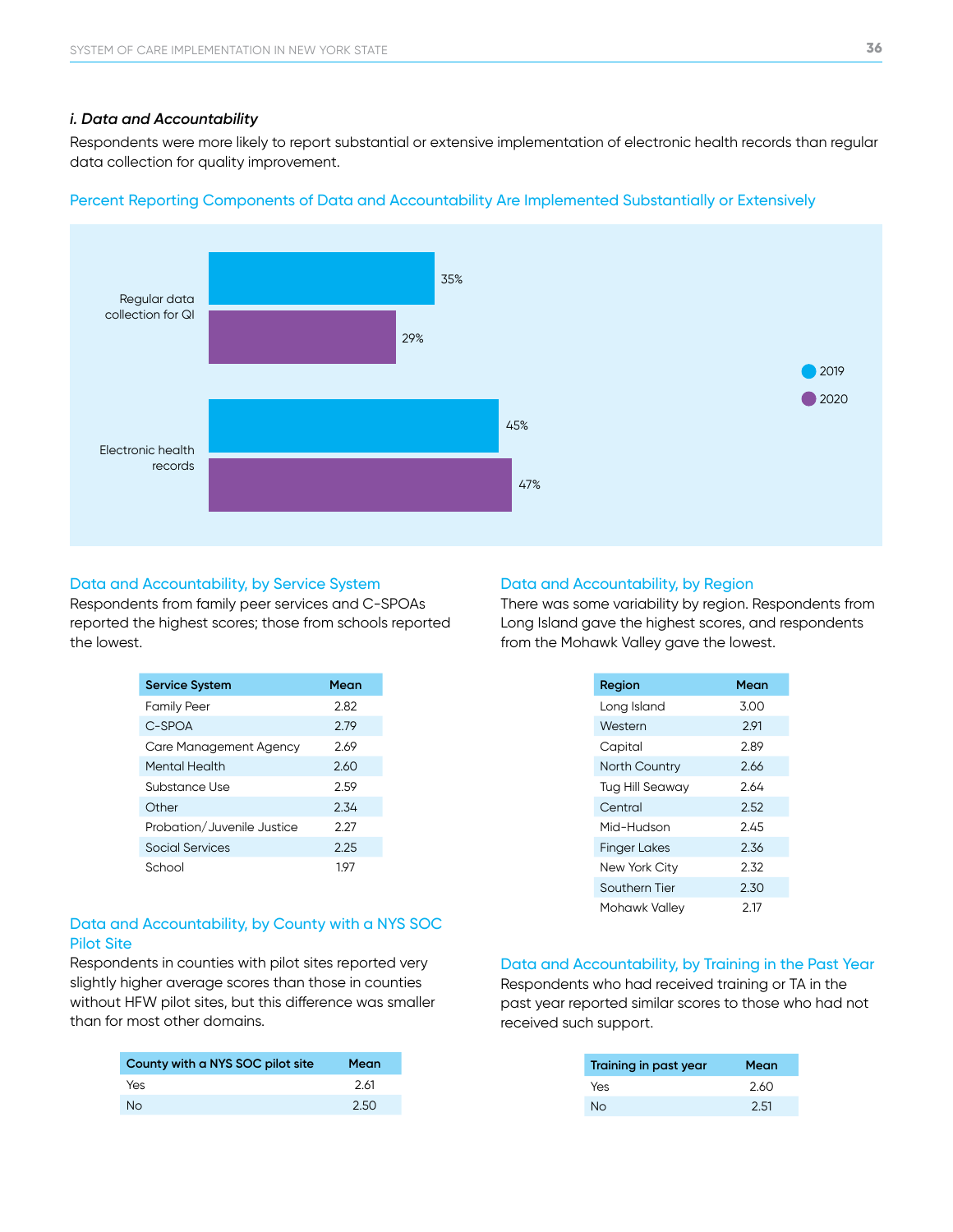#### **KEY FINDINGS – SOC VALUES AND PRINCIPLES**

- Across all respondents, the areas of greatest strength were family-driven, least restrictive, and individualized, wraparound approaches to service planning and delivery. The domains that presented the clearest challenges were cultural and linguistic competence, service array, and youth-guided approach.
- While the pattern of strengths and challenge areas was quite consistent between the 2019 and 2020 survey administrations, the mean ratings were slightly lower for 2020 across all domains. Domains that were significantly lower in 2020 were youth-guided, evidence-informed, service array, and data and accountability.
- Several items showed greater differences (> 5% difference in ratings of substantial/extensive implementation), between the 2019 and 2020 survey administrations. Existence of youth organizations (youth-guided subscale) and representative providers (culturally and linguistically competent subscale) was rated higher in 2020. Youth as active partners (youth-guided subscale) and regular data collection for quality improvement (data and accountability subscale) were rated lower in 2020.
- Lower scores on some individual items point to particularly challenging areas of implementation, that may be important for follow-up development. Those with fewer than 30% reporting substantial or extensive implementation were:
	- » Regular data collection for quality improvement (data and accountability subscale)
	- » Flex funds available (individualized, wraparound subscale)
	- » Access to peer support (youth-guided subscale)
	- » Existence of youth organizations (youth-guided subscale)
	- » Strategies to reduce disparities (culturally and linguistically competent subscale)
	- » Fidelity measurement (data and accountability subscale)
- The highest subscale scores were typically found among respondents from Long Island and Western regions. The lowest scores were typically found among respondents from the Finger Lakes and Tug Hill Seaway regions.
- Respondents from counties with NYS SOC pilot sites demonstrated consistently higher scores in each domain than those in counties without NYS SOC pilot sites; the difference was smallest for the Data & Accountability domain.
- Respondents from C-SPOAs, Health Homes Serving Children, and CMAs were typically among the highest scorers. Respondents from schools consistently reported the lowest subscale scores.
- Respondents who reported receiving training or TA in the past year reported slightly higher scores in each domain than those who had not received such training.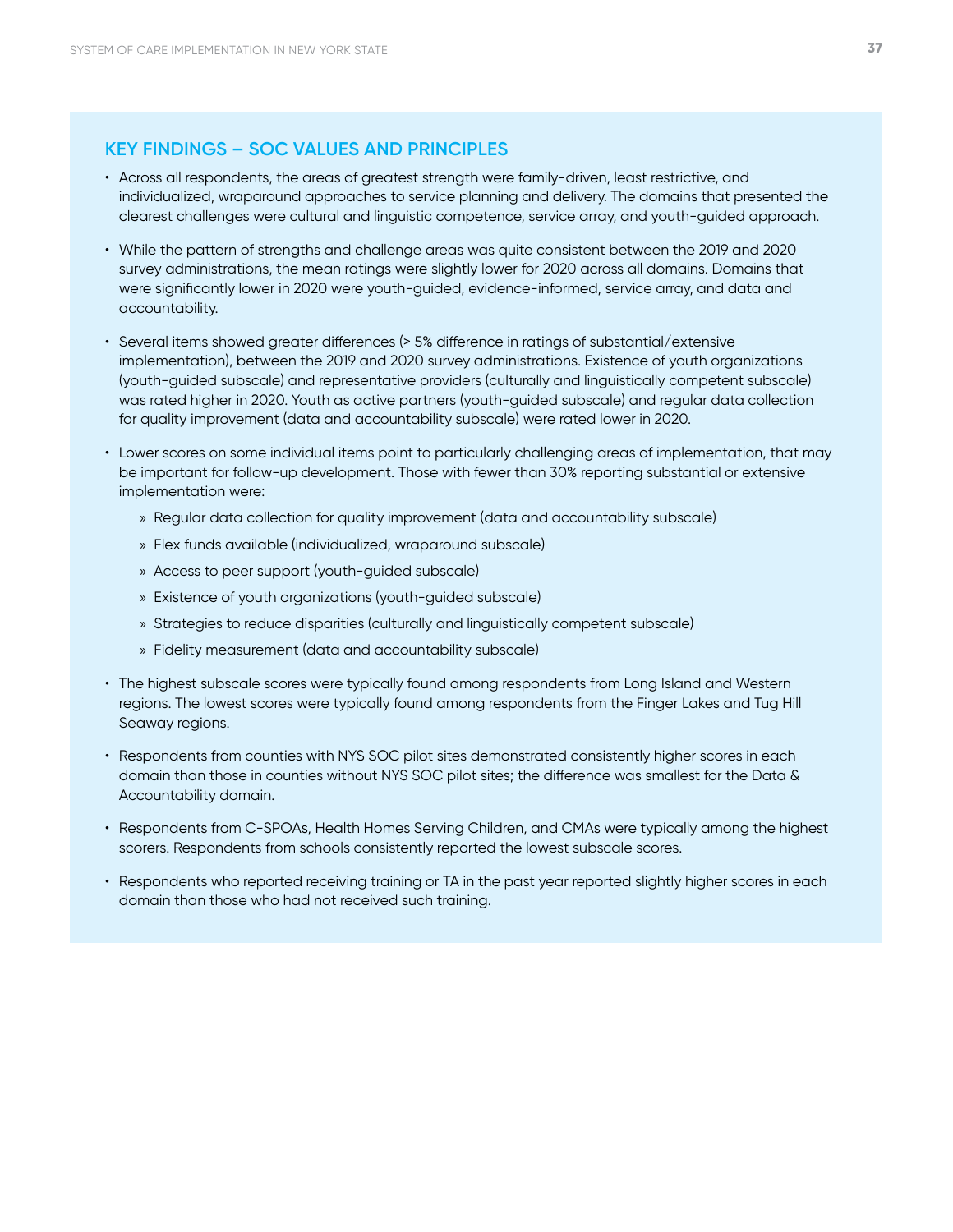#### **V. SERVICES AND SUPPORTS BASED ON THE SOC APPROACH**

The survey included items related to two domains within SOC services and supports: home- and community-based treatment and support services (nonresidential), and out-of-home treatment services (residential) for short-term treatment goals that are linked to home- and community-based services and supports. Participants were asked to rate the availability of the home- and community-based treatment and support services and availability and appropriate coordination of the out-of-home treatment services. Overall average ratings in this area were nearly statistically different *t* = 1.95, *p* = .05 between the 2019 and 2020 administrations; the mean in 2019 was 2.24 and the mean in 2020 was 2.13.

#### *a. Home- and Community-Based Treatment and Support Services*

Respondents were most likely to report that medication treatment and management and individualized service planning were substantially and extensively available, and least likely to report that behavioral management skills training, therapeutic behavioral aide services, and tele-behavioral health services were substantially and extensively available. Only the top two services were reported to be substantially or extensively available more than 50% of the time.

Overall average ratings were not statistically different between the 2019 and 2020 survey administrations; the mean in 2019 was 2.27 and the mean in 2020 was 2.18. However, ratings on several items appeared different between years. Ratings of substantial and extensive availability were at least 10% lower in 2020 on outpatient individual therapy, mobile crisis and stabilization, outpatient family therapy, behavioral management skills training, and therapeutic behavioral aid services, but were at least 10% higher in 2020 on youth peer support and transportation.

![](_page_38_Figure_6.jpeg)

#### Percent Reporting Components of Home/Community-Based Treatment Are Substantially and Extensively Available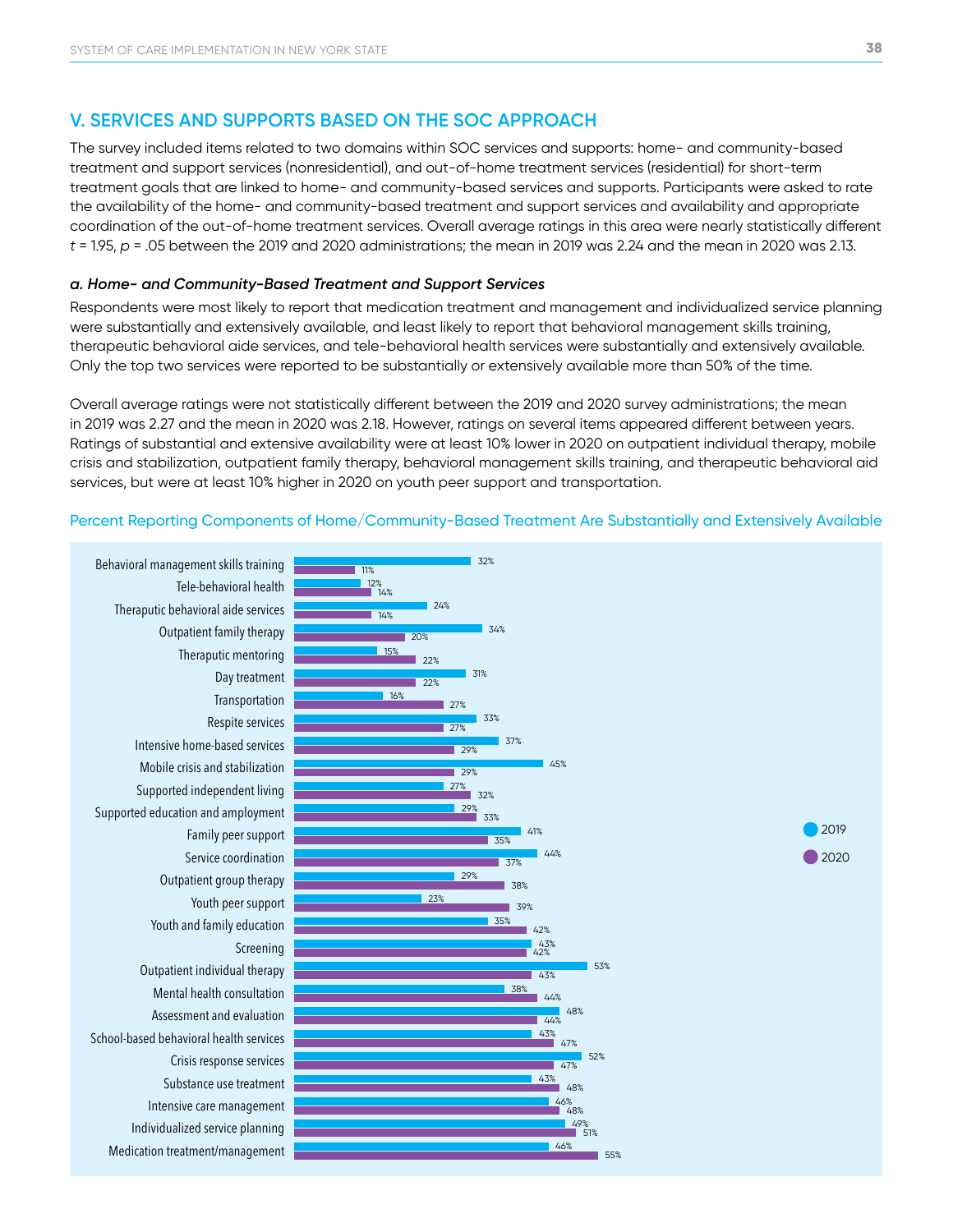#### Home- and Community-Based Treatment and Support Services, by Service System

Respondents from mental health systems, C-SPOAs, and CMAs reported the highest scores; those from social services and schools reported the lowest.

| <b>Service System</b>      | Mean |
|----------------------------|------|
| Mental Health              | 2.28 |
| Care Management Agency     | 2.26 |
| C-SPOA                     | 2.25 |
| Substance Use              | 2.19 |
| Probation/Juvenile Justice | 2.13 |
| <b>Family Peer</b>         | 2.08 |
| Other                      | 2.08 |
| School                     | 2.02 |
| Social Services            | 198  |

#### Home- and Community-Based Treatment and Support Services, by County with a NYS SOC Pilot **Site**

Respondents in counties with pilot sites reported higher average scores than those in counties without HFW pilot sites.

| County with a NYS SOC pilot site | Mean |
|----------------------------------|------|
| Yes                              | 2.37 |
| <b>No</b>                        | 2.08 |

#### Home- and Community-Based Treatment and Support Services, by Region

Respondents in Long Island reported the highest scores for the availability of home- and community-based treatment and support services; respondents in the Finger Lakes reported the lowest scores.

| Region          | Mean |
|-----------------|------|
| Long Island     | 2 64 |
| Capital         | 2.34 |
| Tug Hill Seaway | 2.32 |
| Mid-Hudson      | 2.29 |
| Western         | 2.27 |
| North Country   | 2.20 |
| New York City   | 2.18 |
| Southern Tier   | 2.16 |
| Mohawk Valley   | 2.06 |
| Central         | 2.01 |
| Finger Lakes    | 193  |

#### Home- and Community-Based Treatment and

Support Services, by Training in the Past Year Respondents who had received training or TA in the past year reported slightly higher average scores than those who had not received such support.

| Training in past year | Mean |
|-----------------------|------|
| Yes                   | 2.33 |
| Nο                    | 2.10 |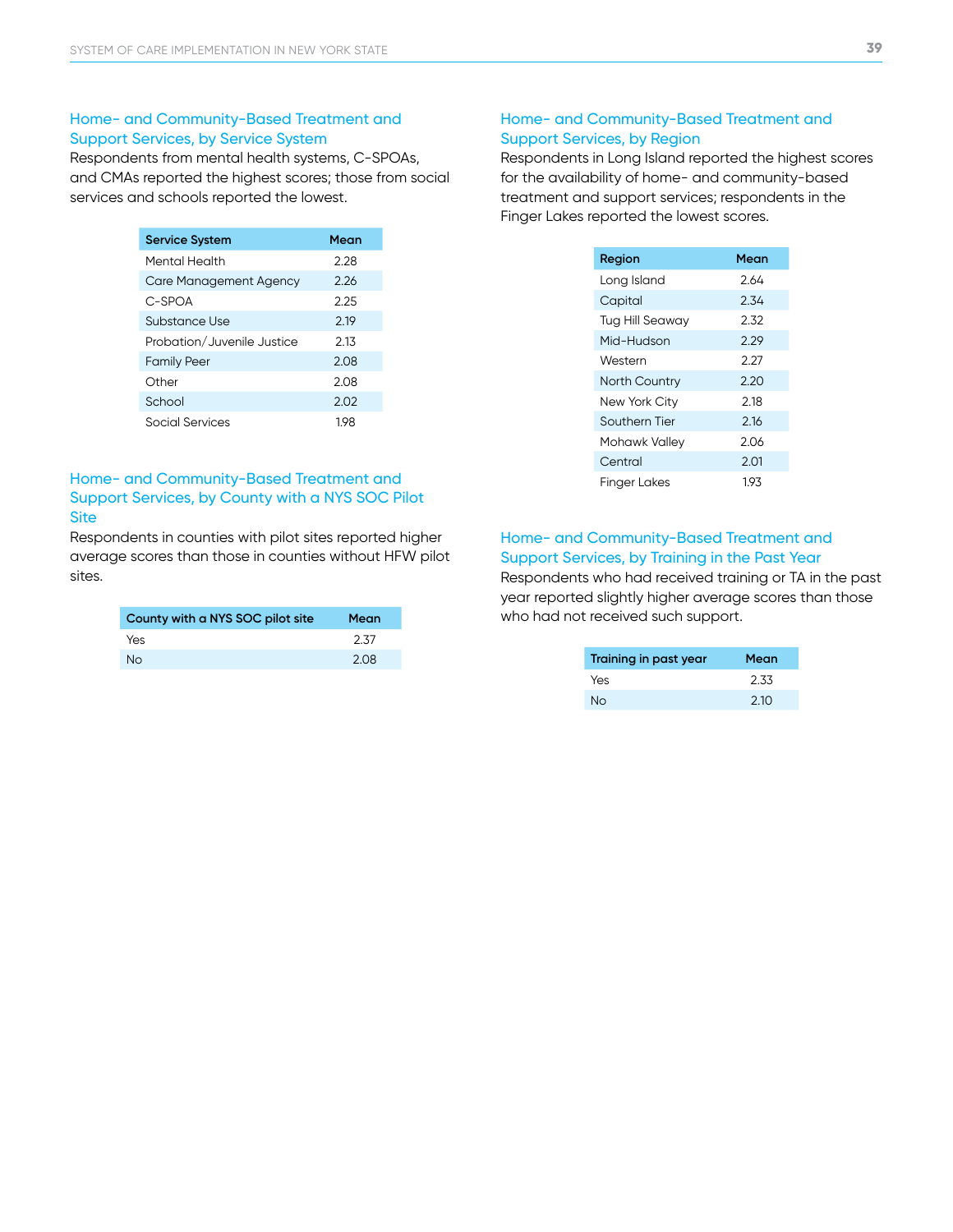#### *b. Out-of-Home Treatment Services*

Respondents were most likely to report that inpatient hospitalization and residential treatment were either moderately or mostly available and appropriately linked to home- and community-based services. They were least likely to report that medical detoxification services were available and moderately or mostly appropriately used and linked. These ratings were not statistically different between the 2019 and 2020 administrations; the mean in 2019 was 2.10 and the mean in 2020 was 2.04.

![](_page_40_Figure_3.jpeg)

#### Percent Reporting Components of Out-of-Home Treatment Are Moderately or Mostly Available and Appropriately Used

#### Out-of-Home Treatment Services, by Service System

Respondents from C-SPOAs reported the highest scores; those from schools reported the lowest.

| <b>Service System</b>      | Mean |
|----------------------------|------|
| C-SPOA                     | 2.43 |
| Care Management Agency     | 2.15 |
| Social Services            | 2.10 |
| Mental Health              | 2.07 |
| Substance Use              | 199  |
| Probation/Juvenile Justice | 1.86 |
| <b>Family Peer</b>         | 1.82 |
| Other                      | 1.72 |
| School                     | 1.67 |

#### Out-of-Home Treatment Services, by County with a NYS SOC Pilot Site

Respondents in counties with pilot sites reported higher average scores than those in counties without HFW pilot sites.

| County with a NYS SOC pilot site | Mean |
|----------------------------------|------|
| Yes                              | 2.33 |
| <b>No</b>                        | 191  |

#### Out-of-Home Treatment Services, by Region

Respondents from Long Island reported the highest subscale scores by far; those from the Finger Lakes and Southern Tier regions reported the lowest. This breakdown showed a particularly large spread, with the highest and lowest average scores greater than a full point apart.

| Region                 | Mean |
|------------------------|------|
| Long Island            | 2.87 |
| <b>Tug Hill Seaway</b> | 2.19 |
| Capital                | 2.16 |
| Mid-Hudson             | 2.15 |
| New York City          | 2.10 |
| Mohawk Valley          | 2.09 |
| Western                | 2.06 |
| <b>North Country</b>   | 195  |
| Central                | 191  |
| <b>Finger Lakes</b>    | 1.83 |
| Southern Tier          | 1.82 |

#### Out-of-Home Treatment Services, by Training in the Past Year

Respondents who had received training or TA in the past year reported slightly higher average scores than those who had not received such support.

| Training in past year | Mean |
|-----------------------|------|
| Yes                   | 222  |
| Nο                    | 195  |

2019 ● 2020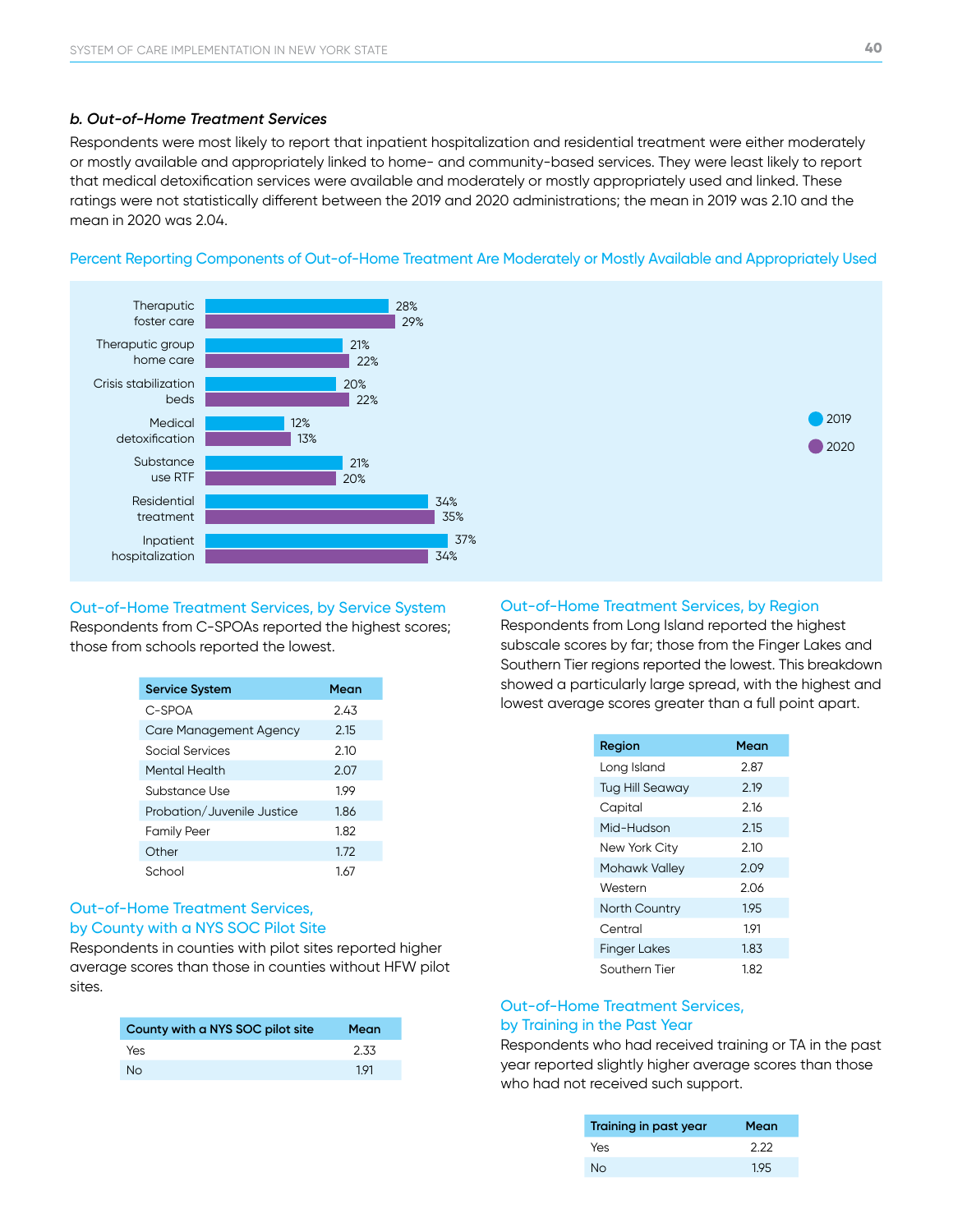#### **KEY FINDINGS – SERVICES AND SUPPORTS**

- Overall average ratings of services and supports based on the SOC approach were nearly statistically different *t* = 1.95, *p* = .05 between the 2019 and 2020 survey administrations; the mean in 2019 was 2.24 and the mean in 2020 was 2.13.
- For home- and community-based treatment and support services, only two services (medication treatment/management, and individualized service planning) were reported to be substantially or extensively available for more than 50% respondents. This varies from 2019, where outpatient individual therapy and crisis response services were the only two services reported to be substantially or extensively available for more than 50% respondents.
- In 2020, the home- and community-based treatment and support services that were rated lowest were behavioral management skills training, therapeutic behavioral aide services, and tele-behavioral health services; these were substantially/extensively available for fewer than 15% of respondents. In 2019, only tele-behavioral health services fell beneath this same threshold.
- Some home- and community-based service items showed notable variation between 2019 and 2020 (greater than 10% difference in ratings of substantially/extensively available). Ratings were lower for outpatient individual therapy, mobile crisis and stabilization, outpatient family therapy, behavioral management skills training, and therapeutic behavioral aid services. Ratings were higher for youth peer support and transportation.
- For out-of-home treatment services, residential treatment and inpatient hospitalization were more often, and medical detoxification least often, reported to be moderately or mostly available and appropriately linked (around 35% of responses, and 13% respectively). This pattern corresponds with findings from 2019.
- Respondents from C-SPOAs reported among the highest and schools among the lowest on ratings of home- and community-based services for different service systems.
- There was strong regional variation for ratings of both types of services. Respondents from Long Island reported the highest average subscale scores in both cases, while those from the Finger Lakes reported the lowest.
- Respondents from counties with HFW pilot sites reported higher ratings than those in counties without HFW pilot sites.
- Respondents who reported receiving training or TA in the past year reported slightly higher scores in each domain than those who had not received such training.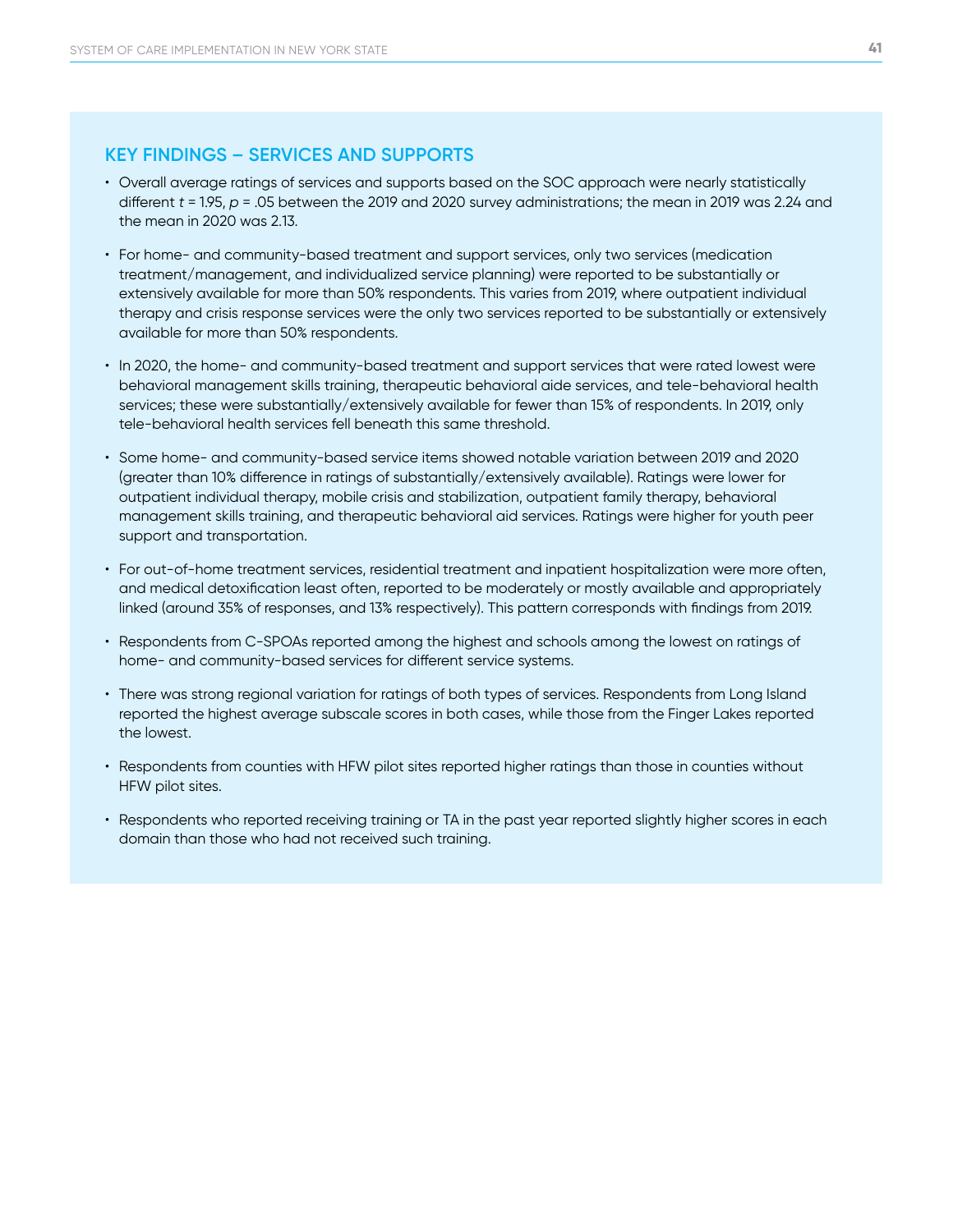#### **VI. SYSTEM INFRASTRUCTURE BASED ON SOC APPROACH**

The survey asked respondents about the implementation status of twelve different infrastructure components. All these components appeared to be potential challenge areas for the respondents overall, with at least 25% of respondents (50% of valid responses) reporting substantial or extensive implementation for only one item (defined entry points). The items least likely to be substantially or extensively implemented were financing for SOC infrastructure, a structure or process for strategic communications/social marketing, and a structure or process to manage care and costs for highneed populations. All items showed lower ratings for the 2020 administration than 2019, though typically only by a few percentage points. Overall average ratings were not statistically different between the 2019 and 2020 administrations, the mean in 2019 was 2.15 and the mean in 2020 was 2.10.

![](_page_42_Figure_3.jpeg)

#### Percent Reporting Components of System Infrastructure Are Implemented Substantially or Extensively

#### System Infrastructure Based on SOC Approach, by Service System

Respondents from probation/juvenile justice reported the highest scores; those from social services and "other" systems reported the lowest.

| <b>Service System</b>      | Mean |
|----------------------------|------|
| Probation/Juvenile Justice | 2.33 |
| C-SPOA                     | 2.25 |
| Mental Health              | 2.23 |
| Care Management Agency     | 2.07 |
| Family Peer                | 194  |
| School                     | 192  |
| Social Services            | 1.89 |
| ∩ther                      | 168  |

#### System Infrastructure Based on SOC Approach, by Region

Respondents from Long Island had the highest average infrastructure scores, followed by those from the Mid-Hudson and Mohawk Valley regions. Respondents from the Central and Finger Lakes regions had the lowest scores. This breakdown showed a particularly large spread, with the highest and lowest average scores a full point apart.

| Region                 | Mean |
|------------------------|------|
| Long Island            | 2.74 |
| Mid-Hudson             | 2.38 |
| Mohawk Valley          | 2.31 |
| Western                | 2.23 |
| <b>North Country</b>   | 2.18 |
| <b>Tug Hill Seaway</b> | 2.11 |
| Capital                | 198  |
| Southern Tier          | 197  |
| New York City          | 1.89 |
| Central                | 1.83 |
| <b>Finger Lakes</b>    | 1.74 |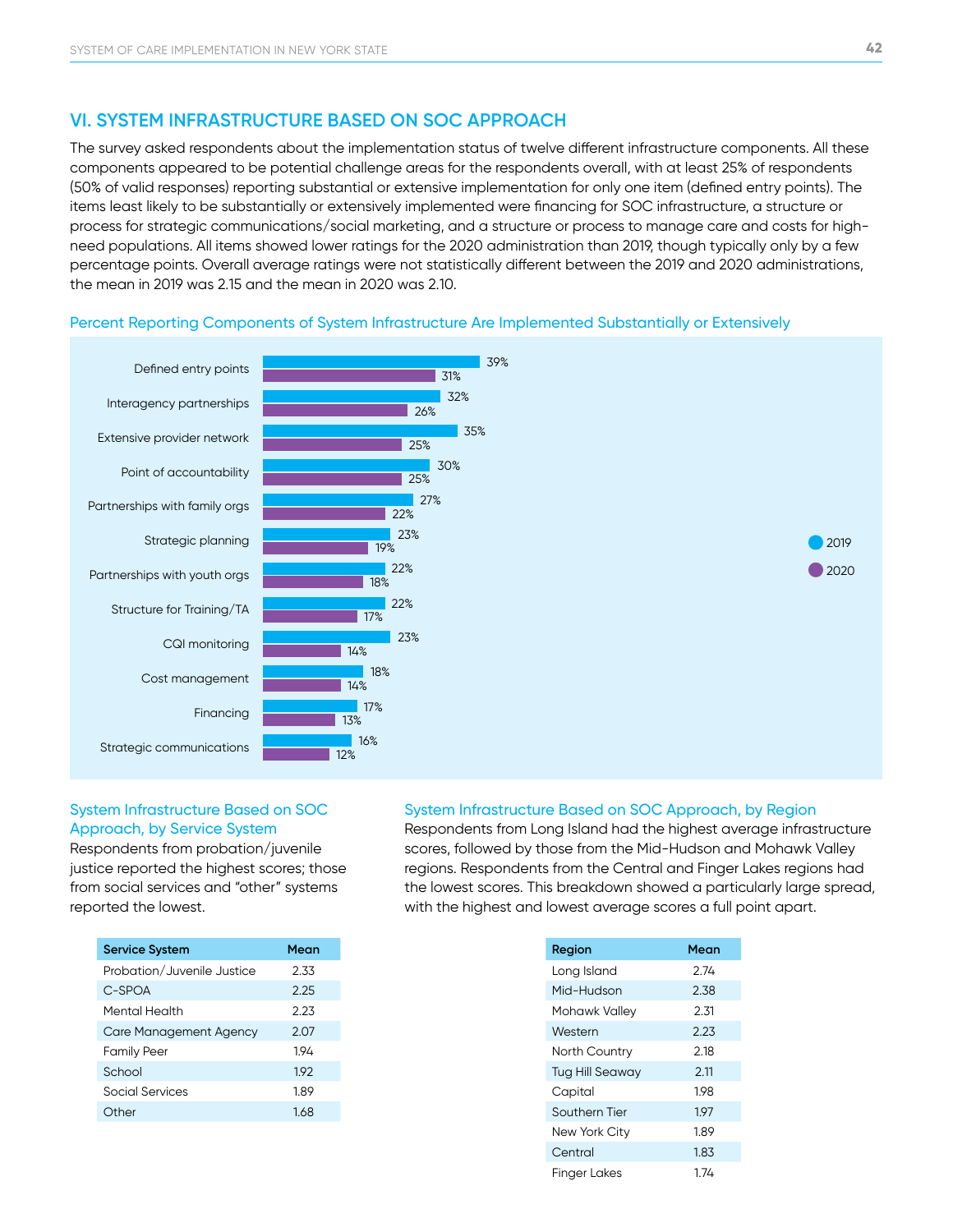#### System Infrastructure Based on SOC Approach, by County with a NYS SOC Pilot Site

Respondents in counties with pilot sites reported substantially higher average scores than those in counties without HFW pilot sites, by about half a point.

| County with a NYS SOC pilot site | Mean |
|----------------------------------|------|
| Yes                              | 2.44 |
| No.                              | 193  |

#### System Infrastructure Based on SOC Approach, by Training in the Past Year

Respondents who had received training or TA in the past year reported substantially higher average scores than those who had not received such support, by about 0.4 points.

| Training in past year | Mean |
|-----------------------|------|
| Yes                   | 2.36 |
| No.                   | 197  |

#### **KEY FINDINGS – SYSTEM INFRASTRUCTURE**

- Overall average ratings on system infrastructure were not statistically different between the 2019 and 2020 administrations.
- All these components appeared to be potential challenge areas for the respondents overall. The items least likely to be substantially or extensively implemented were financing for SOC infrastructure, a structure or process for strategic communications/social marketing, and a structure or process to manage care and costs for high-need populations.
- All items showed lower ratings for the 2020 administration than 2019, though typically only by a few percentage points.
- There were, however, more extreme differences by geography. The highest-scoring region (Long Island) had an average score that was one full point higher than that of the lowest-scoring region (Finger Lakes).
- Counties with HFW pilot sites reported infrastructure scores about 0.5 points higher than counties without HFW pilot sites.
- Interestingly, respondents from the probation/juvenile justice system reported the highest average infrastructure scores; those from social services reported the lowest.
- Respondents who had received training or TA in the past year reported infrastructure scores about 0.4 points higher than those who had not received such support.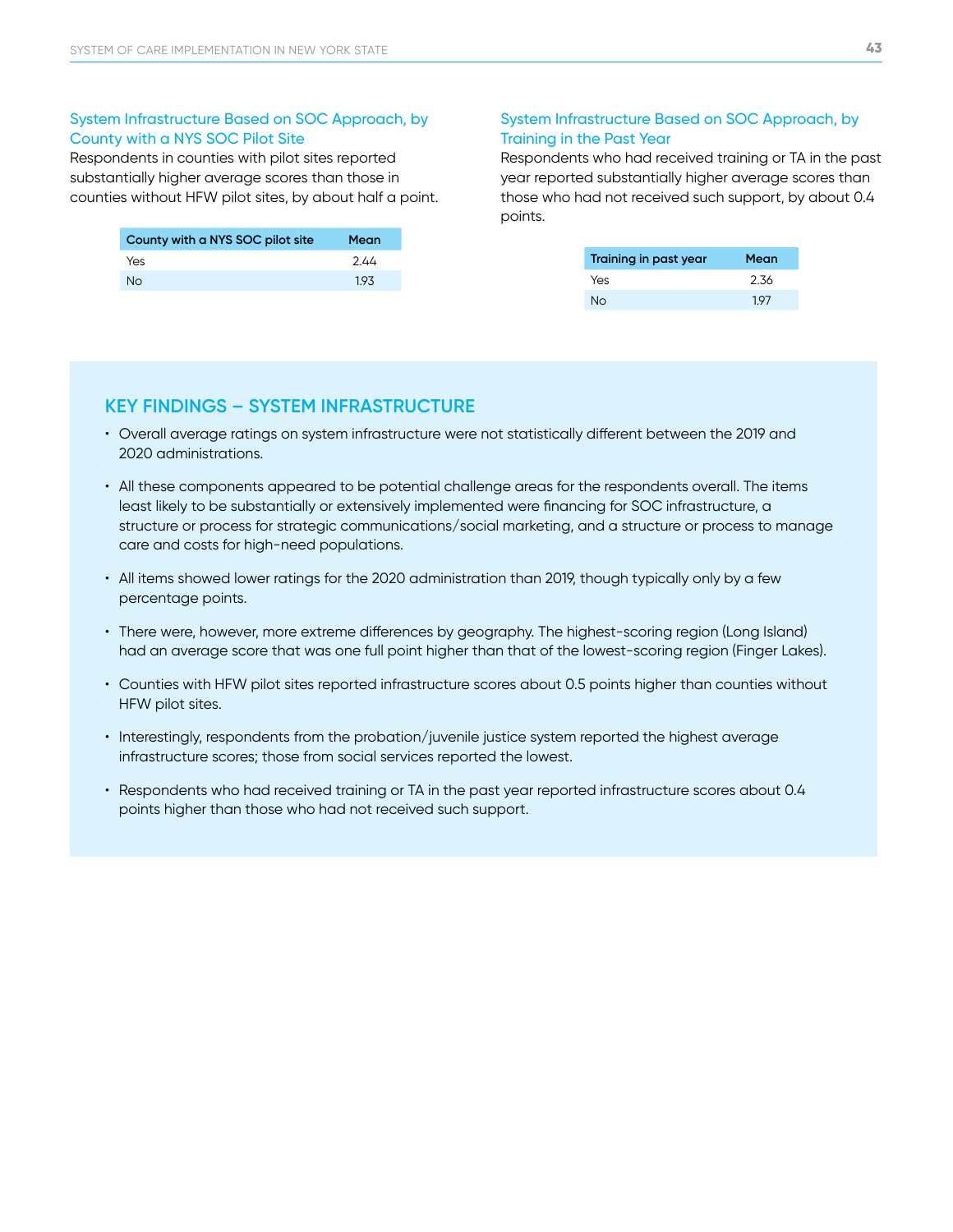#### **VII. COMMITMENT TO THE SOC PHILOSOPHY AND APPROACH**

The survey included items related to the degree of commitment to the SOC philosophy and approach within five service systems:

- Child-serving systems (8 items);
- Policy and decision makers (1 item);
- Providers (2 items);
- Family and youth leaders (2 items); and
- Managed care organizations (MCOs) (2 items).

Providers were perceived to have the highest level of commitment, followed by youth and family leaders. MCOs were perceived to have the lowest levels of commitment. Overall average ratings were not statistically different between the 2019 and 2020 survey administrations; the mean in 2019 was 2.47 and the mean in 2020 was 2.41.

![](_page_44_Figure_9.jpeg)

#### Average Perceived Commitment to SOC Philosophy - Subscale Scores for Service Systems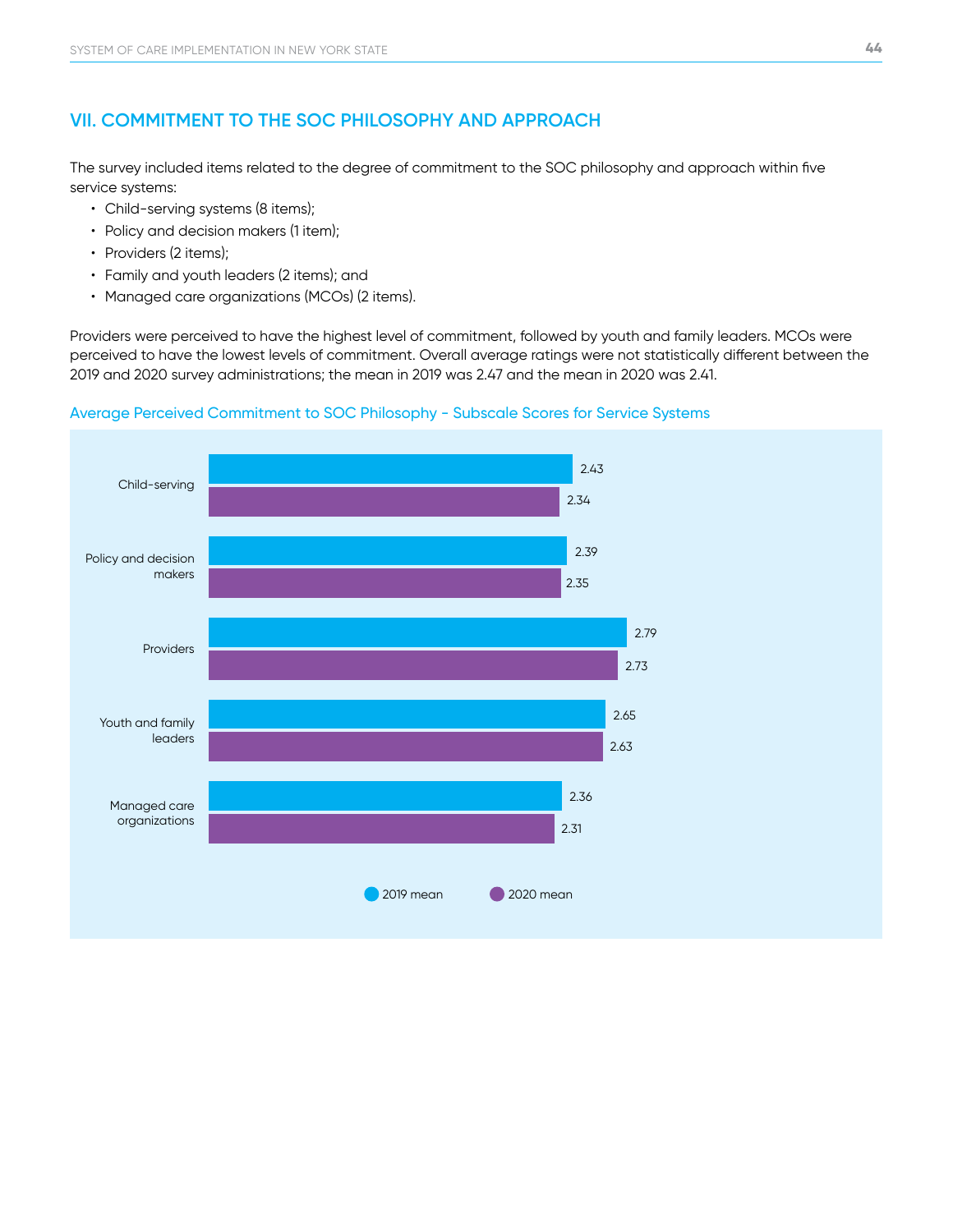#### *a. Commitment of Child-Serving Systems*

Respondents were most likely to identify mental health systems as "substantially committed" or "extensively committed." Medicaid, physical health, and the courts/judiciary systems were identified as having the lowest perceived commitment. Overall average ratings were not statistically different between the 2019 and 2020 administrations; the mean in 2019 was 2.43 and the mean in 2020 was 2.34.

![](_page_45_Figure_3.jpeg)

#### Percent Reporting Various Child-Serving Systems Are Substantially or Extensively Committed to SOC Philosophy

#### Commitment of Child-Serving Systems, by Service **System**

Respondents from probation/juvenile justice reported the highest scores; those from "other" systems reported the lowest.

| <b>Service System</b>      | Mean |
|----------------------------|------|
| Probation/Juvenile Justice | 2.58 |
| School                     | 2.47 |
| <b>Social Services</b>     | 244  |
| C-SPOA                     | 2.32 |
| Care Management Agency     | 2.32 |
| Substance Use              | 2.32 |
| Mental Health              | 2.28 |
| <b>Family Peer</b>         | 2.13 |
| Other                      | 193  |

#### Commitment of Child-Serving Systems, by County with a NYS SOC Pilot Site

Respondents in counties with pilot sites reported very slightly higher average scores than those in counties without HFW pilot sites.

| County with a NYS SOC pilot site | Mean |
|----------------------------------|------|
| Yes                              | 2.44 |
| <b>No</b>                        | 2.31 |

#### Commitment of Child-Serving Systems, by Region

Respondents from the North Country, Western and Tug Hill Seaway regions perceived the highest average levels of commitment of child-serving systems, while those in the New York City and Southern Tier regions reported the lowest scores.

| Region              | Mean |
|---------------------|------|
| North Country       | 2.68 |
| Western             | 2.59 |
| Tug Hill Seaway     | 2.58 |
| Mid-Hudson          | 2.55 |
| Long Island         | 2.54 |
| Capital             | 2.32 |
| Mohawk Valley       | 2.22 |
| Central             | 2.17 |
| <b>Finger Lakes</b> | 2.07 |
| Southern Tier       | 2.04 |
| New York City       | 2.03 |

#### Commitment of Child-Serving Systems, by Training in the Past Year

| Training in past year | Mean |
|-----------------------|------|
| Yes                   | 2.52 |
| Nο                    | 2.27 |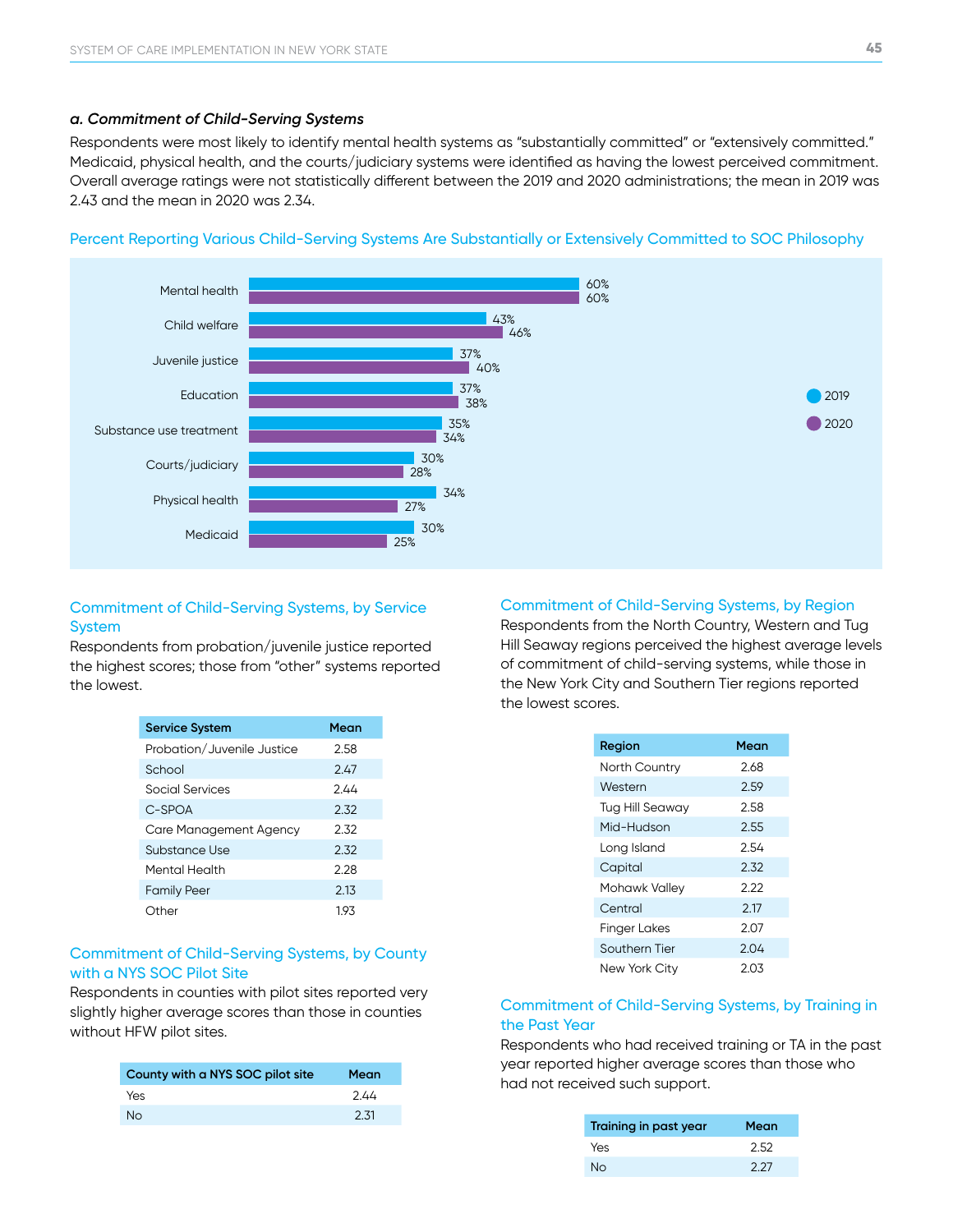#### *b. Commitment of Policy and Decision Makers*

Only 40% of respondents reported that policy and decision makers were substantially or extensively committed to the SOC philosophy (similar to the 35% seen in 2019). This low rate is consistent with the commitment levels reported for various child-serving agencies above. Overall average ratings were not statistically different between the 2019 and 2020 administrations; the mean in 2019 was 2.39 and the mean in 2020 was 2.35.

![](_page_46_Figure_3.jpeg)

![](_page_46_Figure_4.jpeg)

#### Commitment of Policy and Decision Makers, by Service System

Respondents from probation/juvenile justice reported the highest scores; family peers and schools reported the lowest. This breakdown showed a particularly large spread, with the highest and lowest average scores more than a full point apart.

| <b>Service System</b>      | Mean |
|----------------------------|------|
| Probation/Juvenile Justice | 2.78 |
| Mental Health              | 2.50 |
| Social Services            | 244  |
| Care Management Agency     | 2.43 |
| C-SPOA                     | 2.28 |
| Other                      | 2.28 |
| School                     | 1.82 |
| <b>Family Peer</b>         | 144  |

#### Commitment of Policy and Decision Makers, by County with a NYS SOC Pilot Site

Respondents in counties with pilot sites reported higher average scores than those in counties without HFW pilot sites.

| County with a NYS SOC pilot site | Mean |
|----------------------------------|------|
| Yes                              | 2.65 |
| <b>No</b>                        | 222  |

#### Commitment of Policy and Decision Makers, by Region

Respondents in the Long Island and Mid-Hudson regions perceived the highest average levels of commitment, while those in the Capital and Southern Tier regions demonstrated the lowest. This breakdown showed a particularly large spread, with the highest and lowest average scores a full point apart.

| Region                 | Mean |
|------------------------|------|
| Long Island            | 2.80 |
| Mid-Hudson             | 2.70 |
| North Country          | 2.65 |
| Mohawk Valley          | 2.47 |
| Western                | 245  |
| Central                | 2.33 |
| <b>Tug Hill Seaway</b> | 2.23 |
| <b>Finger Lakes</b>    | 2.17 |
| New York City          | 2.10 |
| Southern Tier          | 1.84 |
| Capital                | 1.82 |

#### Commitment of Policy and Decision Makers, by Training in the Past Year

| Training in past year | Mean |
|-----------------------|------|
| Yes                   | 2.63 |
| Nο                    | 2.24 |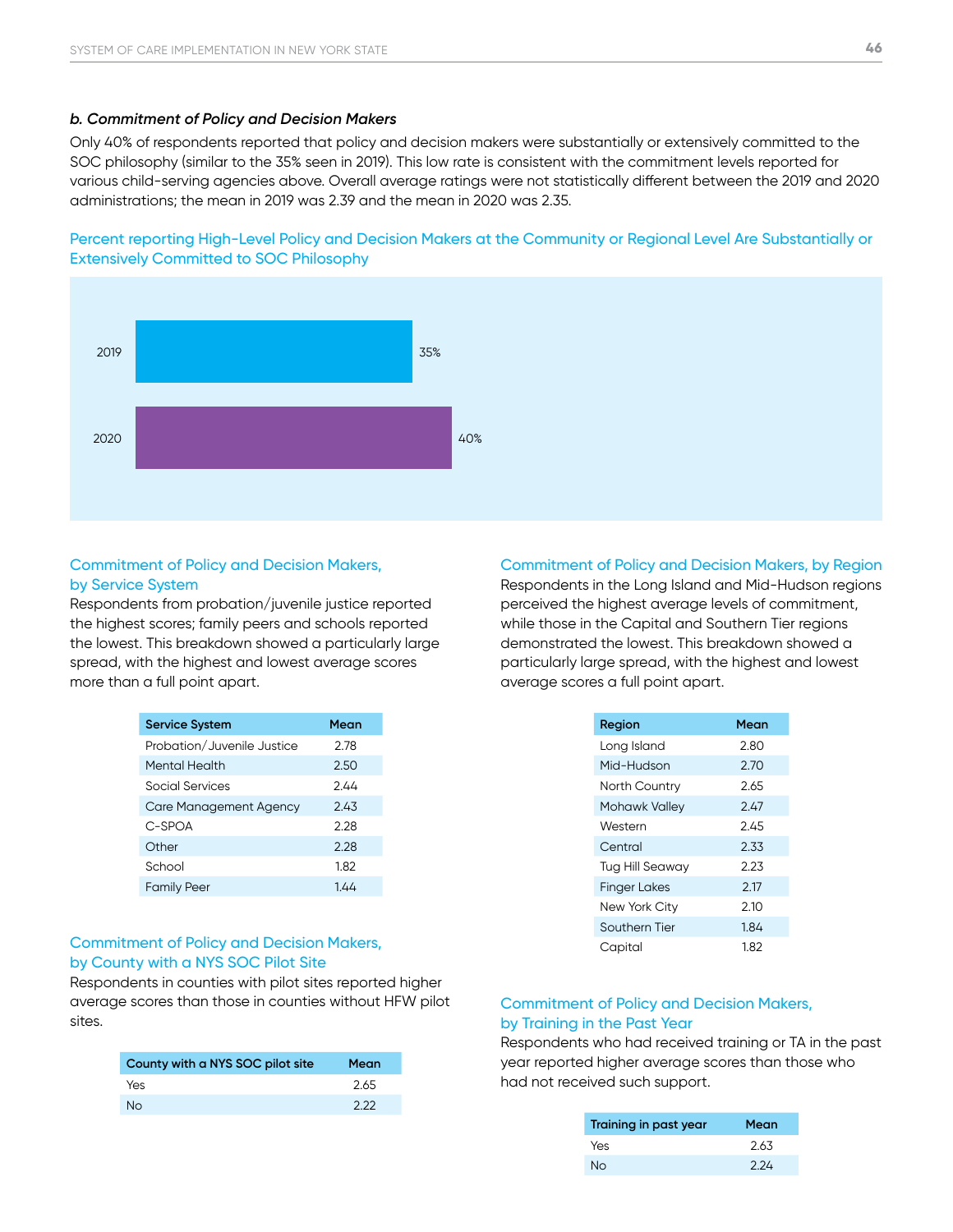#### *c. Commitment of Providers*

The respondents reported higher levels of substantial or extensive commitment of their local direct service providers than by either child-serving systems or policy and decision makers. They were equally likely to assign substantial or extensive commitment to provider agency administrator and mid-level managers and to direct service providers (clinicians and others). Overall, average ratings were not statistically different between the 2019 and 2020 administrations; the mean in 2019 was 2.79 and the mean in 2020 was 2.73.

![](_page_47_Figure_3.jpeg)

![](_page_47_Figure_4.jpeg)

#### Commitment of Providers, by Service System

Respondents from probation/juvenile justice and mental health systems reported the highest scores; those from "other" systems reported the lowest.

| <b>Service System</b>      | Mean |
|----------------------------|------|
| Probation/Juvenile Justice | 294  |
| Mental Health              | 2.86 |
| Care Management Agency     | 2.72 |
| C-SPOA                     | 2.70 |
| School                     | 2.63 |
| Social Services            | 2.61 |
| Substance Use              | 2.60 |
| <b>Family Peer</b>         | 2.57 |
| Other                      | 2.39 |

#### Commitment of Providers, by County with a NYS SOC Pilot Site

Respondents in counties with pilot sites reported slightly higher average scores than those in counties without HFW pilot sites.

| County with a NYS SOC pilot site | Mean |
|----------------------------------|------|
| Yes                              | 2.87 |
| <b>No</b>                        | 2.67 |

#### Commitment of Providers, by Region

Respondents in Long Island and the North Country perceived the highest average levels of commitment, while those in the Mohawk Valley, Central, and Finger Lakes regions perceived the lowest levels.

| Region                 | Mean |
|------------------------|------|
| Long Island            | 3.10 |
| <b>North Country</b>   | 3.06 |
| New York City          | 2.91 |
| Mid-Hudson             | 2.86 |
| Western                | 2.85 |
| Capital                | 2.83 |
| Southern Tier          | 2.72 |
| <b>Tug Hill Seaway</b> | 2.61 |
| Central                | 2.59 |
| Mohawk Valley          | 2.59 |
| Finger Lakes           | 2.39 |

#### Commitment of Providers, by Training in the Past Year

| Training in past year | Mean |
|-----------------------|------|
| Yes                   | 2.89 |
| Nο                    | 2.66 |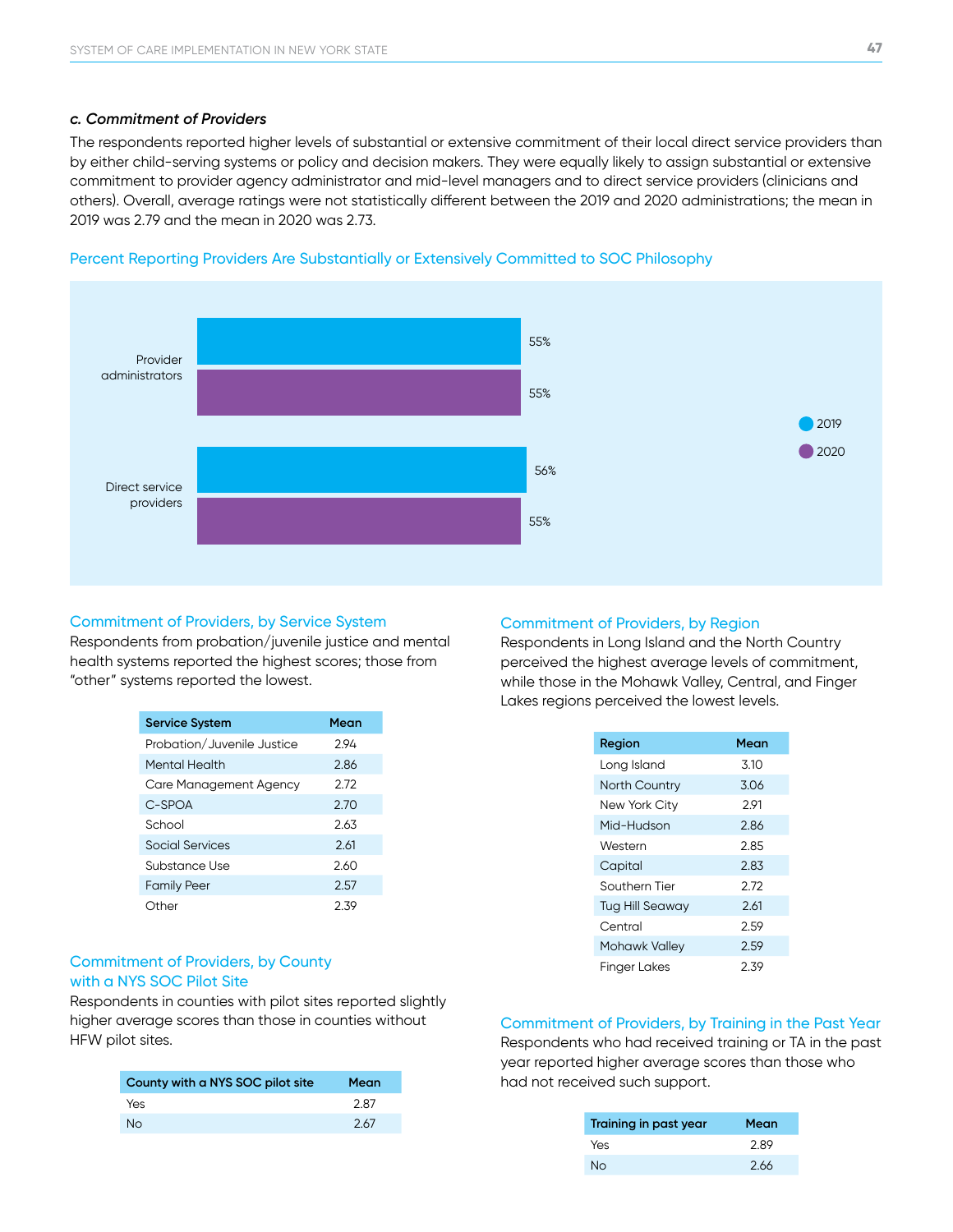#### *d. Commitment of Family and Youth Leaders*

Respondents were more likely to report substantial or extensive commitment to SOC philosophy for family leaders than for youth leaders. Youth peer services are newer and less prevalent in the state than family peer services, which may impact responses on perceived commitment. Overall average ratings were not statistically different between the 2019 and 2020 survey administrations; the mean in 2019 was 2.65 and the mean in 2020 was 2.63.

![](_page_48_Figure_3.jpeg)

#### Percent Reporting Family and Youth Leaders Are Substantially or Extensively Committed to SOC Philosophy

#### Commitment of Family and Youth Leaders, by Service System

Respondents from family peer services reported the highest scores; those from social services and "other" systems reported the lowest.

| <b>Service System</b>  | Mean |
|------------------------|------|
| <b>Family Peer</b>     | 3.10 |
| C-SPOA                 | 2.76 |
| Care Management Agency | 2.74 |
| <b>Mental Health</b>   | 2.70 |
| School                 | 2.44 |
| Social Services        | 2.30 |
| Other                  | 2.28 |

#### Commitment of Family and Youth Leaders, by County with a NYS SOC Pilot Site

Respondents in counties with pilot sites reported higher average scores than those in counties without HFW pilot sites.

| County with a NYS SOC pilot site | Mean |
|----------------------------------|------|
| Yes                              | 2.86 |
| <b>No</b>                        | 2.51 |

Commitment of Family and Youth Leaders, by Region

Respondents in the Long Island and Mid-Hudson regions perceived the highest average levels of commitment. The lowest average commitment scores were from respondents in New York City and Central New York.

| Region              | Mean |
|---------------------|------|
| Long Island         | 3.17 |
| Mid-Hudson          | 2.95 |
| Tug Hill Seaway     | 2.85 |
| Capital             | 2.80 |
| Mohawk Valley       | 2.58 |
| Southern Tier       | 2.53 |
| North Country       | 2.50 |
| Western             | 246  |
| <b>Finger Lakes</b> | 242  |
| Central             | 2.38 |
| New York City       | 2.33 |

#### Commitment of Family and Youth Leaders, by Training in the Past Year

| Training in past year | Mean |
|-----------------------|------|
| Yes                   | 2.95 |
| Nο                    | 2.47 |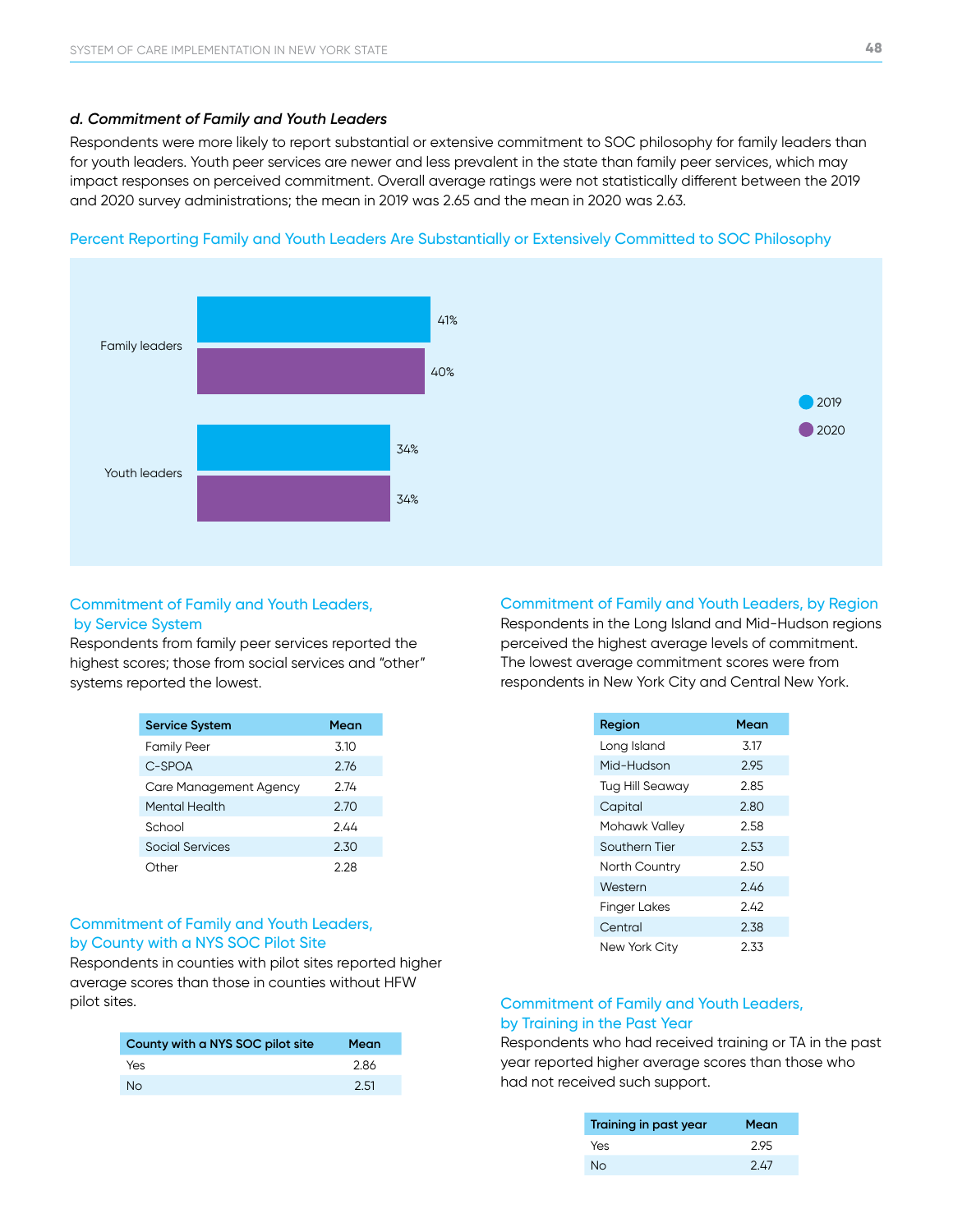#### *e. Commitment of Managed Care Organizations*

Relatively few respondents reported substantial or extensive levels of commitment by managed care organizations (MCOs). They were slightly less likely to report this level of commitment for managed care organizations dealing with both physical and behavioral health than they were for organizations dealing with behavioral health only. Overall average ratings were not statistically different between the 2019 and 2020 administrations; the mean in 2019 was 2.36 and the mean in 2020 was 2.31.

![](_page_49_Figure_3.jpeg)

![](_page_49_Figure_4.jpeg)

#### Commitment of Managed Care Organizations, by Service System

Respondents from family peer services reported the highest scores for MCO commitment, those from "other" systems reported the lowest.

| <b>Service System</b>      | Mean |
|----------------------------|------|
| <b>Family Peer</b>         | 2.82 |
| C-SPOA                     | 2.68 |
| School                     | 2.36 |
| <b>Mental Health</b>       | 2.29 |
| Probation/Juvenile Justice | 2.20 |
| Care Management Agency     | 2.19 |
| <b>Social Services</b>     | 2.16 |
| Other                      | 1.81 |

#### Commitment of Managed Care Organizations, by County with a NYS SOC Pilot Site

Respondents in counties with pilot sites reported somewhat higher average scores than those in counties without HFW pilot sites.

| County with a NYS SOC pilot site | Mean |
|----------------------------------|------|
| Yes                              | 2.43 |
| <b>No</b>                        | 2.26 |

#### Commitment of Managed Care Organizations, by Region

Respondents in the Tug Hill Seaway and Long Island regions reported the highest perceived commitment for MCOs, while those in New York City and the Finger Lakes reported the lowest.

| Region               | Mean |
|----------------------|------|
| Tug Hill Seaway      | 2.68 |
| Long Island          | 2.63 |
| Southern Tier        | 2.59 |
| Western              | 2.56 |
| Capital              | 2.44 |
| <b>Mohawk Valley</b> | 2.39 |
| Mid-Hudson           | 2.34 |
| <b>North Country</b> | 2.29 |
| Central              | 2.12 |
| <b>Finger Lakes</b>  | 194  |
| New York Citv        | 1.82 |

#### Commitment of Managed Care Organizations, by Training in the Past Year

| Training in past year | Mean |
|-----------------------|------|
| Yes                   | 2.47 |
| Nο                    | 2.24 |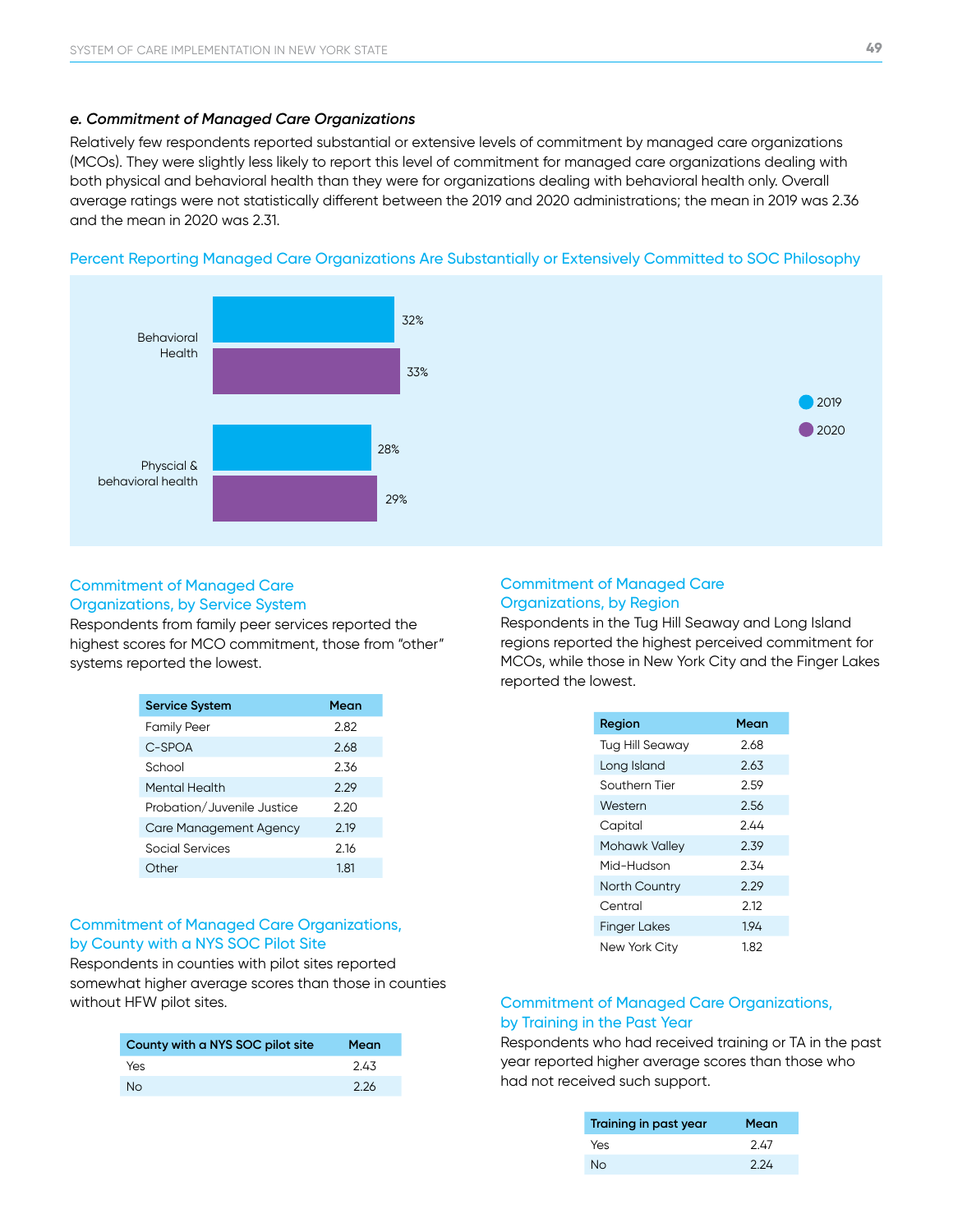#### **KEY FINDINGS – COMMITMENT TO SOC PHILOSOPHY AND APPROACH**

- Of all the SOC partners, providers were rated as the most committed, followed by youth and family leaders. MCOs were perceived as the least committed. This pattern of responses was the same as in 2019.
- Several types of SOC partners were rated particularly low on perceived commitment to SOC (fewer than 30% of respondents rated them substantially or extremely committed): courts/judiciary systems, physical health systems, Medicaid systems, and MCOs managing physical and behavioral health. It may be beneficial to target SOC outreach to these SOC partner types.
- Several types of SOC partners were rated particularly high on perceived commitment to SOC (greater than 50% of respondents rated them substantially or extremely committed): mental health systems, direct service providers, and direct service provider administrators and managers.
- Respondents from different service systems varied in perceived commitment of SOC partners. Service system of respondent revealed some patterns in perceived commitment of SOC partners. Respondents from the probation/juvenile justice system consistently perceived all types of SOC partners as more highly committed (where available). Family peers gave the highest ratings of all the service systems for commitment of youth and family leaders and MCOs, and the lowest of all the service systems for commitment of child-serving systems, policy and decision makers, and providers; this indicates a more polarized view of SOC partner commitment.
- There were no clear regional patterns for perceived commitment of SOC partners.
- Respondents in counties with HFW pilot sites reported somewhat higher scores than those in counties without HFW pilot sites, though the differences were less extreme than seen in other domains.
- Respondents who reported receiving training or TA in the past year reported higher scores than those who had not received such supports.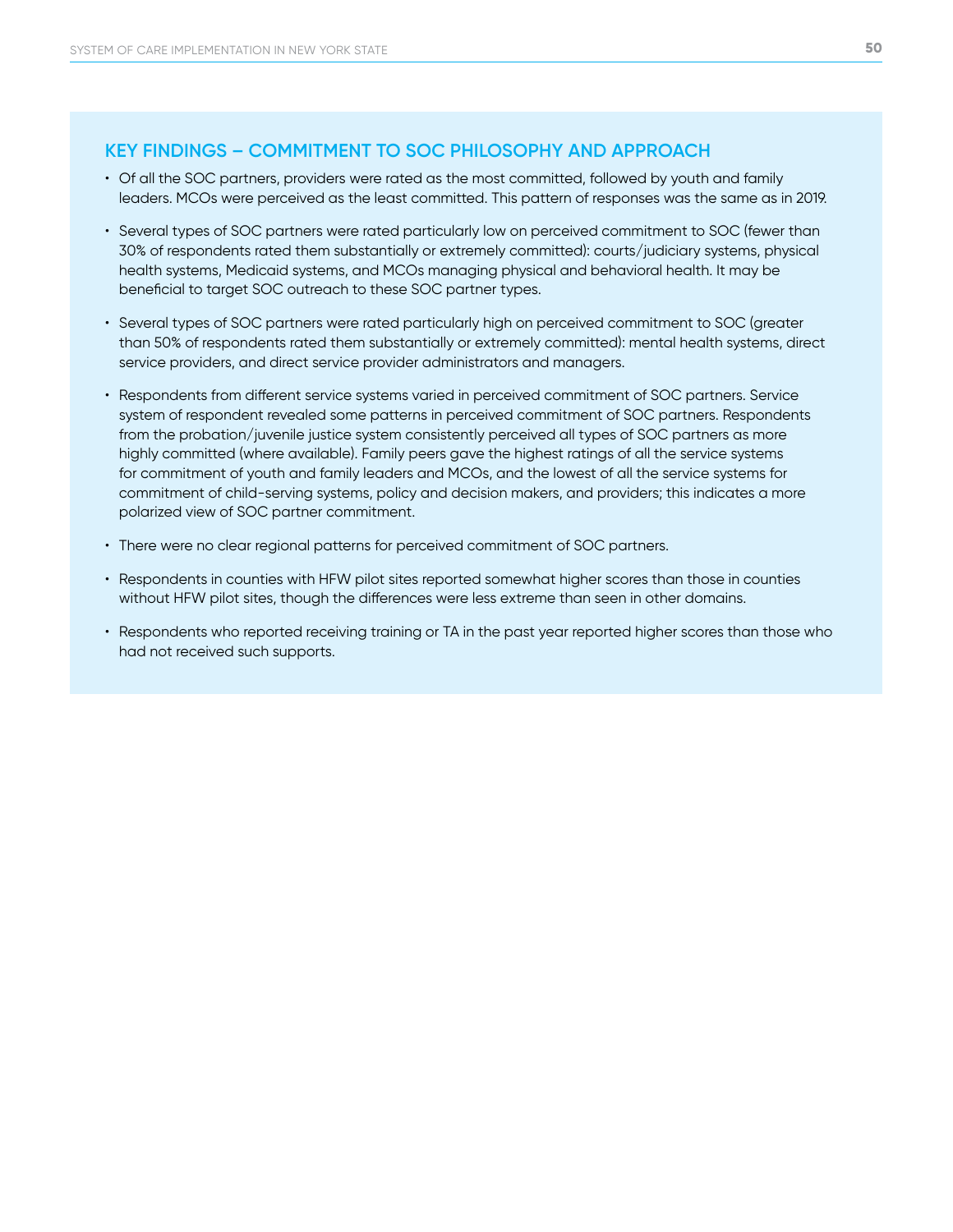# **PART 2:**<br>Regional Profiles **PART 2:**  Regional Profiles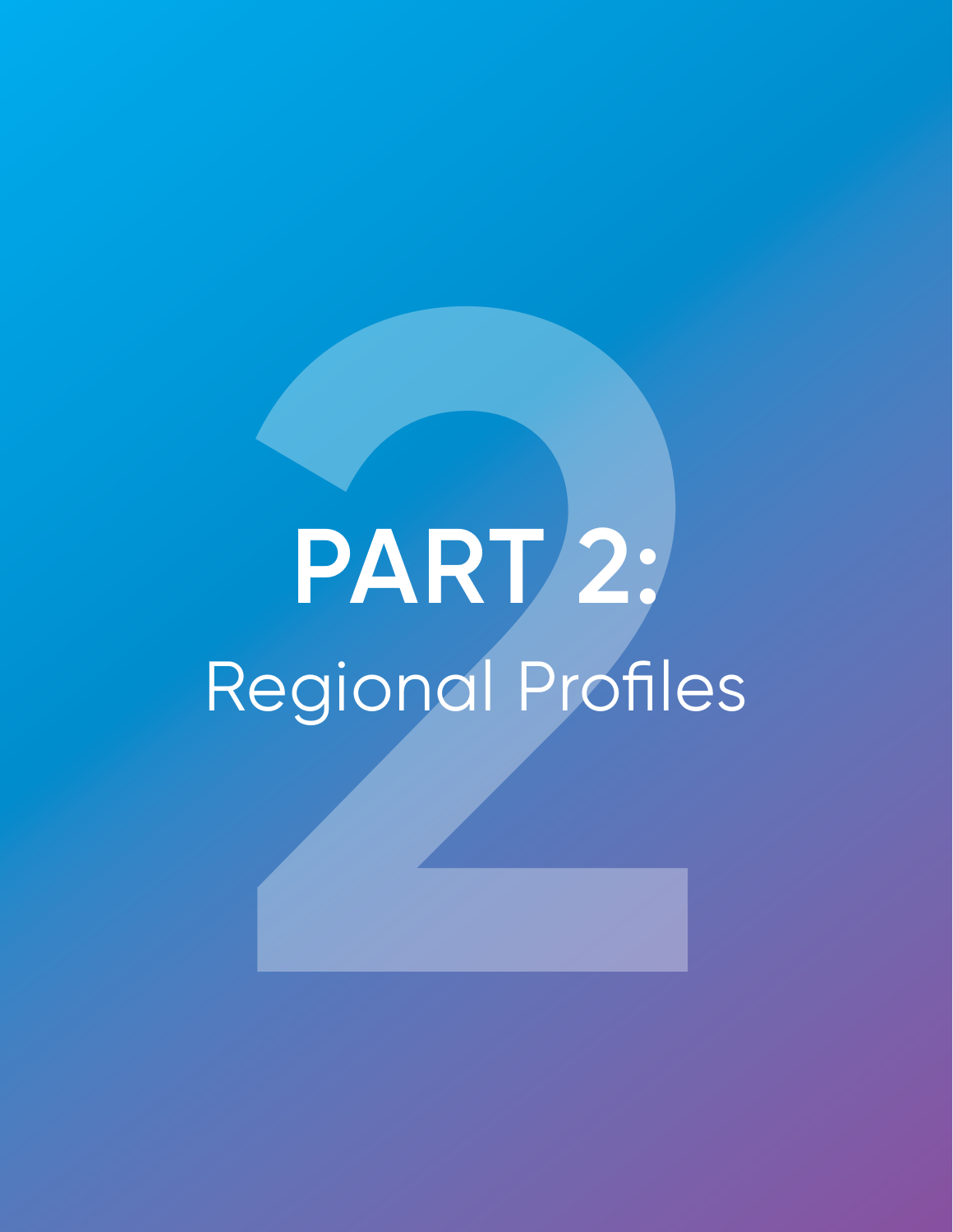## **Part 2: Regional Profiles**

Part 2 presents profiles of each region, including the makeup of respondents in each region and a comparison of domain scores within each region versus the averages for all respondents. Regional scores are presented where there are at least 10 respondents. County-level scores are presented where there are at least five respondents. In each regional profile, differences from the overall average are coded in green text if they are 0.10 or more points greater than the overall average, and in red text if they are 0.10 or more points less than the overall average.

#### **I. CAPITAL**

#### Counties Selected, Capital Region Respondents

Most of the Capital Region respondents selected Albany or Saratoga as their primary county.

#### Service System, Capital Region Respondents

Neither Columbia nor Schenectady counties had at least five respondents for any item and were excluded from the county breakdowns, though any answers were included in the regional average.

Most Capital region respondents worked in the mental health system.

#### Average Scores and Subscores for Implementation of the SOC, Respondents from the Capital Region versus All Respondents

Respondents from the Capital region present a mixed picture of SOC implementation. While regional scores were typically average or higher than average for the implementation of SOC principles, there was some by-county variability in these responses (with Saratoga reporting particularly lower-than-average implementation of several principles). The availability of services and treatments was typically rated as higher than average, except for Greene county; however, infrastructure was lower than average overall. Commitment scores were similarly mixed, both by group within the region, and somewhat by county. In general, Albany respondents most frequently reported higher than average scores for most subscales.

| <b>Final County, Capital</b> |               |         |  |  |  |
|------------------------------|---------------|---------|--|--|--|
| Region                       | N             | Percent |  |  |  |
| Albany                       | 10            | 26%     |  |  |  |
| Saratoga                     | 9             | 24%     |  |  |  |
| Greene                       | 7             | 18%     |  |  |  |
| Columbia                     | 5             | 13%     |  |  |  |
| Rensselaer                   | 5             | 13%     |  |  |  |
| Schenectady                  | $\mathcal{P}$ | 5%      |  |  |  |
| <b>Total</b>                 | 38            | 100%    |  |  |  |

| Service System, Capital Region<br>Respondents | N             | Percent |
|-----------------------------------------------|---------------|---------|
| Mental Health                                 | 11            | 29%     |
| Social Services                               | 8             | 21%     |
| Other                                         | 5             | 13%     |
| C-SPOA                                        | 4             | 11%     |
| Care Management Agency                        | 3             | 8%      |
| Probation/Juvenile Justice                    | $\mathcal{P}$ | 5%      |
| <b>Family Peer</b>                            | $\mathcal{P}$ | .5%     |
| <b>Youth Peer</b>                             | 1             | 3%      |
| School                                        | 1             | 3%      |
| Housing                                       | 1             | 3%      |
| Total                                         | 38            | 100%    |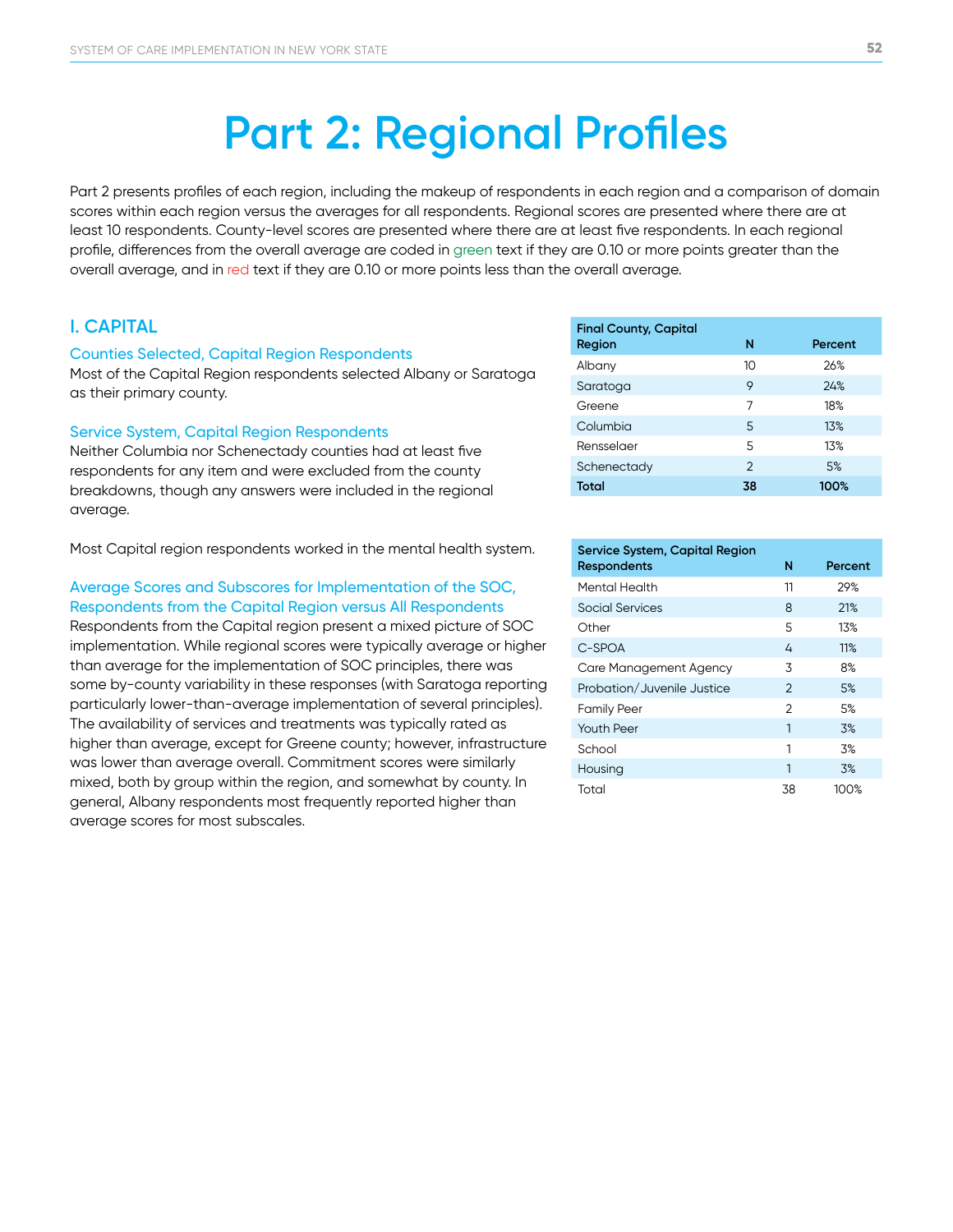|                                                     | <b>Albany County</b> | <b>Greene County</b> | Rensselaer<br>County | Saratoga<br>County | <b>Capital Region</b> | <b>All Respondents</b> |
|-----------------------------------------------------|----------------------|----------------------|----------------------|--------------------|-----------------------|------------------------|
|                                                     |                      |                      | n/a                  | n/a                |                       |                        |
| Strategic planning                                  | n/a                  | n/a                  |                      |                    | 1.53                  | 2.01                   |
| <b>Principles</b>                                   |                      |                      |                      |                    |                       |                        |
| Individualized Approach                             | 2.91                 | 2.60                 | 2.82                 | 2.52               | 2.76                  | 2.63                   |
| Family-Driven Approach                              | 2.95                 | 3.00                 | 3.07                 | 2.76               | 2.98                  | 2.71                   |
| Youth-Guided Approach                               | 1.80                 | 1.84                 | 2.45                 | 2.43               | 2.20                  | 2.23                   |
| <b>Coordinated Approach</b>                         | 3.14                 | 3.20                 | n/a                  | 2.36               | 2.87                  | 2.61                   |
| Culturally and Linguistically<br>Competent Approach | 2.96                 | 1.88                 | n/a                  | 2.10               | 2.18                  | 2.07                   |
| Evidence-Informed Approach                          | 3.00                 | 2.85                 | n/a                  | 2.06               | 2.58                  | 2.39                   |
| Least Restrictive Approach                          | 2.93                 | n/a                  | n/a                  | 2.13               | 2.59                  | 2.64                   |
| Service Array                                       | 2.64                 | 2.03                 | 1.90                 | 2.13               | 2.16                  | 2.11                   |
| Data and Accountability                             | 3.07                 | 3.50                 | n/a                  | 2.33               | 2.89                  | 2.54                   |
| <b>Services &amp; Treatments</b>                    |                      |                      |                      |                    |                       |                        |
| Home- and Community-Based                           | 2.51                 | 1.63                 | 2.60                 | 2.26               | 2.33                  | 2.18                   |
| Out-of-Home                                         | 2.85                 | n/a                  | n/a                  | n/a                | 2.16                  | 2.04                   |
| Infrastructure                                      | 2.28                 | 1.49                 | n/a                  | 1.61               | 1.98                  | 2.10                   |
| Commitment                                          |                      |                      |                      |                    |                       |                        |
| <b>Child-Serving Systems</b>                        | 2.34                 | 1.79                 | 2.62                 | 2.34               | 2.32                  | 2.34                   |
| <b>Policy and Decision Makers</b>                   | 2.17                 | n/a                  | n/a                  | n/a                | 1.82                  | 2.35                   |
| Providers                                           | 3.00                 | 3.00                 | n/a                  | 3.00               | 2.83                  | 2.73                   |
| Family and Youth Leaders                            | 2.33                 | n/a                  | n/a                  | 2.80               | 2.80                  | 2.63                   |
| <b>Managed Care Organizations</b>                   | 2.25                 | n/a                  | n/a                  | n/a                | 2.44                  | 2.31                   |
| <b>Overall Assessment</b>                           | 2.43                 | n/a                  | 2.80                 | 1.67               | 2.13                  | 2.17                   |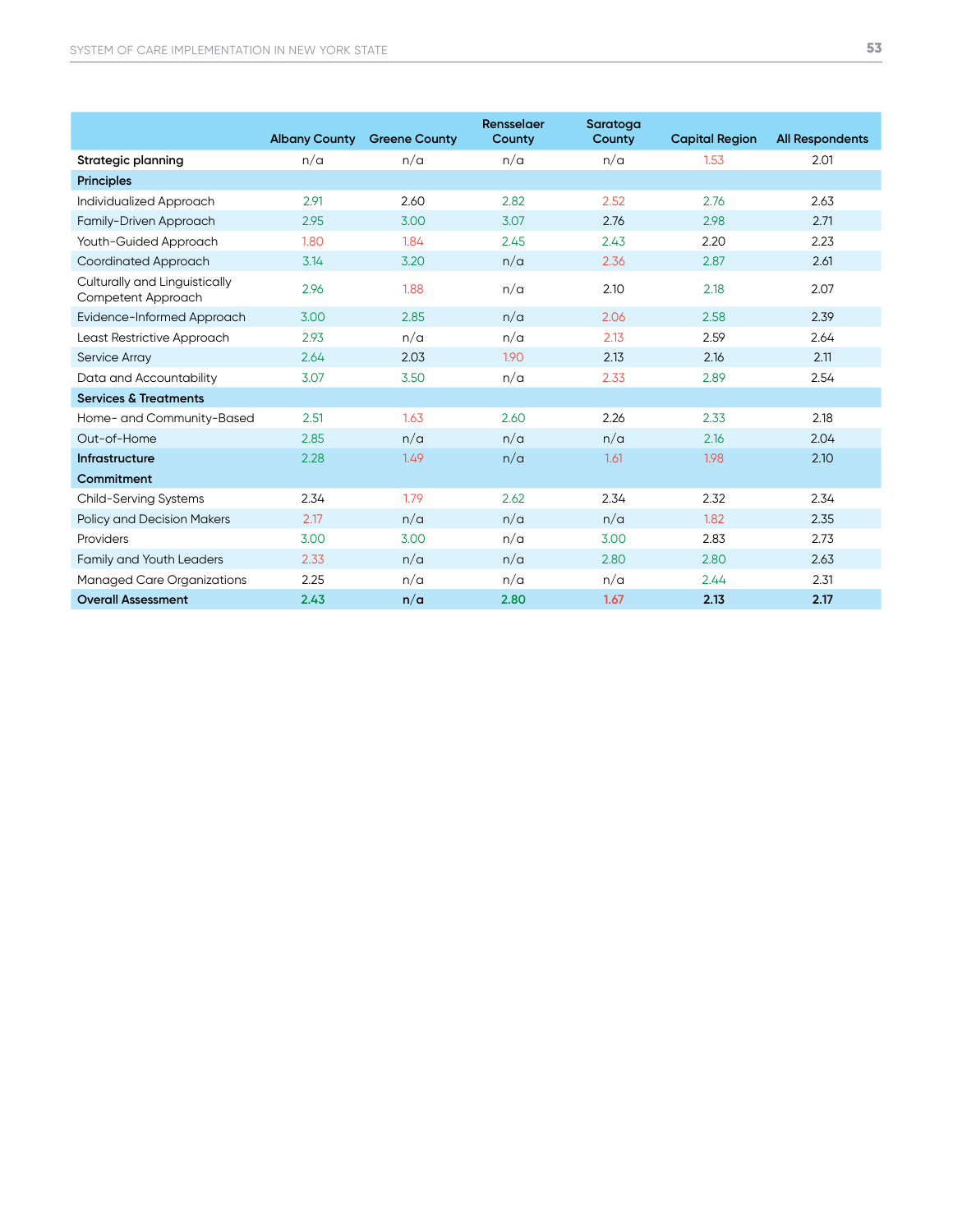#### **II. CENTRAL**

#### Counties Selected, Central Region Respondents

Most of the Central region respondents selected Oswego as their primary county.

#### Service System, Central Region Respondents

Most Central region respondents worked in the mental health system.

#### Average Scores and Subscores for Implementation of the SOC, Respondents from Central Region versus All Respondents

Overall, regional average scores from the Central region respondents were almost always lower than the NYS averages. However, ratings of the implementation of evidence-informed practices and presence of a strategic plan were particularly high, whereas respondents' overall assessment of SOC implementation was at least on par with the state average.

However, these overall averages obscure some county-by-county variation. Cayuga County demonstrated higher-than-average ratings for almost all subscales (with only the implementation of a culturally and linguistically competent approach being rated lower than the state average). In contrast, Cortland, Madison, and Oswego counties showed average or lower-than-average scores for all items. Oneida County's responses were mixed. Onondaga had only a few items with sufficient N to examine subscale responses, though those that were available for SOC principle implementation were more positive.

| <b>Final County, Central</b> |    |         |  |  |  |
|------------------------------|----|---------|--|--|--|
| <b>New York</b>              | N  | Percent |  |  |  |
| Oswego                       | 18 | 33%     |  |  |  |
| Cayuga                       | 10 | 18%     |  |  |  |
| Oneida                       | 8  | 15%     |  |  |  |
| Cortland                     | 7  | 13%     |  |  |  |
| Madison                      | 7  | 13%     |  |  |  |
| Onondaga                     | 5  | 9%      |  |  |  |
| Total                        | 55 | 100%    |  |  |  |

|               | Percent |
|---------------|---------|
|               |         |
| 19            | 35%     |
| 14            | 26%     |
| 5             | 9%      |
| 4             | 7%      |
| 3             | 6%      |
| 3             | 6%      |
| 3             | 6%      |
| $\mathcal{P}$ | 4%      |
| 1             | 2%      |
| 1             | 2%      |
| 55            | 100%    |
|               | N       |

|                                                     | Cayuga<br>County | Cortland<br>County | <b>Madison</b><br>County | Oneida<br>County | Onondaga<br>County | Oswego<br>County | Central<br>Region | <b>All Respondents</b> |
|-----------------------------------------------------|------------------|--------------------|--------------------------|------------------|--------------------|------------------|-------------------|------------------------|
| Strategic planning                                  | 3.89             | n/a                | n/a                      | 1.80             | n/a                | n/a              | 2.15              | 2.01                   |
| <b>Principles</b>                                   |                  |                    |                          |                  |                    |                  |                   |                        |
| Individualized Approach                             | 3.26             | 1.89               | 2.31                     | 2.36             | 2.88               | 2.48             | 2.59              | 2.63                   |
| Family-Driven Approach                              | 2.78             | 1.90               | 2.50                     | n/a              | 2.96               | 2.08             | 2.43              | 2.71                   |
| Youth-Guided Approach                               | 2.38             | 1.29               | 2.20                     | n/a              | 2.77               | 1.89             | 2.13              | 2.23                   |
| Coordinated Approach                                | 3.07             | 1.58               | 2.38                     | 2.55             | 2.98               | 1.66             | 2.33              | 2.61                   |
| Culturally and Linguistically<br>Competent Approach | 1.93             | 1.28               | 1.90                     | 2.20             | 2.40               | 1.58             | 1.84              | 2.07                   |
| Evidence-Informed Approach                          | 3.88             | 1.50               | 2.25                     | n/a              | n/a                | 1.98             | 2.54              | 2.39                   |
| Least Restrictive Approach                          | 3.78             | 1.25               | 2.11                     | 2.65             | n/a                | 1.96             | 2.43              | 2.64                   |
| Service Array                                       | 3.08             | 1.04               | 1.50                     | 2.45             | n/a                | 1.52             | 1.96              | 2.11                   |
| Data and Accountability                             | 3.55             | 1.30               | 2.00                     | 2.30             | n/a                | 2.59             | 2.52              | 2.54                   |
| <b>Services &amp; Treatments</b>                    |                  |                    |                          |                  |                    |                  |                   |                        |
| Home- and Community-Based                           | 2.96             | 1.41               | 1.46                     | 2.24             | n/a                | 1.62             | 2.01              | 2.18                   |
| Out-of-Home                                         | 2.82             | 0.93               | 1.18                     | n/a              | n/a                | 1.50             | 1.91              | 2.04                   |
| Infrastructure                                      | 3.11             | n/a                | 0.83                     | 2.22             | n/a                | 1.26             | 1.83              | 2.10                   |
| Commitment                                          |                  |                    |                          |                  |                    |                  |                   |                        |
| <b>Child-Serving Systems</b>                        | 2.87             | n/a                | 1.78                     | 2.29             | n/a                | 1.84             | 2.17              | 2.34                   |
| <b>Policy and Decision Makers</b>                   | 3.40             | n/a                | 1.40                     | 2.60             | n/a                | 2.00             | 2.33              | 2.35                   |
| Providers                                           | 3.30             | n/a                | 1.79                     | n/a              | n/a                | 2.45             | 2.59              | 2.73                   |
| <b>Family and Youth Leaders</b>                     | 2.60             | n/a                | 1.75                     | n/a              | n/a                | 2.33             | 2.38              | 2.63                   |
| <b>Managed Care Organizations</b>                   | 2.44             | n/a                | n/a                      | n/a              | n/a                | 1.94             | 2.12              | 2.31                   |
| <b>Overall Assessment</b>                           | 3.50             | 1.20               | 0.83                     | 2.00             | n/a                | 1.80             | 2.15              | 2.17                   |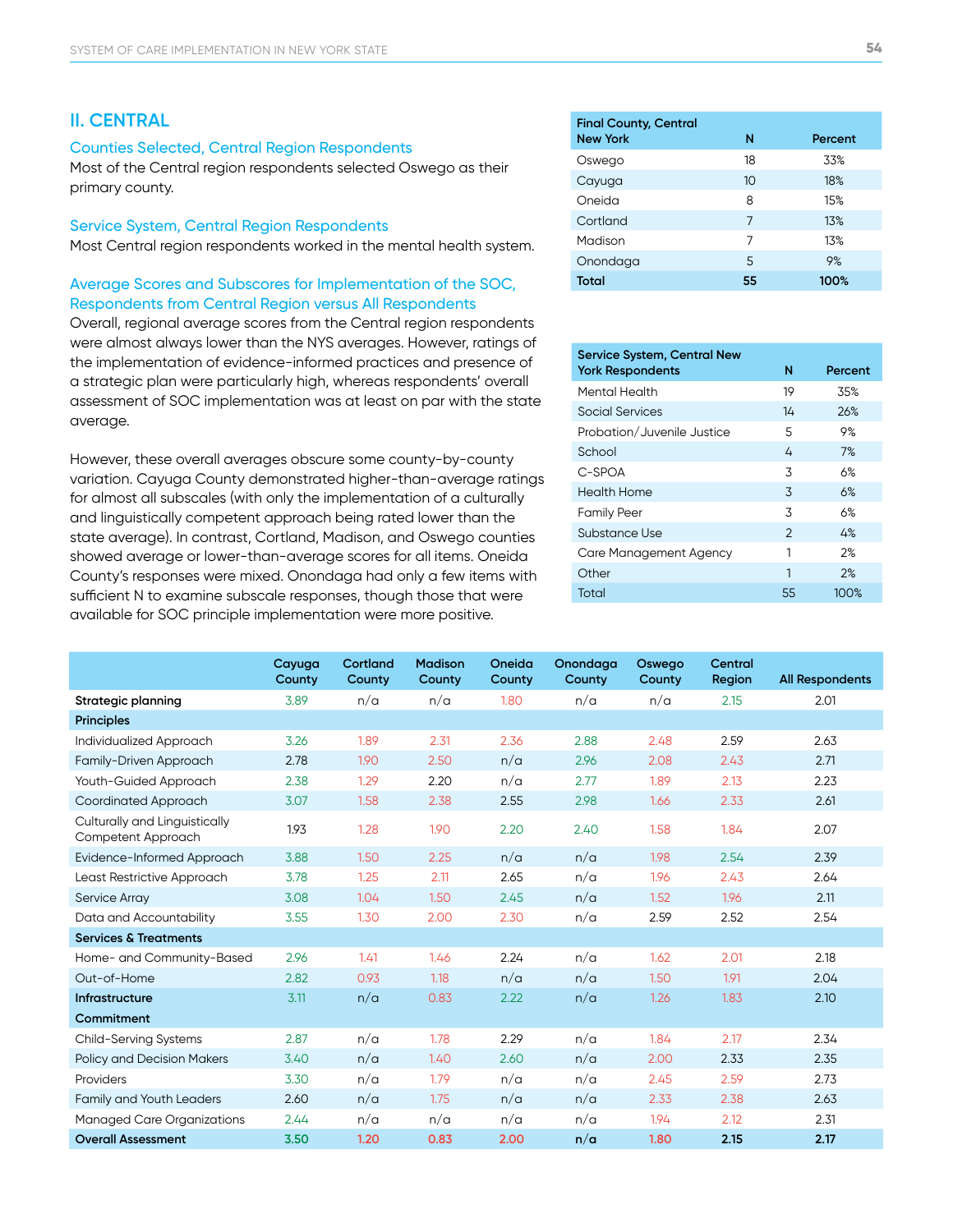#### **III. FINGER LAKES**

#### Counties Selected, Finger Lakes Region Respondents

Most of the Finger Lakes respondents selected Monroe, Chemung, or Seneca as their primary county.

#### Service System, Finger Lakes Region Respondents

Neither Schuyler nor Steuben counties had at least five respondents for any item, so were excluded from the county breakdowns, though all responses were included in the regional averages.

Most Finger Lakes respondents worked in the mental health system.

#### Average Scores and Subscores for Implementation of the SOC, Respondents from the Finger Lakes region versus All Respondents

Overall, regional average scores from Finger Lakes respondents were all lower than the NYS averages. Most counties showed average or lower than average responses, with a few individual-subscale exceptions (e.g., Livingston, Monroe, Wayne, and Yates counties).

However, Chemung County demonstrated especially positive responses on the implementation of SOC principles, except for the implementation of a culturally and linguistically competent approach, and the availability of services and treatments. Their overall assessment of SOC implementation was also more positive than average. However, their ratings of perceived commitment were mostly lower than average. Ontario County also showed particularly positive responses on their overall assessment of SOC implementation, and on ratings of perceived commitment for several groups. Seneca County's ratings were mostly around the state averages.

| <b>Final County,</b><br><b>Finger Lakes</b> | N  | Percent |
|---------------------------------------------|----|---------|
| Monroe                                      | 19 | 20%     |
| Chemung                                     | 15 | 16%     |
| Seneca                                      | 15 | 16%     |
| Ontario                                     | 13 | 14%     |
| Yates                                       | 11 | 11%     |
| Livingston                                  | 9  | 9%      |
| Wayne                                       | 7  | 7%      |
| Steuben                                     | 6  | 6%      |
| Schuyler                                    | 1  | 1%      |
| <b>Total</b>                                | 96 | 100%    |

#### **Service System,**

| <b>Finger Lakes Respondents</b> | N             | Percent |
|---------------------------------|---------------|---------|
| Mental Health                   | 31            | 32%     |
| Social Services                 | 18            | 19%     |
| Care Management Agency          | 11            | 12%     |
| Other                           | 11            | 12%     |
| School                          | 8             | 8%      |
| Probation/Juvenile Justice      | 5             | 5%      |
| C-SPOA                          | 4             | 4%      |
| <b>Family Peer</b>              | 4             | 4%      |
| Youth Peer                      | $\mathcal{P}$ | 2%      |
| <b>Physical Health</b>          | 1             | 1%      |
| Substance Use                   | 1             | 1%      |
| Total                           | 96            | 100%    |

|                                                     |         |            |        |         |        |              |              | <b>Finger</b> |                    |
|-----------------------------------------------------|---------|------------|--------|---------|--------|--------------|--------------|---------------|--------------------|
|                                                     | Chemung | Livingston | Monroe | Ontario | Seneca | <b>Wayne</b> | <b>Yates</b> | Lakes         | All                |
|                                                     | County  | County     | County | County  | County | County       | County       | Region        | <b>Respondents</b> |
| Strategic planning                                  | n/a     | n/a        | 1.08   | 2.00    | 1.33   | n/a          | 1.64         | 1.36          | 2.01               |
| <b>Principles</b>                                   |         |            |        |         |        |              |              |               |                    |
| Individualized Approach                             | 2.93    | 2.57       | 2.03   | 2.40    | 2.52   | 2.18         | 1.83         | 2.36          | 2.63               |
| Family-Driven Approach                              | 2.78    | 2.57       | 2.26   | 2.50    | 2.48   | 2.43         | 2.01         | 2.41          | 2.71               |
| Youth-Guided Approach                               | 2.39    | 1.61       | 2.13   | 2.15    | 2.16   | 1.90         | 1.31         | 1.97          | 2.23               |
| Coordinated Approach                                | 2.80    | 1.91       | 1.90   | 2.63    | 2.53   | 1.92         | 1.80         | 2.22          | 2.61               |
| Culturally and Linguistically<br>Competent Approach | 1.79    | 2.34       | 1.33   | 1.77    | 2.08   | 1.17         | 1.53         | 1.74          | 2.07               |
| Evidence-Informed Approach                          | 2.39    | 2.09       | 1.93   | 2.86    | 2.47   | 1.35         | 1.61         | 2.18          | 2.39               |
| Least Restrictive Approach                          | 2.84    | 2.86       | 2.50   | 2.65    | 2.66   | 1.90         | 1.84         | 2.50          | 2.64               |
| Service Array                                       | 2.19    | 1.78       | 1.54   | 2.14    | 1.80   | 1.10         | 1.45         | 1.78          | 2.11               |
| Data and Accountability                             | 3.17    | 2.50       | 1.92   | 2.83    | 2.50   | 2.30         | 0.92         | 2.36          | 2.54               |
| <b>Services &amp; Treatments</b>                    |         |            |        |         |        |              |              |               |                    |
| Home- and Community-Based                           | 2.73    | 1.61       | 1.98   | 2.21    | 2.16   | 1.29         | 1.27         | 1.93          | 2.18               |
| Out-of-Home                                         | 2.18    | 0.96       | 2.01   | 2.65    | 2.14   | 0.87         | 1.43         | 1.83          | 2.04               |
| Infrastructure                                      | 2.21    | 1.62       | 1.64   | 2.14    | 2.06   | n/a          | 1.13         | 1.74          | 2.10               |
| Commitment                                          |         |            |        |         |        |              |              |               |                    |
| <b>Child-Serving Systems</b>                        | 2.22    | 1.86       | 2.10   | 2.57    | 2.19   | 1.40         | 1.93         | 2.07          | 2.34               |
| <b>Policy and Decision Makers</b>                   | 2.20    | 1.50       | 2.55   | 1.83    | 2.33   | 1.60         | 2.57         | 2.17          | 2.35               |
| Providers                                           | 2.64    | 2.14       | 2.14   | 2.79    | 2.41   | 2.30         | 2.33         | 2.39          | 2.73               |
| <b>Family and Youth Leaders</b>                     | 2.50    | n/a        | 2.68   | 2.79    | 2.55   | 1.70         | n/a          | 2.42          | 2.63               |
| <b>Managed Care Organizations</b>                   | 3.20    | 1.60       | 0.40   | 2.50    | 2.35   | 1.50         | 1.40         | 1.94          | 2.31               |
| <b>Overall Assessment</b>                           | 2.29    | 1.50       | 1.67   | 2.29    | 2.09   | 1.60         | 1.63         | 1.81          | 2.17               |
|                                                     |         |            |        |         |        |              |              |               |                    |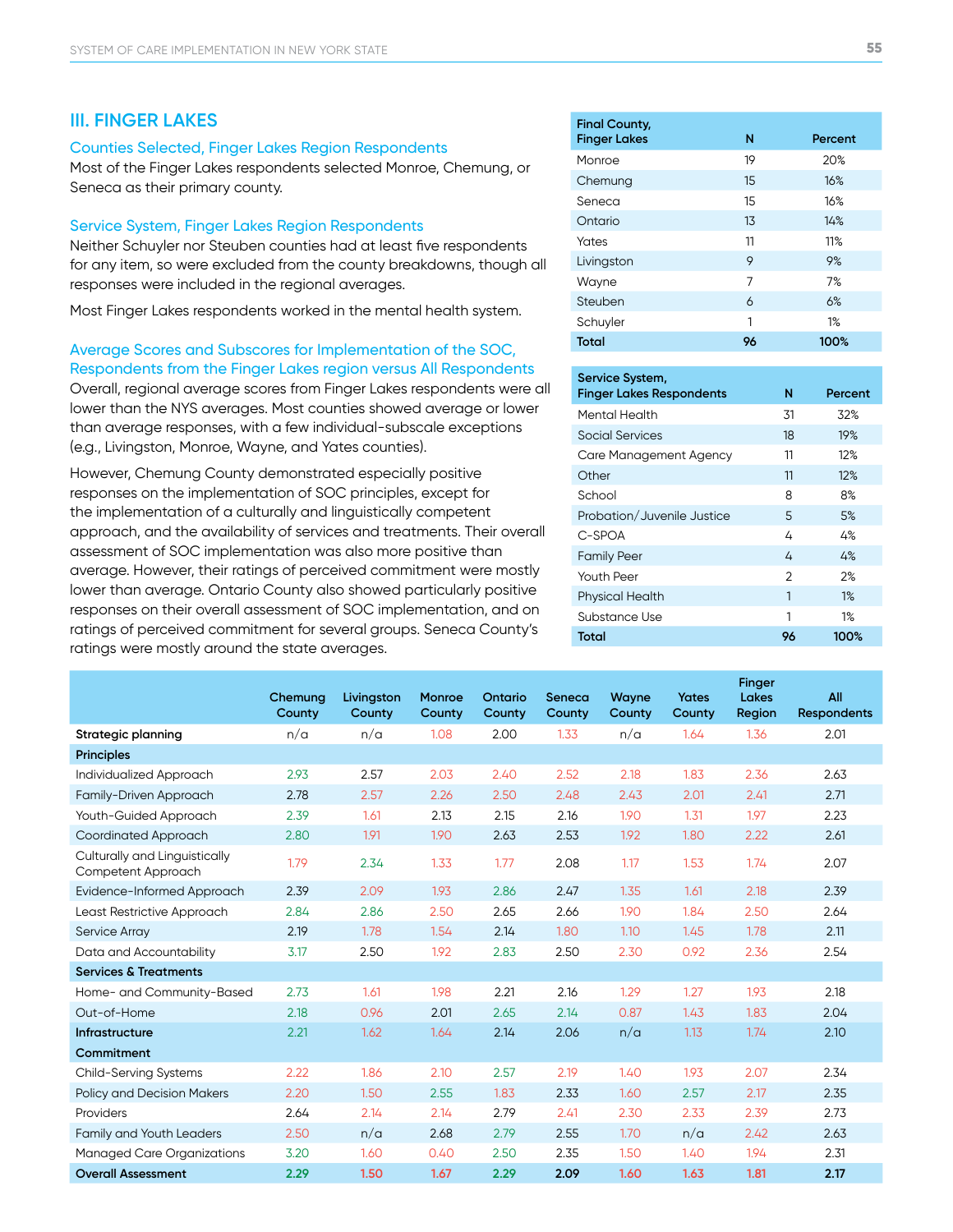#### **IV. LONG ISLAND**

#### Counties Selected, Long Island Region Respondents

Long Island respondents either gave evaluations of Nassau or Suffolk counties.

#### Service Systems, Long Island Region Respondents

Most Long Island respondents worked in the mental health system.

#### Average Scores and Subscores for Implementation of the SOC Respondents from Long Island versus All Respondents

Overall, regional average scores from Long Island respondents were almost all higher than the NYS averages. Ratings of the presence and use of a strategic plan were lower than the state average, and ratings of the implementation of a least-restrictive approach was on par with that for the full state, but all other items showed especially positive responses. This pattern was consistent within both Nassau and Suffolk counties; in both groups, scores were almost universally more positive than the state averages.

| <b>Final County,</b><br><b>Long Island</b> | N  | Percent |
|--------------------------------------------|----|---------|
| Nassau                                     | 13 | 62%     |
| Suffolk                                    | 8  | 38%     |
| Total                                      | 21 | 100%    |

| Service System, Long Island<br><b>Respondents</b> | N             | Percent |
|---------------------------------------------------|---------------|---------|
|                                                   |               |         |
| Mental Health                                     | 10            | 48%     |
| C-SPOA                                            | 5             | 24%     |
| Care Management Agency                            | 2             | 10%     |
| <b>Family Peer</b>                                | $\mathcal{P}$ | 10%     |
| Social Services                                   | 1             | .5%     |
| Substance Use                                     | 1             | .5%     |
| Total                                             | 21            | 100%    |

|                                                     | <b>Nassau County</b> | <b>Suffolk County</b> | Long Island region | <b>All Respondents</b> |
|-----------------------------------------------------|----------------------|-----------------------|--------------------|------------------------|
| Strategic planning                                  | n/a                  | 1.71                  | 1.80               | 2.01                   |
| <b>Principles</b>                                   |                      |                       |                    |                        |
| Individualized Approach                             | 3.04                 | 3.08                  | 3.06               | 2.63                   |
| Family-Driven Approach                              | 3.43                 | 3.40                  | 3.41               | 2.71                   |
| Youth-Guided Approach                               | 3.27                 | 2.70                  | 2.89               | 2.23                   |
| Coordinated Approach                                | 3.35                 | 3.25                  | 3.28               | 2.61                   |
| Culturally and Linguistically<br>Competent Approach | 3.07                 | 2.60                  | 2.76               | 2.07                   |
| Evidence-Informed Approach                          | 2.75                 | 2.78                  | 2.77               | 2.39                   |
| Least Restrictive Approach                          | 2.58                 | 2.79                  | 2.72               | 2.64                   |
| Service Array                                       | 2.38                 | 2.88                  | 2.71               | 2.11                   |
| Data and Accountability                             | 2.80                 | 3.09                  | 3.00               | 2.54                   |
| <b>Services &amp; Treatments</b>                    |                      |                       |                    |                        |
| Home- and Community-Based                           | 2.54                 | 2.70                  | 2.64               | 2.18                   |
| Out-of-Home                                         | 2.88                 | 2.87                  | 2.87               | 2.04                   |
| Infrastructure                                      | 2.48                 | 2.87                  | 2.74               | 2.10                   |
| Commitment                                          |                      |                       |                    |                        |
| <b>Child-Serving Systems</b>                        | 1.94                 | 2.84                  | 2.54               | 2.34                   |
| <b>Policy and Decision Makers</b>                   | n/a                  | 2.83                  | 2.80               | 2.35                   |
| Providers                                           | 3.20                 | 3.05                  | 3.10               | 2.73                   |
| Family and Youth Leaders                            | 3.30                 | 3.10                  | 3.17               | 2.63                   |
| <b>Managed Care Organizations</b>                   | 2.83                 | 2.42                  | 2.63               | 2.31                   |
| <b>Overall Assessment</b>                           | 2.60                 | 2.83                  | 2.76               | 2.17                   |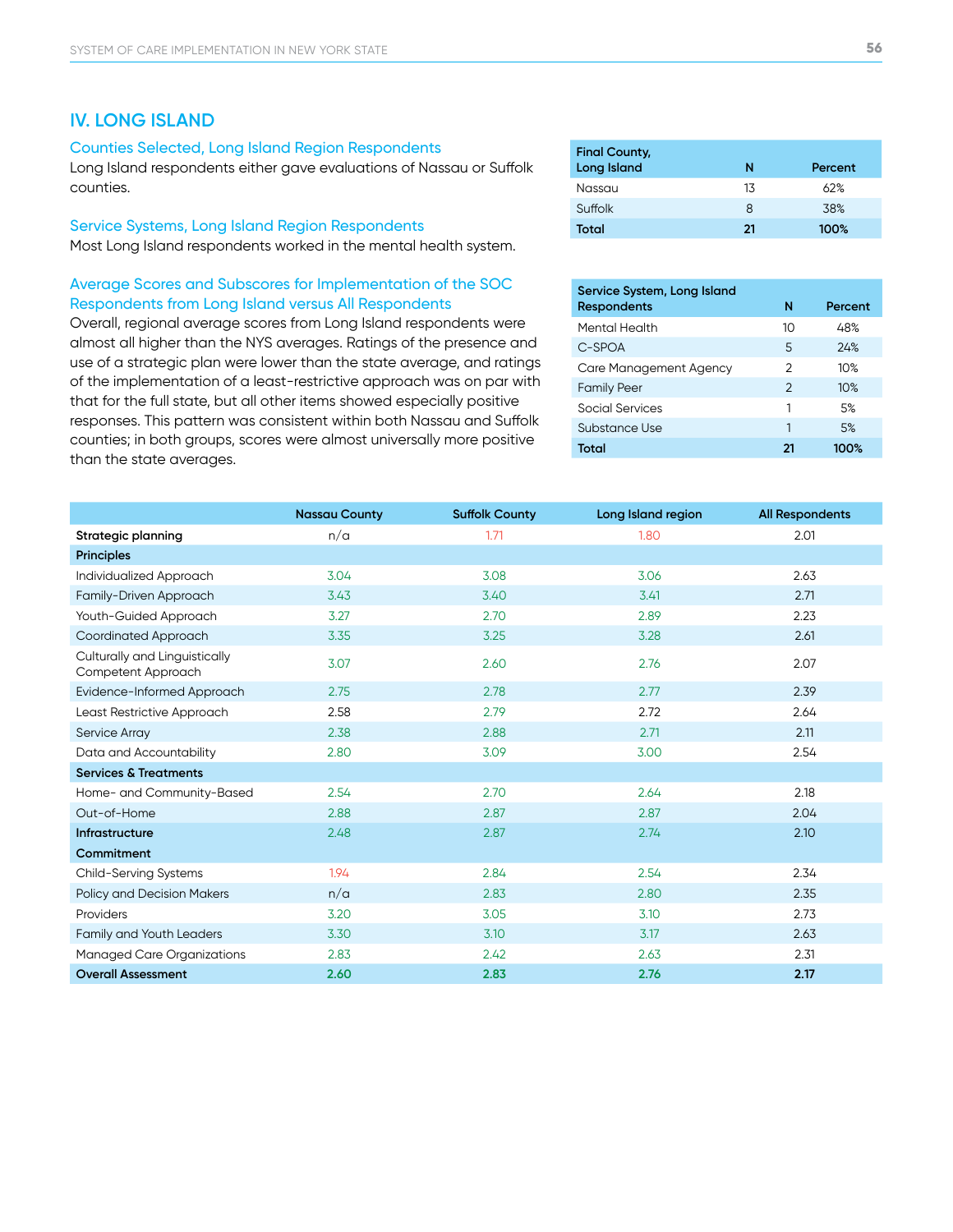#### **V. MID-HUDSON**

#### Counties Selected, Mid-Hudson Region Respondents

Most of the Mid-Hudson respondents selected Westchester as their primary county.

Service Systems, Mid-Hudson Region Respondents Most Mid-Hudson respondents worked in the mental health system.

Average Scores and Subscores for Implementation of the SOC, Respondents from the Mid-Hudson region versus All Respondents Overall, regional average scores from respondents from the Mid-Hudson region were higher than, or on par with, NYS averages. However, there was county-by-county variation. Dutchess (except for implementation of a youth-guided approach), Orange (except for the perceived commitment of managed care organizations), and Putnam (except for implementation of data and accountability, and availability of out-of-home services) counties all demonstrated relatively positive ratings of SOC implementation. However, Rockland (except for implementation of a strategic plan, individualized approach, and perceived commitment of child-serving systems), Sullivan (except for implementation of a strategic plan), and Ulster (except for implementation of an individualized approach) all showed relatively negative ratings. Westchester County's ratings were more mixed, with several items scoring higher than state averages (particularly on perceived commitment of different groups) and several scoring lower. Therefore, the Mid-Hudson region may really consist of two or three sub-groups that average out to relatively positive responses.

| <b>Final County,</b> |    |         |
|----------------------|----|---------|
| Mid-Hudson           | N  | Percent |
| Westchester          | 24 | 24%     |
| Orange               | 18 | 18%     |
| Dutchess             | 16 | 16%     |
| Sullivan             | 15 | 15%     |
| Ulster               | 10 | 10%     |
| Putnam               | 8  | 8%      |
| Rockland             | 7  | 7%      |
| <b>Total</b>         | 98 | 100%    |

| Service System,<br>Mid-Hudson Respondents | N              | Percent |
|-------------------------------------------|----------------|---------|
| Mental Health                             | 37             | 38%     |
| Social Services                           | 18             | 18%     |
| Probation/Juvenile Justice                | 8              | 8%      |
| Care Management Agency                    | 6              | 6%      |
| School                                    | 5              | 5%      |
| Substance Use                             | 5              | 5%      |
| C-SPOA                                    | 4              | 4%      |
| <b>Family Peer</b>                        | 4              | 4%      |
| Developmental Disabilities                | 3              | 3%      |
| Other                                     | 3              | 3%      |
| Youth Peer                                | $\mathfrak{p}$ | 2%      |
| <b>Family Court</b>                       | 1              | 1%      |
| <b>Health Home</b>                        | 1              | 1%      |
| Housing                                   | 1              | 1%      |
| Total                                     | 98             | 100%    |

|                                                     |                           |                  |                  |                           |                    |                  |                       | Mid-                    |                           |
|-----------------------------------------------------|---------------------------|------------------|------------------|---------------------------|--------------------|------------------|-----------------------|-------------------------|---------------------------|
|                                                     | <b>Dutchess</b><br>County | Orange<br>County | Putnam<br>County | <b>Rockland</b><br>County | Sullivan<br>County | Ulster<br>County | Westchester<br>County | <b>Hudson</b><br>region | All<br><b>Respondents</b> |
|                                                     |                           |                  |                  |                           |                    |                  |                       |                         |                           |
| Strategic planning                                  | 2.38                      | 2.75             | n/a              | 3.17                      | 2.17               | 1.33             | 3.15                  | 2.65                    | 2.01                      |
| <b>Principles</b>                                   |                           |                  |                  |                           |                    |                  |                       |                         |                           |
| Individualized Approach                             | 3.25                      | 2.95             | 3.54             | 2.80                      | 1.95               | 2.80             | 2.56                  | 2.80                    | 2.63                      |
| Family-Driven Approach                              | 3.11                      | 3.20             | 3.68             | 2.43                      | 2.35               | 2.37             | 2.51                  | 2.84                    | 2.71                      |
| Youth-Guided Approach                               | 2.11                      | 2.73             | 3.34             | 2.07                      | 1.65               | 1.78             | 2.38                  | 2.33                    | 2.23                      |
| Coordinated Approach                                | 2.99                      | 2.82             | 3.44             | 2.46                      | 2.46               | 2.17             | 2.68                  | 2.75                    | 2.61                      |
| Culturally and Linguistically<br>Competent Approach | 2.14                      | 2.38             | 2.90             | 2.10                      | 1.93               | 1.71             | 2.30                  | 2.21                    | 2.07                      |
| Evidence-Informed Approach                          | 2.72                      | 2.59             | 2.89             | 2.21                      | 2.00               | 1.92             | 2.11                  | 2.35                    | 2.39                      |
| Least Restrictive Approach                          | 3.03                      | 3.38             | 3.25             | 2.50                      | 2.23               | 2.25             | 2.48                  | 2.78                    | 2.64                      |
| Service Array                                       | 2.13                      | 2.52             | 3.58             | 2.04                      | 1.58               | 1.61             | 2.34                  | 2.24                    | 2.11                      |
| Data and Accountability                             | 2.82                      | 2.77             | 2.25             | 2.08                      | 2.25               | 2.07             | 2.47                  | 2.45                    | 2.54                      |
| <b>Services &amp; Treatments</b>                    |                           |                  |                  |                           |                    |                  |                       |                         |                           |
| Home- and Community-Based                           | 2.46                      | 2.40             | 2.74             | 2.10                      | 2.06               | 1.99             | 2.22                  | 2.29                    | 2.18                      |
| Out-of-Home                                         | 2.10                      | 2.55             | 1.93             | 1.36                      | 1.83               | 1.96             | 2.57                  | 2.15                    | 2.04                      |
| Infrastructure                                      | 2.36                      | 2.71             | 3.04             | 2.20                      | 2.06               | 1.63             | 2.47                  | 2.38                    | 2.10                      |
| Commitment                                          |                           |                  |                  |                           |                    |                  |                       |                         |                           |
| <b>Child-Serving Systems</b>                        | 2.82                      | 2.55             | 3.06             | 2.70                      | 2.39               | 2.07             | 2.45                  | 2.55                    | 2.34                      |
| <b>Policy and Decision Makers</b>                   | 3.00                      | 2.93             | 3.20             | 2.40                      | 2.18               | 2.20             | 2.80                  | 2.70                    | 2.35                      |
| Providers                                           | 3.45                      | 3.17             | 3.40             | n/a                       | 2.45               | 2.25             | 2.57                  | 2.86                    | 2.73                      |
| <b>Family and Youth Leaders</b>                     | 3.19                      | 3.14             | n/a              | n/a                       | 2.25               | n/a              | 3.10                  | 2.95                    | 2.63                      |
| <b>Managed Care Organizations</b>                   | 2.44                      | 2.08             | 3.33             | n/a                       | 2.22               | n/a              | 2.90                  | 2.34                    | 2.31                      |
| <b>Overall Assessment</b>                           | 2.64                      | 2.67             | n/a              | 2.00                      | 1.67               | 1.43             | 2.53                  | 2.35                    | 2.17                      |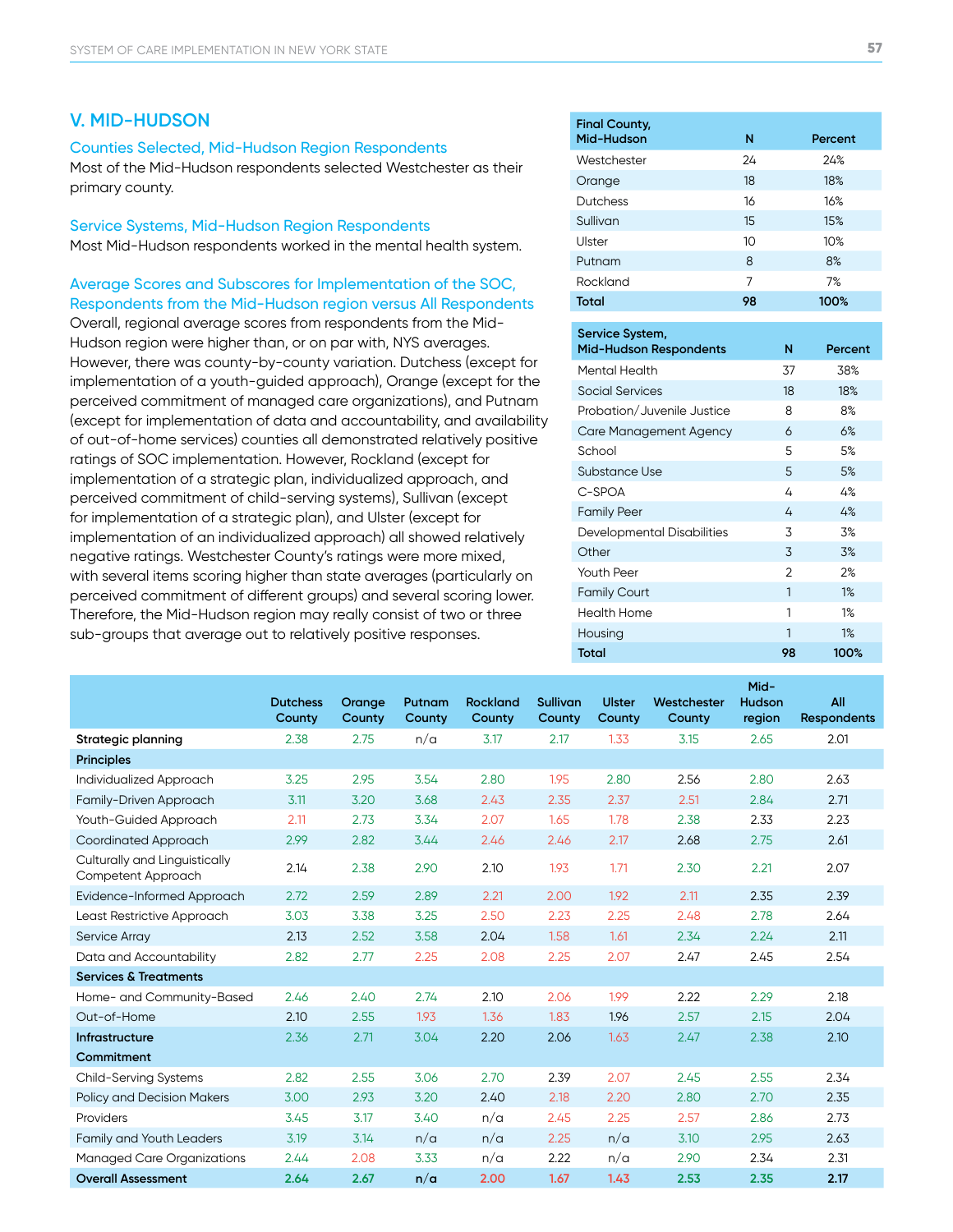#### **VI. MOHAWK VALLEY**

#### Counties Selected, Mohawk Valley Region Respondents

Most of the Mohawk Valley respondents selected Otsego as their primary county.

#### Service Systems, Mohawk Valley Region Respondents

Herkimer County did not have at least five respondents for any item, so was excluded from the county breakdowns, though any answers were included in the regional average.

Most Mohawk Valley respondents worked in the mental health system.

#### Average Scores and Subscores for Implementation of the SOC, Respondents from the Mohawk Valley region versus All **Respondents**

Overall, regional average scores from Mohawk Valley respondents were mixed. Average ratings of the implementation of SOC principles were on par with, or higher than, all NYS averages, except for data and accountability. Ratings of the implementation and use of a strategic plan and of infrastructure were also high. However, ratings of service availability were relatively low, and perceived commitment of different groups was mixed.

There was some notable county-by-county variation. Otsego County was relatively positive on SOC principle implementation, while Fulton/

Montgomery respondents were more negative on the items where sufficient data was available; Schoharie responses differed by individual subscale. Fulton/Montgomery ratings of the availability of services and treatments and of infrastructure were also particularly low, while Otsego's were more mixed. Perceived commitment ratings were highly inconsistent between counties. And while Otsego and Schoharie demonstrated higher than average overall assessments of SOC implementation, the regional average was on par with that for the full state.

|                                                     | <b>Fulton/Montgomery</b><br>County | <b>Otsego County</b> | <b>Schoharie County</b> | <b>Mohawk Valley</b><br>region | <b>All Respondents</b> |
|-----------------------------------------------------|------------------------------------|----------------------|-------------------------|--------------------------------|------------------------|
| Strategic planning                                  | n/a                                | 3.00                 | n/a                     | 2.65                           | 2.01                   |
| <b>Principles</b>                                   |                                    |                      |                         |                                |                        |
| Individualized Approach                             | 2.12                               | 3.01                 | 2.63                    | 2.77                           | 2.63                   |
| Family-Driven Approach                              | 2.13                               | 3.29                 | 2.79                    | 2.94                           | 2.71                   |
| Youth-Guided Approach                               | 2.16                               | 2.96                 | 2.20                    | 2.63                           | 2.23                   |
| Coordinated Approach                                | n/a                                | 2.81                 | 2.46                    | 2.56                           | 2.61                   |
| Culturally and Linguistically<br>Competent Approach | n/a                                | 2.44                 | 2.20                    | 2.28                           | 2.07                   |
| Evidence-Informed Approach                          | n/a                                | 2.36                 | 2.57                    | 2.30                           | 2.39                   |
| Least Restrictive Approach                          | 2.00                               | 2.81                 | 2.58                    | 2.64                           | 2.64                   |
| <b>Service Array</b>                                | n/a                                | 2.23                 | 2.08                    | 2.09                           | 2.11                   |
| Data and Accountability                             | n/a                                | 2.23                 | 2.33                    | 2.17                           | 2.54                   |
| <b>Services &amp; Treatments</b>                    |                                    |                      |                         |                                |                        |
| Home- and Community-Based                           | 1.87                               | 2.04                 | 2.21                    | 2.06                           | 2.18                   |
| Out-of-Home                                         | 1.48                               | 2.11                 | 2.16                    | 2.09                           | 2.04                   |
| Infrastructure                                      | 1.47                               | 2.55                 | n/a                     | 2.31                           | 2.10                   |
| Commitment                                          |                                    |                      |                         |                                |                        |
| <b>Child-Serving Systems</b>                        | 2.20                               | 1.82                 | 2.69                    | 2.22                           | 2.34                   |
| Policy and Decision Makers                          | 2.00                               | 2.57                 | 2.40                    | 2.47                           | 2.35                   |
| Providers                                           | n/a                                | 2.33                 | 3.25                    | 2.59                           | 2.73                   |
| <b>Family and Youth Leaders</b>                     | n/a                                | 2.92                 | 2.38                    | 2.58                           | 2.63                   |
| <b>Managed Care Organizations</b>                   | n/a                                | 2.29                 | 2.67                    | 2.39                           | 2.31                   |
| <b>Overall Assessment</b>                           | n/a                                | 2.44                 | 2.33                    | 2.24                           | 2.17                   |

| <b>Final County,</b><br><b>Mohawk Valley</b> | N  | Percent |
|----------------------------------------------|----|---------|
| Otsego                                       | 12 | 35%     |
| Fulton/Montgomery                            | 9  | 26%     |
| Schoharie                                    | 7  | 21%     |
| Herkimer                                     | 6  | 18%     |
| Total                                        | 34 | 100%    |

| <b>Service System, Mohawk</b><br><b>Valley Respondents</b> | N              | Percent |
|------------------------------------------------------------|----------------|---------|
| Mental Health                                              | 10             | 29%     |
| Social Services                                            | 7              | 21%     |
| Care Management Agency                                     | 4              | 12%     |
| School                                                     | 3              | 9%      |
| Probation/Juvenile Justice                                 | $\mathfrak{p}$ | 6%      |
| C-SPOA                                                     | 2              | 6%      |
| <b>Family Peer</b>                                         | 2              | 6%      |
| <b>Physical Health</b>                                     | 1              | 3%      |
| Substance Use                                              | 1              | .3%     |
| Housing                                                    | 1              | 3%      |
| Other                                                      | 1              | 3%      |
| Total                                                      | 34             | 100%    |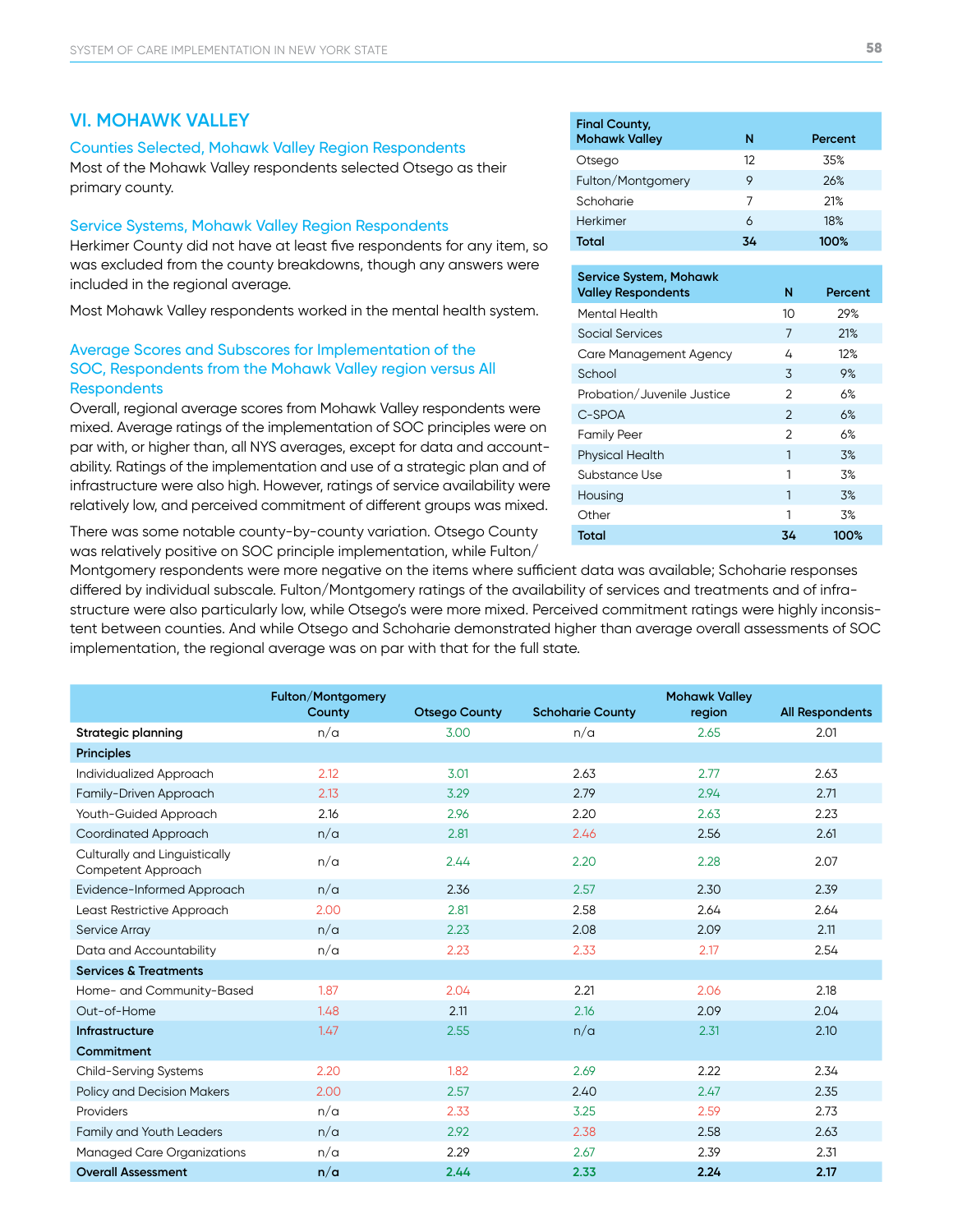#### **VII. NEW YORK CITY**

#### Counties Selected, New York City Region Respondents

Most New York City respondents selected the Bronx as their primary county.

#### Service System, New York City Region Respondents

Only the Bronx had a sufficient number of respondents for any individual item to examine county-level responses.

Most New York City respondents worked in the mental health system, social services, or a CMA.

#### Average Scores and Subscores for Implementation of the SOC, Respondents from New York City versus All Respondents

Ratings from New York City respondents showed mixed patterns when compared to those from the full state sample. About half of the SOC principles were reported to be implemented more extensively than for the state average, and the other half less extensively. Service and treatment availability ratings were on par with state averages, but ratings of infrastructure, perceived commitment, strategic planning, and overall assessment were all lower than average. However, given the limited amount of county-based data available, further insights as to more local-level responses driving these patterns cannot be determined at this time.

| <b>Final County,</b><br><b>New York City</b> | N  | Percent |
|----------------------------------------------|----|---------|
| <b>Bronx</b>                                 | 7  | 47%     |
| New York/Manhattan                           | 5  | 33%     |
| Kings/Brooklyn                               | 1  | 7%      |
| Queens                                       | 1  | 7%      |
| Richmond/Staten<br>Island                    | 1  | 7%      |
| Total                                        | 15 | 100%    |

| Service System,<br><b>New York City Respondents</b> | N  | Percent |
|-----------------------------------------------------|----|---------|
| Mental Health                                       | 4  | 27%     |
| Social Services                                     | 4  | 27%     |
| <b>Care Management Agency</b>                       | 4  | 27%     |
| <b>Physical Health</b>                              | 1  | 7%      |
| <b>Family Court</b>                                 | 1  | 7%      |
| Health Home                                         | 1  | 7%      |
| Total                                               | 15 | 100%    |

|                                                     | <b>Bronx County</b> | <b>New York City region</b> | <b>All Respondents</b> |
|-----------------------------------------------------|---------------------|-----------------------------|------------------------|
| Strategic planning                                  | n/a                 | 1.67                        | 2.01                   |
| <b>Principles</b>                                   |                     |                             |                        |
| Individualized Approach                             | 2.59                | 2.33                        | 2.63                   |
| Family-Driven Approach                              | 2.30                | 2.55                        | 2.71                   |
| Youth-Guided Approach                               | 2.43                | 2.33                        | 2.23                   |
| Coordinated Approach                                | 2.92                | 2.84                        | 2.61                   |
| Culturally and Linguistically<br>Competent Approach | 2.67                | 2.58                        | 2.07                   |
| Evidence-Informed Approach                          | 1.85                | 2.28                        | 2.39                   |
| Least Restrictive Approach                          | 2.55                | 2.80                        | 2.64                   |
| Service Array                                       | 2.45                | 2.59                        | 2.11                   |
| Data and Accountability                             | 2.10                | 2.32                        | 2.54                   |
| <b>Services &amp; Treatments</b>                    |                     |                             |                        |
| Home- and Community-Based                           | 2.35                | 2.18                        | 2.18                   |
| Out-of-Home                                         | 2.09                | 2.10                        | 2.04                   |
| <b>Infrastructure</b>                               | n/a                 | 1.89                        | 2.10                   |
| Commitment                                          |                     |                             |                        |
| <b>Child-Serving Systems</b>                        | 1.91                | 2.03                        | 2.34                   |
| <b>Policy and Decision Makers</b>                   | n/a                 | 2.10                        | 2.35                   |
| Providers                                           | 2.30                | 2.91                        | 2.73                   |
| <b>Family and Youth Leaders</b>                     | n/a                 | 2.33                        | 2.63                   |
| <b>Managed Care Organizations</b>                   | 2.00                | 1.82                        | 2.31                   |
| <b>Overall Assessment</b>                           | n/a                 | 1.90                        | 2.17                   |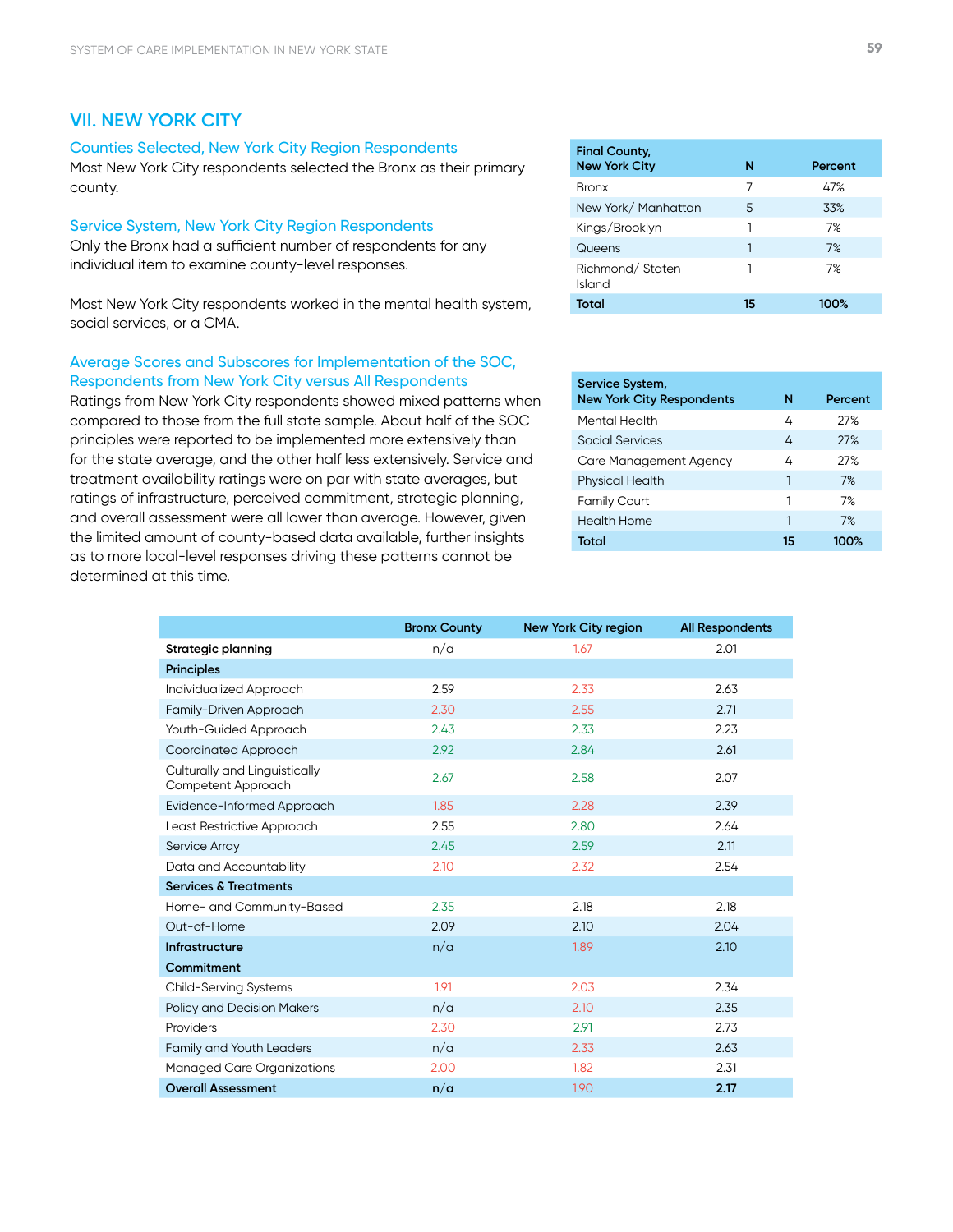#### **VIII. NORTH COUNTRY**

#### Counties Selected, North Country Region Respondents

Most North Country respondents selected Clinton or Warren/ Washington (surveyed together due to their combined system) as their primary county.

#### Service Systems, North Country Region Respondents

Most North Country respondents worked in social services or in the mental health system.

#### Average Scores and Subscores for Implementation of the SOC, Respondents from the North Country region versus All Respondents

Overall, regional average scores from the North Country were similar to those for all NYS respondents. Ratings of the development of a strategic and implementation of several SOC principles were lower than average, though ratings of data and accountability were higher. Perceived commitment was also higher than average for three groups, though lower for one.

However, there was also county variability within the region. Franklin County showed especially high ratings on almost all items; in contrast, Warren/Washington respondents had particularly low ratings on almost all items. Clinton County's average ratings of SOC principle implementation were mostly lower than average (except for data and accountability), but perceived commitment and overall assessment were relatively high. Essex County's ratings of SOC principle implementation were relatively high where available (except for

| <b>Final County,</b><br><b>North Country</b>        | N  |                | Percent |
|-----------------------------------------------------|----|----------------|---------|
| Clinton                                             | 13 |                | 27%     |
| Warren/Washington                                   | 13 |                | 27%     |
| Franklin                                            | 9  |                | 19%     |
| Essex                                               | 7  |                | 15%     |
| Hamilton                                            | 6  |                | 13%     |
| <b>Total</b>                                        | 48 |                | 100%    |
| Service System, North Country<br><b>Respondents</b> |    | N              | Percent |
| <b>Social Services</b>                              |    | 11             | 23%     |
| <b>Mental Health</b>                                |    | 10             | 21%     |
| School                                              |    | 5              | 10%     |
| <b>Physical Health</b>                              |    | 4              | 8%      |
| Probation/Juvenile Justice                          |    | 4              | 8%      |
| Other                                               |    | 3              | 6%      |
| <b>Family Court</b>                                 |    | $\mathfrak{p}$ | 4%      |
| Care Management Agency                              |    | $\overline{2}$ | 4%      |
| <b>Health Home</b>                                  |    | 2              | 4%      |
| <b>Family Peer</b>                                  |    | $\mathfrak{D}$ | 4%      |
| C-SPOA                                              |    | 1              | 2%      |
| Substance Use                                       |    | 1              | 2%      |
| Developmental Disabilities                          |    | 1              | 2%      |
| Total                                               |    | 48             | 100%    |

youth-guided and evidence-informed approaches). Hamilton County had sufficient responses to examine county-level averages on only two items. As such, a regional basis may obscure differences between these counties.

|                                                     | <b>Clinton</b><br>County | <b>Essex</b><br>County | <b>Franklin</b><br>County | <b>Hamilton</b><br>County | Warren/<br><b>Washington County</b> | <b>North Country</b><br>region | All<br><b>Respondents</b> |
|-----------------------------------------------------|--------------------------|------------------------|---------------------------|---------------------------|-------------------------------------|--------------------------------|---------------------------|
| Strategic planning                                  | n/a                      | 0.89                   | 3.18                      | n/a                       | 1.27                                | 1.75                           | 2.01                      |
| Principles                                          |                          |                        |                           |                           |                                     |                                |                           |
| Individualized Approach                             | 2.12                     | 2.86                   | 2.83                      | n/a                       | 1.94                                | 2.50                           | 2.63                      |
| Family-Driven Approach                              | 2.30                     | 3.07                   | 2.87                      | n/a                       | 2.14                                | 2.50                           | 2.71                      |
| Youth-Guided Approach                               | 1.77                     | 2.10                   | 2.56                      | n/a                       | 1.51                                | 1.98                           | 2.23                      |
| <b>Coordinated Approach</b>                         | 2.24                     | 2.93                   | 2.70                      | n/a                       | 2.18                                | 2.54                           | 2.61                      |
| Culturally and Linguistically<br>Competent Approach | 1.54                     | 2.64                   | 2.57                      | n/a                       | 1.98                                | 2.14                           | 2.07                      |
| Evidence-Informed Approach                          | 2.19                     | 2.13                   | 2.71                      | n/a                       | 1.98                                | 2.30                           | 2.39                      |
| Least Restrictive Approach                          | 2.57                     | n/a                    | 3.06                      | 3.1                       | 1.98                                | 2.65                           | 2.64                      |
| Service Array                                       | 1.75                     | 2.25                   | 2.63                      | 2.15                      | 1.42                                | 2.02                           | 2.11                      |
| Data and Accountability                             | 3.08                     | n/a                    | 2.70                      | n/a                       | 2.39                                | 2.66                           | 2.54                      |
| <b>Services &amp; Treatments</b>                    |                          |                        |                           |                           |                                     |                                |                           |
| Home- and Community-Based                           | 2.34                     | n/a                    | 2.55                      | n/a                       | 1.93                                | 2.20                           | 2.18                      |
| Out-of-Home                                         | 1.74                     | n/a                    | 2.33                      | n/a                       | 2.35                                | 1.95                           | 2.04                      |
| Infrastructure                                      | 2.03                     | n/a                    | 2.66                      | n/a                       | 1.83                                | 2.18                           | 2.10                      |
| Commitment                                          |                          |                        |                           |                           |                                     |                                |                           |
| <b>Child-Serving Systems</b>                        | 2.64                     | n/a                    | 2.91                      | n/a                       | 2.15                                | 2.68                           | 2.34                      |
| <b>Policy and Decision Makers</b>                   | 2.67                     | n/a                    | 3.44                      | n/a                       | 1.44                                | 2.65                           | 2.35                      |
| Providers                                           | 3.42                     | n/a                    | 3.27                      | n/a                       | 2.39                                | 3.06                           | 2.73                      |
| <b>Family and Youth Leaders</b>                     | n/a                      | n/a                    | 2.79                      | n/a                       | 2.50                                | 2.50                           | 2.63                      |
| <b>Managed Care Organizations</b>                   | 3.00                     | n/a                    | 2.22                      | n/a                       | 2.00                                | 2.29                           | 2.31                      |
| <b>Overall Assessment</b>                           | 2.50                     | n/a                    | 2.55                      | n/a                       | 1.60                                | 2.21                           | 2.17                      |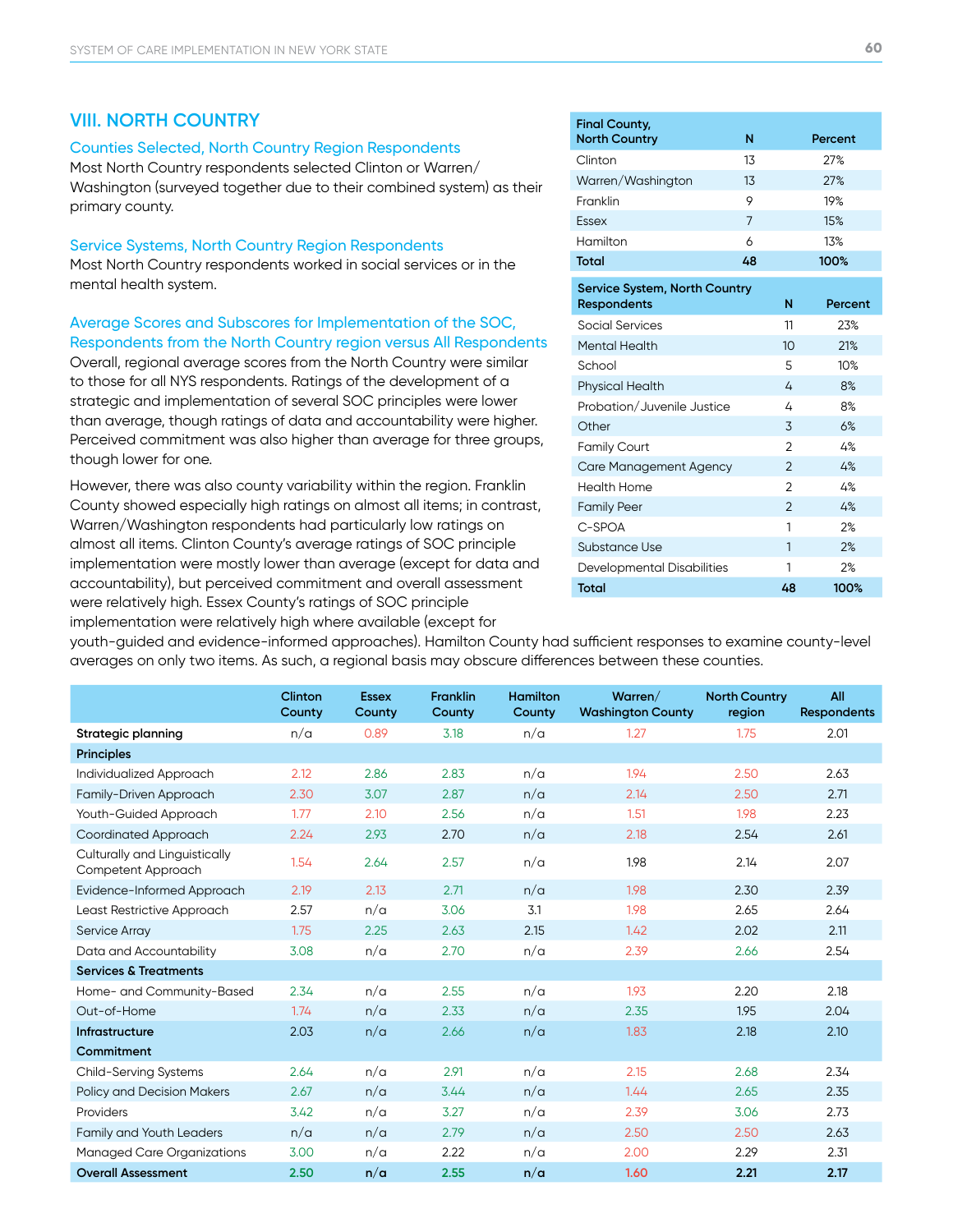#### **IX. SOUTHERN TIER**

#### Counties Selected, Southern Tier Region Respondents

Most Southern Tier respondents selected Broome as their primary county.

#### Service Systems, Southern Tier Region Respondents

Neither Delaware nor Tioga counties had at least five respondents for any item, so were excluded from the county breakdowns, though any answers were included in the regional average.

Most Southern Tier respondents worked in the mental health system.

#### Average Scores and Subscores for Implementation of the SOC,

Respondents from the Southern Tier region versus All Respondents Overall, regional average scores from Southern Tier region respondents were lower than, or on par with, NYS averages (except for especially positive ratings of the implementation of a least-restrictive approach, and of the perceived commitment of managed care organizations). However, there was county variation. Chenango County respondents were almost uniformly more positive than average (except for ratings of perceived commitment of policy and decision makers, and for data and accountability), while Broome and Tompkins County respondents were almost uniformly more negative (except for ratings of perceived commitment of family and youth leaders, and managed care organizations, in Broome, and a few other on-par scores).

| <b>Final County,</b><br><b>Southern Tier</b> | N             | Percent |
|----------------------------------------------|---------------|---------|
| <b>Broome</b>                                | 18            | 41%     |
| Chenango                                     | 13            | 30%     |
| <b>Tompkins</b>                              | 8             | 18%     |
| Delaware                                     | 3             | 7%      |
| Tioga                                        | $\mathcal{P}$ | 5%      |
| <b>Total</b>                                 | 44            | 100%    |

| Service System, Southern<br><b>Tier Respondents</b> | N              | Percent |
|-----------------------------------------------------|----------------|---------|
| Mental Health                                       | 10             | 23%     |
| Social Services                                     | 6              | 14%     |
| Other                                               | 6              | 14%     |
| Substance Use                                       | 5              | 11%     |
| Care Management Agency                              | 4              | 9%      |
| Probation/Juvenile Justice                          | 3              | 7%      |
| C-SPOA                                              | 3              | 7%      |
| <b>Health Home</b>                                  | $\mathcal{P}$  | 5%      |
| <b>Family Peer</b>                                  | $\mathfrak{D}$ | .5%     |
| School                                              | $\mathfrak{D}$ | 5%      |
| Youth Peer                                          | 1              | 2%      |
| Total                                               | 44             | 100%    |

|                                                     |                      |                        |                        | <b>Southern Tier</b> |                        |
|-----------------------------------------------------|----------------------|------------------------|------------------------|----------------------|------------------------|
|                                                     | <b>Broome County</b> | <b>Chenango County</b> | <b>Tompkins County</b> | region               | <b>All Respondents</b> |
| Strategic planning                                  | 0.63                 | n/a                    | n/a                    | 1.73                 | 2.01                   |
| <b>Principles</b>                                   |                      |                        |                        |                      |                        |
| Individualized Approach                             | 2.29                 | 3.14                   | 1.97                   | 2.54                 | 2.63                   |
| Family-Driven Approach                              | 2.07                 | 3.31                   | 1.94                   | 2.55                 | 2.71                   |
| Youth-Guided Approach                               | 1.50                 | 2.81                   | 1.57                   | 2.09                 | 2.23                   |
| Coordinated Approach                                | 2.37                 | 3.21                   | 1.86                   | 2.59                 | 2.61                   |
| Culturally and Linguistically<br>Competent Approach | 2.14                 | 2.45                   | 0.99                   | 2.03                 | 2.07                   |
| Evidence-Informed Approach                          | 1.90                 | 2.82                   | 2.08                   | 2.26                 | 2.39                   |
| Least Restrictive Approach                          | 2.60                 | 3.28                   | n/a                    | 2.74                 | 2.64                   |
| Service Array                                       | 1.79                 | 2.73                   | 1.22                   | 2.03                 | 2.11                   |
| Data and Accountability                             | 2.25                 | 2.60                   | n/a                    | 2.30                 | 2.54                   |
| <b>Services &amp; Treatments</b>                    |                      |                        |                        |                      |                        |
| Home- and Community-Based                           | 1.86                 | 2.78                   | 1.76                   | 2.16                 | 2.18                   |
| Out-of-Home                                         | 1.57                 | 2.24                   | 1.44                   | 1.82                 | 2.04                   |
| Infrastructure                                      | 1.56                 | 2.60                   | 1.88                   | 1.97                 | 2.10                   |
| Commitment                                          |                      |                        |                        |                      |                        |
| Child-Serving Systems                               | 1.78                 | 2.61                   | 1.58                   | 2.04                 | 2.34                   |
| <b>Policy and Decision Makers</b>                   | 2.00                 | 2.13                   | 0.80                   | 1.84                 | 2.35                   |
| Providers                                           | 2.73                 | 3.25                   | 2.08                   | 2.72                 | 2.73                   |
| <b>Family and Youth Leaders</b>                     | 2.92                 | 2.80                   | n/a                    | 2.53                 | 2.63                   |
| <b>Managed Care Organizations</b>                   | 2.56                 | 3.17                   | n/a                    | 2.59                 | 2.31                   |
| <b>Overall Assessment</b>                           | 1.89                 | 2.67                   | 2.00                   | 2.22                 | 2.17                   |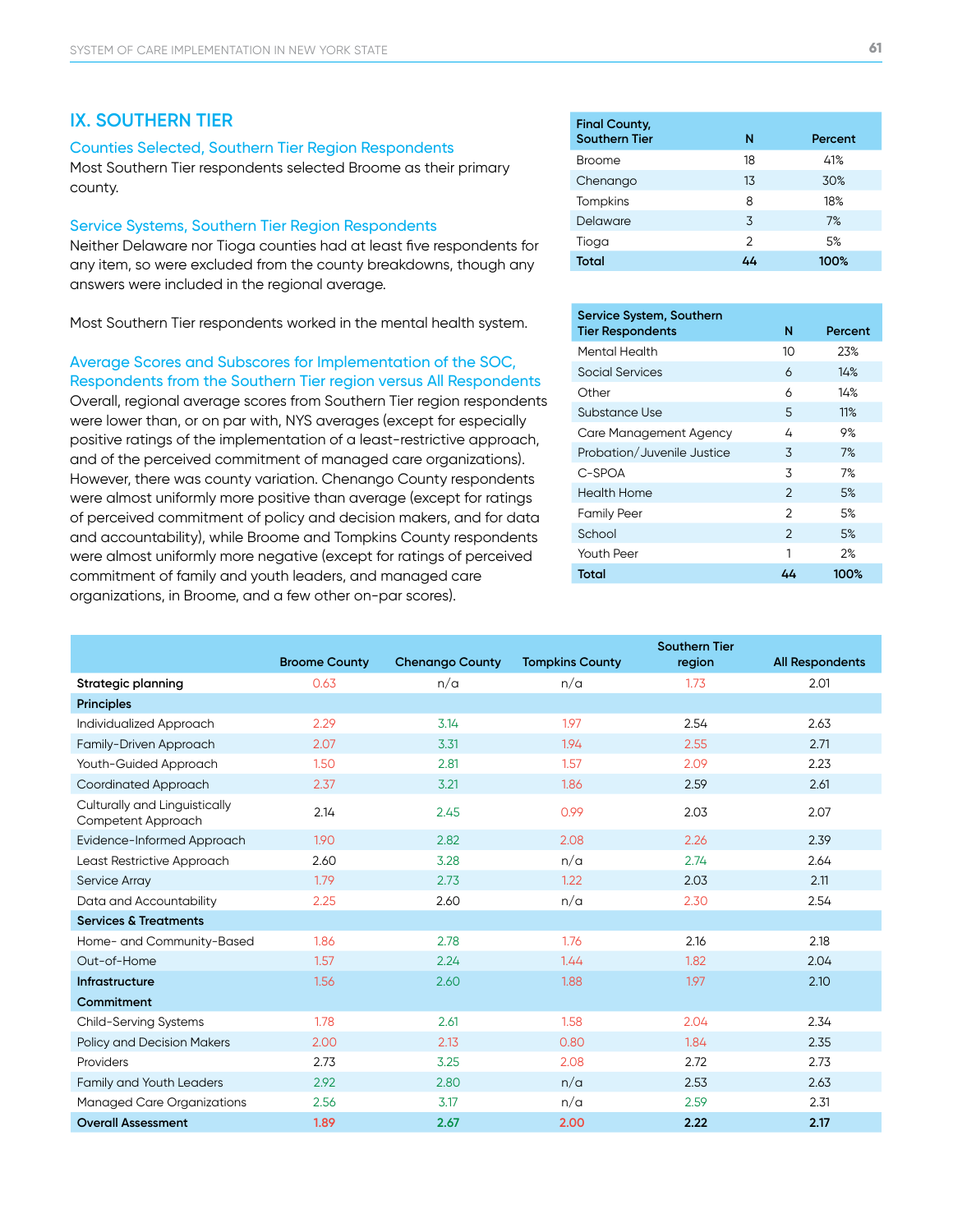#### **X. TUG HILL SEAWAY**

#### Counties Selected, Tug Hill Seaway Region Respondents

Most Tug Hill Seaway respondents selected Jefferson as their primary county.

#### Service Systems, Tug Hill Seaway Region Respondents

Most Tug Hill Seaway respondents worked in mental health, social services, or were family peers.

#### Average Scores and Subscores for Implementation of the SOC, Respondents from the Tug Hill Seaway region versus All Respondents

Regional average scores from Tug Hill Seaway were mostly lower than NYS averages regarding the implementation of a strategic plan, of SOC principles, and of the overall assessment of SOC implementation, but mostly higher than state averages on service and treatment availability and perceived commitment. While the St Lawrence County responses aligned well with the overall regional averages, Jefferson demonstrated more positive responses on some aspects of SOC principle implementation than did other Tug Hill counties, and Lewis some more negative ratings, particularly of perceived commitment.

| <b>Final County, Tug Hill</b> |    |         |
|-------------------------------|----|---------|
| Seaway                        | N  | Percent |
| Jefferson                     | 11 | 38%     |
| Lewis                         | 9  | 31%     |
| St. Lawrence                  | 9  | .31%    |
| Total                         | 29 | 100%    |

| Service System, Tug Hill<br><b>Seaway Respondents</b> | N  | Percent |
|-------------------------------------------------------|----|---------|
| Mental Health                                         | 5  | 17%     |
| Social Services                                       | 4  | 14%     |
| <b>Family Peer</b>                                    | 4  | 14%     |
| C-SPOA                                                | 3  | 10%     |
| School                                                | 3  | 10%     |
| Substance Use                                         | 3  | 10%     |
| Other                                                 | 3  | 10%     |
| Probation/JJ                                          | 1  | 3%      |
| Care Management Agency                                | 1  | .3%     |
| Youth Peer                                            | 1  | 3%      |
| Developmental Disabilities                            | 1  | 3%      |
| Total                                                 | 29 | 100%    |

|                                                     | <b>Jefferson County</b> | <b>Lewis County</b> | <b>Saint Lawrence</b><br>County | <b>Tug Hill Seaway</b><br>region | <b>All Respondents</b> |
|-----------------------------------------------------|-------------------------|---------------------|---------------------------------|----------------------------------|------------------------|
| Strategic planning                                  | n/a                     | 1.80                | n/a                             | 1.55                             | 2.01                   |
| <b>Principles</b>                                   |                         |                     |                                 |                                  |                        |
| Individualized Approach                             | 2.40                    | 2.17                | 2.59                            | 2.35                             | 2.63                   |
| Family-Driven Approach                              | 2.48                    | 2.62                | 2.47                            | 2.53                             | 2.71                   |
| Youth-Guided Approach                               | 2.29                    | 2.00                | 1.89                            | 2.05                             | 2.23                   |
| Coordinated Approach                                | 2.90                    | 2.30                | 2.11                            | 2.40                             | 2.61                   |
| Culturally and Linguistically<br>Competent Approach | 2.09                    | 1.56                | 1.60                            | 1.74                             | 2.07                   |
| Evidence-Informed Approach                          | 2.71                    | 2.19                | 2.45                            | 2.44                             | 2.39                   |
| Least Restrictive Approach                          | 2.67                    | 2.41                | 2.25                            | 2.44                             | 2.64                   |
| Service Array                                       | 2.25                    | 1.93                | 2.13                            | 2.07                             | 2.11                   |
| Data and Accountability                             | 3.00                    | 2.56                | 2.30                            | 2.64                             | 2.54                   |
| <b>Services &amp; Treatments</b>                    |                         |                     |                                 |                                  |                        |
| Home- and Community-Based                           | 2.77                    | 2.10                | 2.32                            | 2.32                             | 2.18                   |
| Out-of-Home                                         | 2.59                    | 1.94                | 2.21                            | 2.19                             | 2.04                   |
| Infrastructure                                      | n/a                     | 1.82                | 2.38                            | 2.11                             | 2.10                   |
| Commitment                                          |                         |                     |                                 |                                  |                        |
| <b>Child-Serving Systems</b>                        | n/a                     | 2.40                | 2.88                            | 2.58                             | 2.34                   |
| <b>Policy and Decision Makers</b>                   | n/a                     | 2.00                | 2.83                            | 2.28                             | 2.35                   |
| Providers                                           | n/a                     | 2.45                | 2.80                            | 2.61                             | 2.73                   |
| <b>Family and Youth Leaders</b>                     | n/a                     | 2.72                | 3.40                            | 2.85                             | 2.63                   |
| <b>Managed Care Organizations</b>                   | n/a                     | 2.71                | n/a                             | 2.68                             | 2.31                   |
| <b>Overall Assessment</b>                           | n/a                     | 1.70                | 2.17                            | 1.95                             | 2.17                   |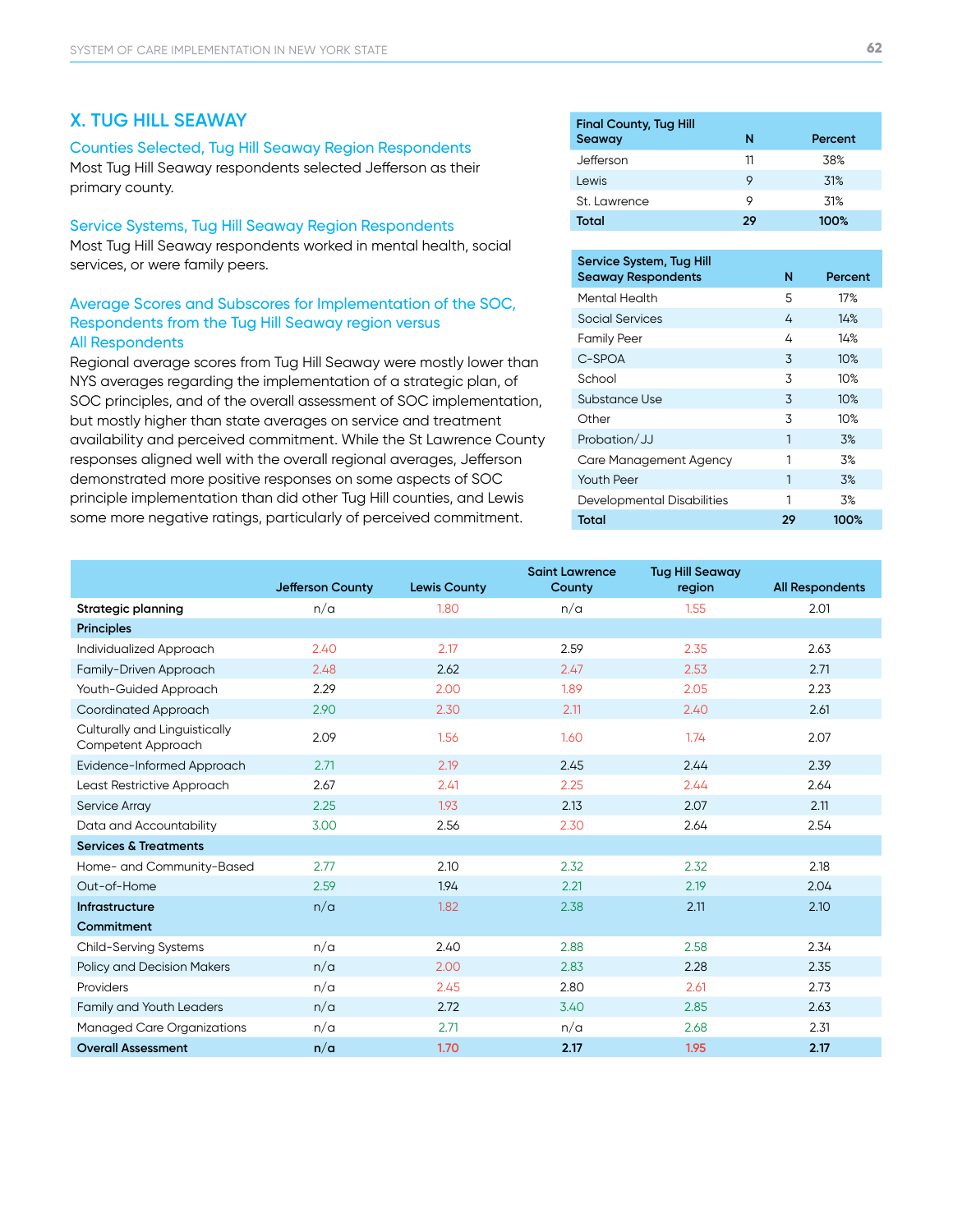#### **XI. WESTERN**

#### Counties Selected, Western Region Respondents

Most Western region respondents selected Niagara, Wyoming, or Genesee as their primary county.

#### Service Systems, Western Region Respondents

Neither Allegany nor Cattaraugus counties had at least five respondents for any item, and so were excluded from the county breakdowns, though any answers were included in the regional average.

Most Western region respondents worked in the mental health system.

#### Average Scores and Subscores for Implementation of the SOC, Respondents from the Western region versus All Respondents

Overall, regional average scores from Western respondents were higher than, or on par with, NYS averages (except for ratings of perceived commitment of family and youth leaders). Most Western counties demonstrated similarly high scores: Chautauqua, Erie, Genesee, and Wyoming County's scores were almost all higher than average, except for one or two items per county. Only Niagara County showed more than a few lower-than-average ratings; Orleans County only had sufficient data available for two items, though both were more negative than average. As such, the regionally positive responses for Western New York do appear to be consistent through the counties that make up this region.

| <b>Final County, Western</b> | N  | Percent |
|------------------------------|----|---------|
| Niagara                      | 12 | 19%     |
| Wyoming                      | 11 | 17%     |
| Genesee                      | 10 | 16%     |
| Erie                         | 9  | 14%     |
| Chautauqua                   | 8  | 13%     |
| Cattaraugus                  | 6  | 9%      |
| Orleans                      | 5  | 8%      |
| Allegany                     | 3  | 5%      |
| Total                        | 64 | 100%    |

| Service System, Western<br><b>Respondents</b> | N              | Percent |
|-----------------------------------------------|----------------|---------|
| Mental Health                                 | 14             | 22%     |
| Social Services                               | 12             | 19%     |
| Care Management Agency                        | 10             | 16%     |
| School                                        | 6              | 9%      |
| C-SPOA                                        | 4              | 6%      |
| Other                                         | 4              | 6%      |
| <b>Family Peer</b>                            | 3              | 5%      |
| Probation/Juvenile Justice                    | $\mathfrak{D}$ | 3%      |
| <b>Family Court</b>                           | $\overline{2}$ | 3%      |
| <b>Youth Peer</b>                             | $\mathfrak{D}$ | 3%      |
| Substance Use                                 | $\mathfrak{D}$ | 3%      |
| Housing                                       | $\mathfrak{D}$ | 3%      |
| Health Home                                   | 1              | 2%      |
| Total                                         | 64             | 100%    |

|                                                     | Chautauqua<br>County | Erie<br>County | Genesee<br>County | Niagara<br>County | <b>Orleans</b><br>County | Wyoming<br>County | Western<br>region | All<br><b>Respondents</b> |
|-----------------------------------------------------|----------------------|----------------|-------------------|-------------------|--------------------------|-------------------|-------------------|---------------------------|
| Strategic planning                                  | 3.33                 | 1.60           | n/a               | n/a               | n/a                      | n/a               | 2.56              | 2.01                      |
| Principles                                          |                      |                |                   |                   |                          |                   |                   |                           |
| Individualized Approach                             | 3.23                 | 3.05           | 3.12              | 2.71              | n/a                      | 2.82              | 2.84              | 2.63                      |
| Family-Driven Approach                              | 3.43                 | 3.02           | 2.89              | 3.22              | n/a                      | 3.60              | 3.11              | 2.71                      |
| Youth-Guided Approach                               | 2.57                 | 2.68           | 2.01              | n/a               | n/a                      | 3.40              | 2.44              | 2.23                      |
| Coordinated Approach                                | 3.18                 | 3.22           | 2.88              | 2.70              | n/a                      | 2.95              | 2.95              | 2.61                      |
| Culturally and Linguistically<br>Competent Approach | 2.51                 | 2.09           | 2.10              | 1.81              | n/a                      | 2.27              | 2.09              | 2.07                      |
| Evidence-Informed Approach                          | 3.02                 | 2.93           | 2.33              | 1.85              | n/a                      | n/a               | 2.56              | 2.39                      |
| Least Restrictive Approach                          | 2.80                 | 3.21           | 3.21              | 2.50              | n/a                      | n/a               | 2.87              | 2.64                      |
| Service Array                                       | 2.76                 | 2.74           | 2.21              | 2.38              | n/a                      | 2.50              | 2.37              | 2.11                      |
| Data and Accountability                             | 3.25                 | 3.00           | 3.10              | 2.60              | n/a                      | 3.10              | 2.91              | 2.54                      |
| <b>Services &amp; Treatments</b>                    |                      |                |                   |                   |                          |                   |                   |                           |
| Home- and Community-Based                           | 2.36                 | 2.52           | 2.70              | 2.05              | 2.04                     | 2.51              | 2.27              | 2.18                      |
| Out-of-Home                                         | 1.78                 | 2.55           | 2.17              | 2.52              | n/a                      | 2.19              | 2.06              | 2.04                      |
| Infrastructure                                      | 2.47                 | 2.14           | 2.72              | 2.08              | 1.78                     | 2.61              | 2.23              | 2.10                      |
| Commitment                                          |                      |                |                   |                   |                          |                   |                   |                           |
| Child-Serving Systems                               | 2.64                 | 2.65           | 2.90              | 2.46              | n/a                      | n/a               | 2.59              | 2.34                      |
| <b>Policy and Decision Makers</b>                   | 2.83                 | 3.00           | n/a               | n/a               | n/a                      | n/a               | 2.45              | 2.35                      |
| Providers                                           | 3.00                 | 3.00           | 2.92              | 3.20              | n/a                      | n/a               | 2.85              | 2.73                      |
| <b>Family and Youth Leaders</b>                     | 2.67                 | 3.08           | n/a               | n/a               | n/a                      | n/a               | 2.46              | 2.63                      |
| <b>Managed Care Organizations</b>                   | 3.10                 | 3.20           | 2.42              | n/a               | n/a                      | 2.30              | 2.56              | 2.31                      |
| <b>Overall Assessment</b>                           | 3.00                 | 2.50           | 2.50              | 2.33              | n/a                      | 2.40              | 2.37              | 2.17                      |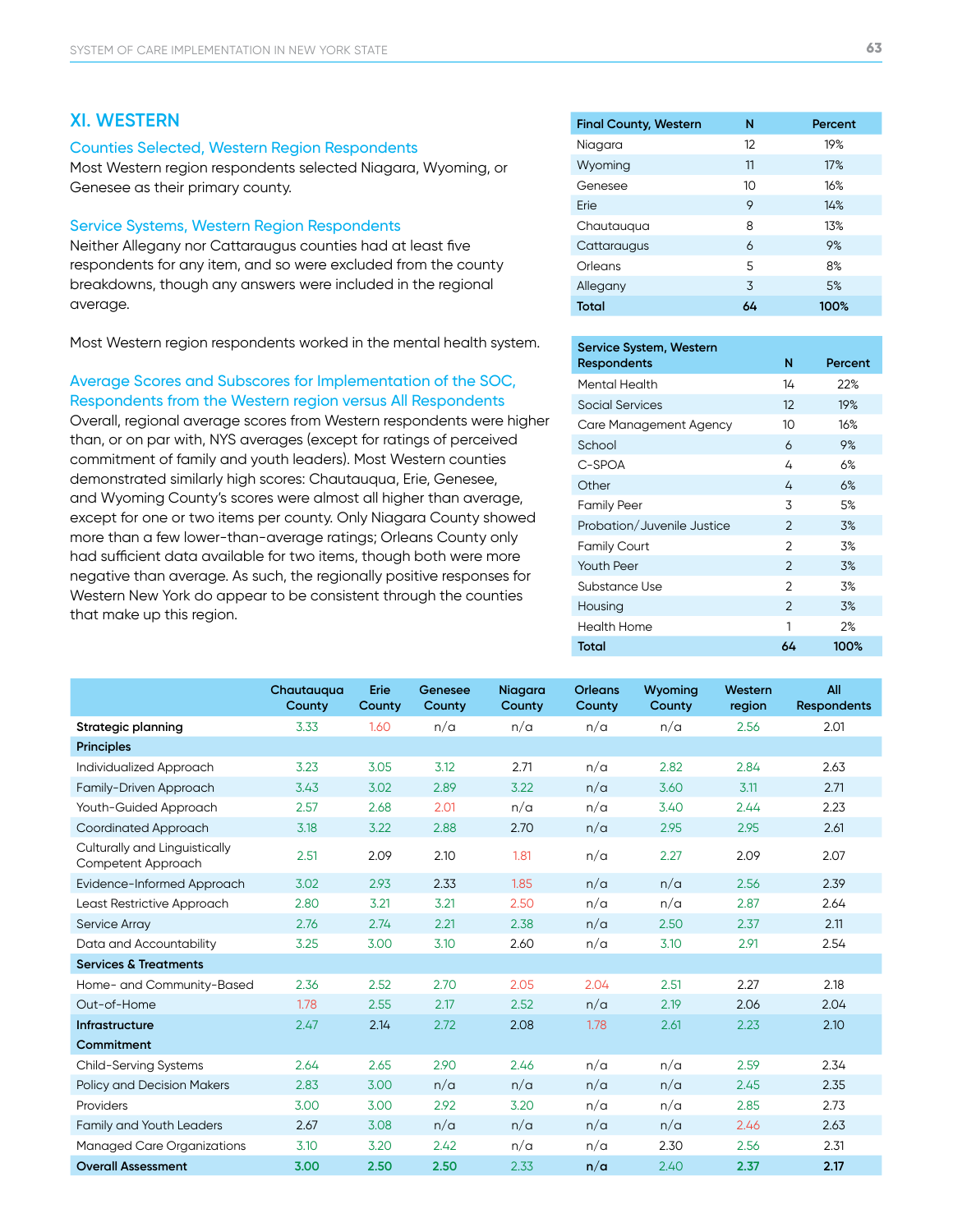#### **KEY FINDINGS – REGIONAL PROFILES**

- The mental health system made up the largest proportion of respondents for almost all regions, except for the North Country region, which had more respondents from social services.
- Regional averages for the Mid-Hudson region either exceeded or were consistent with NYS averages on all areas. Regional averages for the Western and Long Island regions were also quite high; they met or exceeded NYS averages in all but one area each. The regional averages for Finger Lakes were below NYS averages in all areas.
- There was variation regarding SOC development within regions, indicating that SOCs don't typically develop on a regional scale. Long Island is an exception, such that the county level averages look like the regional averages in nearly all areas.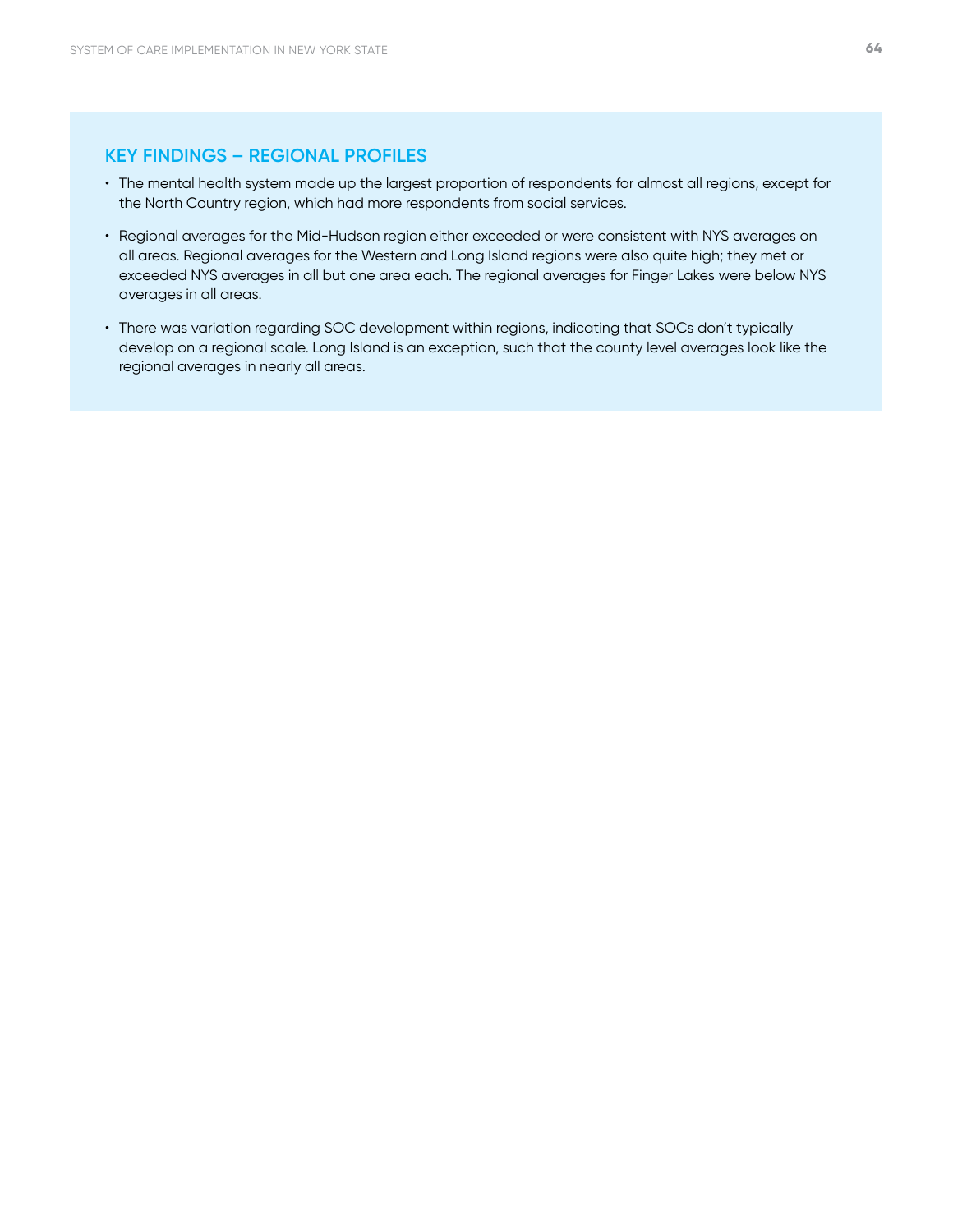## **Reference**

Stroul, B., Dodge, J., Goldman, S., Rider, F., & Friedman, R. (2015). Rating Tool for Implementation of the System of Care Approach for Children, Youth, and Young Adults with Behavioral Health Challenges and Their Families Community – State Version. *Toolkit for Expanding the System of Care Approach*. Washington, DC: Georgetown University Center for Child and Human Development, National Technical Assistance Center for Children's Mental Health.